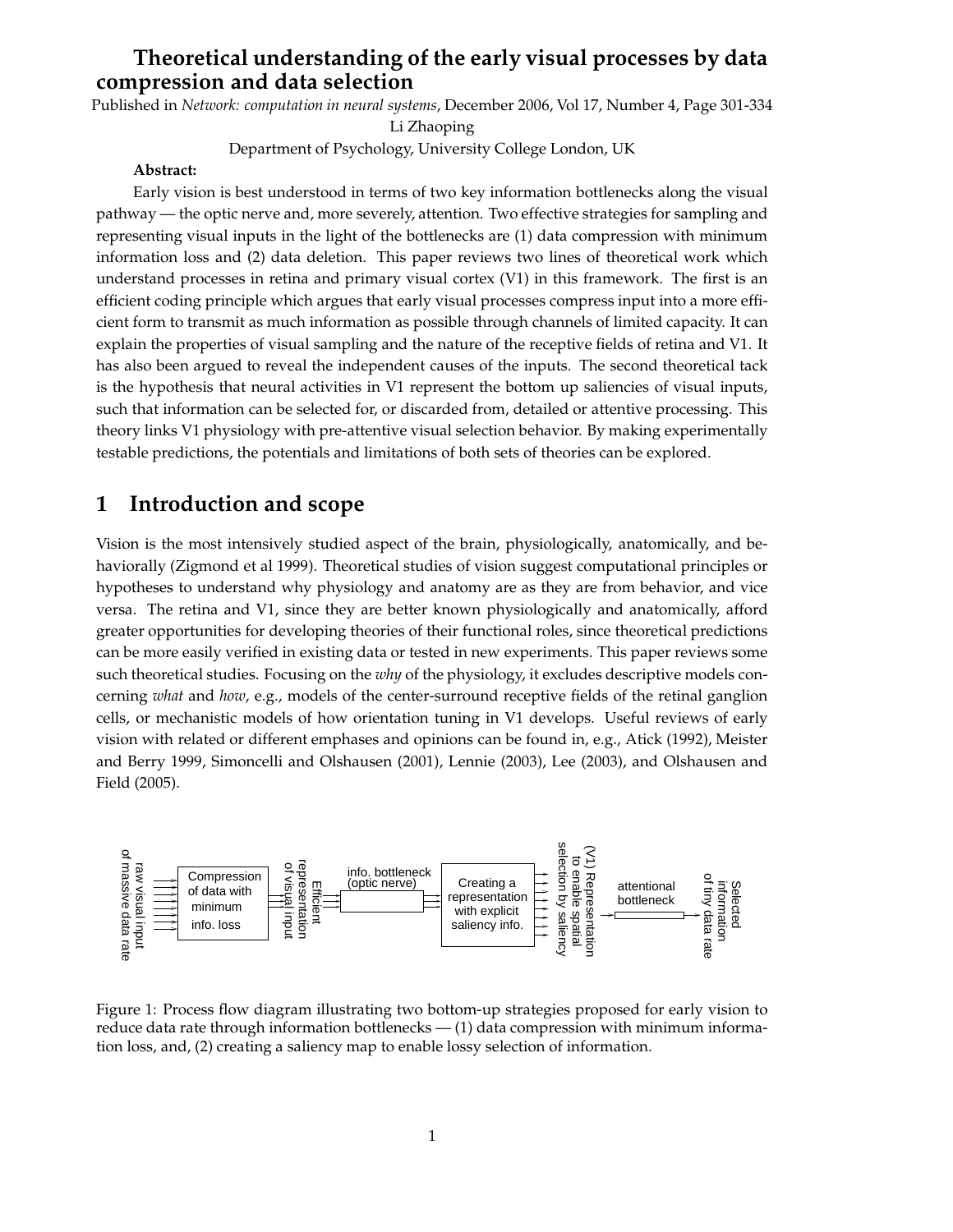Early vision creates representations at successive stages along the visual pathway, from retina to lateral geniculate nucleus (LGN) to V1. Its role is perhaps best understood in terms of how these representations overcome critical information bottlenecks along the visual pathway. This review focuses on the studies that developed these theories.

Retinal receptors could receive information at an estimated rate of  $10<sup>9</sup>$  bits per second (Kelly 1962), i.e., roughly 25 frames per second of images of 2000x2000 pixels at one byte per pixel. Along the visual pathway, the first obvious bottleneck is the optic nerve from retina to LGN en route to V1. One million ganglion cells in humans, each transmitting information at about 10 bit/second (Nirenberg, et al 2001) give a transmission capacity of only  $10^7$  bits/second in the optic nerve, a reduction of 2 orders of magnitude<sup>1</sup>. The second bottleneck is more subtle, but much more devastating. Visual attention is estimated as having the capacity of only 40 bits/second for humans (Sziklai 1956).

Data compression without information loss can reduce the data rate very effectively, and should thus be a goal for early vision. Engineering image compression methods, for instance the JPEG algorithm, can compress natural image data 20 fold without noticable information loss. However, the reduction from  $10^9$  to 40 bits/second is heavily lossy, as demonstrated by our blindness to unattended visual inputs even when they are salient, the phenomenon known as inattentional blindness (Simons and Chabris 1999). Therefore, data deletion by information selection must occur along the visual pathway. An effective method of selection is to process only a limited portion of visual space at the center of vision (which has a higher spatial resolution). Then, selection should be such that the selected (rather than the ignored) location is more likely important or relevant to the animal. While attentional selection is often goal-directed, such as during reading when gaze is directed to the text locations, carrying out much of the selection quickly and by bottom-up (or autonomous) mechanisms is computationally efficient, and indeed essential to respond to unexpected events. Bottom up selection is more potent (Jonides 1981) and quicker (Nakayama and Mackeben 1989) than top-down selection, which could be based on features, or objects, as well as location (Pashler 1998). Early visual processes could facilitate bottom up selection by explicitly computing and representing bottom up saliency to guide selection of salient locations. Meanwhile, any data reduction before the selection should be as information lossless as possible, for any lost information could never be selected to be perceived. This suggests a process flow diagram in Fig. (1) for early vision to incorporate sequentially two data reduction strategies: (1) data compression with minimum information loss and (2) creating a representation with explicit saliency information to facilitate selection by saliency.

First I review studies motivated by the first data reduction strategy. It has been argued that early visual processes should take advantage of the statistical regularities or redundancies of visual inputs to represent as much input information as possible given limited neural resources (Barlow 1961). Limits may lie in the number of neurons, power consumption by neural activities, and noise, leading to information or attentional bottlenecks. Hence, input sampling by the cones, and activity transforms by the receptive fields (RFs), should be optimally designed to encode the raw inputs in an efficient form, i.e., data compression with minimal information loss — an efficient coding principle. As efficient coding often involves removing redundant representations of information, it could also have the cognitive role of revealing the underlying independent components of the inputs, e.g., individual objects. This principle has been shown to explain, to various extents, the color sensitivities of cones, distributions of receptors on the retina, properties of RFs of retinal gan-

 $1$ In the version of the manuscript published in the journal, a mistake was made on the number of bits per second transmitted by a ganglion cell, and consequently on the transmission capacity of the optic nerve.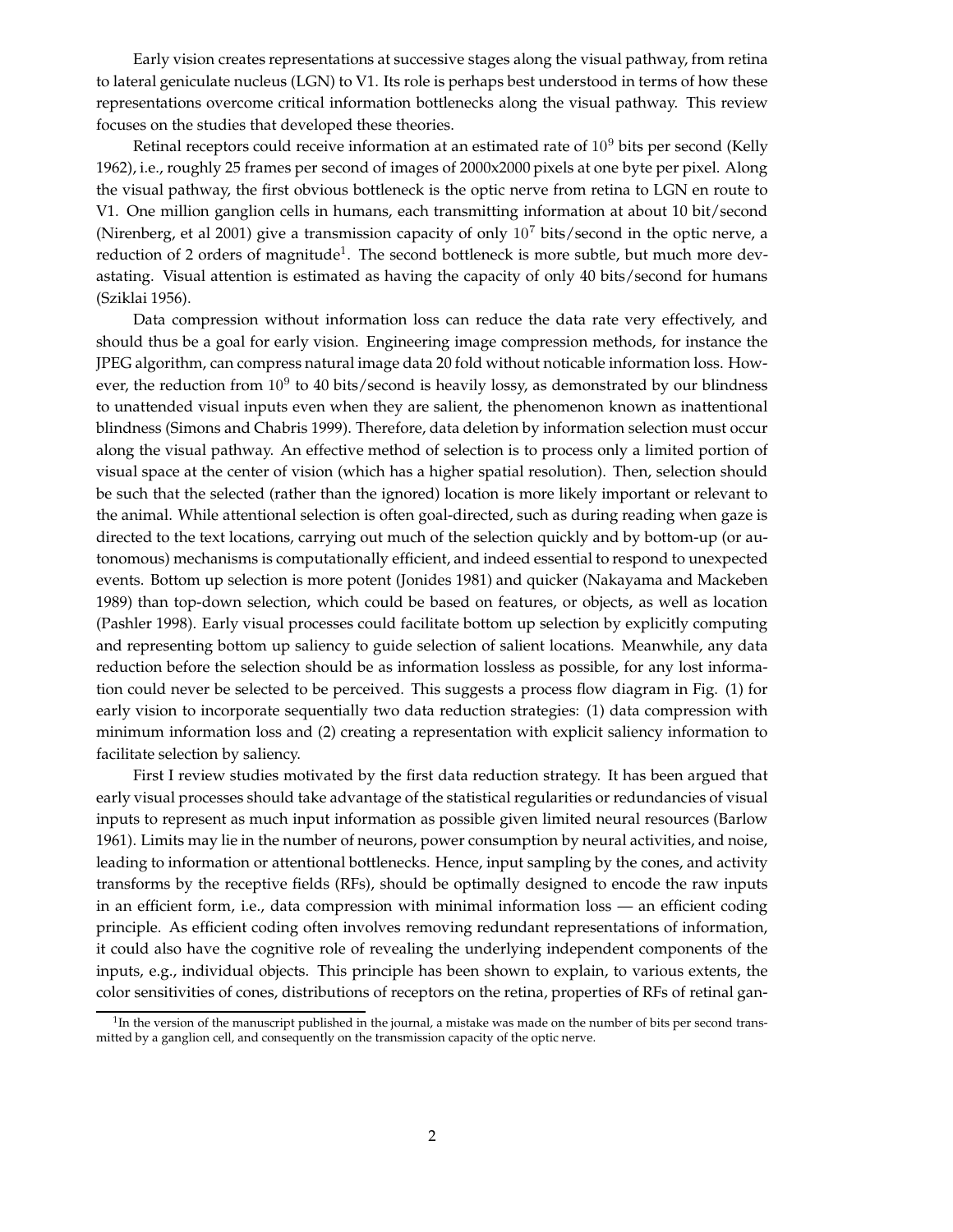glion cells and V1 cells, and their behavioral manifestations in psychophysical performance. As efficiency depends on the statistics of input, neural properties should adapt to prevailing visual scenes, providing testable predictions about the effects of visual adaptation and development conditions.

An important question is the stage along the visual pathway at which massively lossy information selection should occur. Postponing lossy selection could postpone the irreversible information deletion, and unfortunately also the completion of cognitive processing. While it is reasonable to assume that data compression with minimum information loss may continue till little more efficiency can be gained, efficient coding should encounter difficulties in explaining major ongoing processing at the stage serving the goal of lossy selection. I will review the difficulties in using efficient coding to understand certain V1 properties such as the over-complete representation of visual inputs, and the influence on a V1 neuron's response of contextual inputs outside its RF. These properties will be shown to be consistent with the goal of information selection, the second data reduction strategy. Specifically, V1 is hypothesized (Li 1999ab, 2002, Zhaoping 2005) to create a bottom up saliency map of visual space, such that a location with a higher scalar value in this map is more likely selected. The saliency values are proposed to be represented by the firing rates of V1 neurons, such that the RF location of the most active V1 cell is most likely selected, regardless of its feature tuning. This hypothesis additionally links V1 physiology with the visual behavior of pre-attentive selection and segmentation, again providing testable predictions and motivating new experimental investigations.

This paper presents a particular, rather than an all-inclusive, view. While the efficient coding theory and the V1 saliency map theory involve different theoretical concepts and methodologies, they both concern the understanding of early vision in terms of its role of overcoming information bottlenecks in the visual and cognitive pathways. The very same experimental data shaped the development of both theories, indicating that data exposing limitations in one theory can drive the development of another as we move from one visual stage to the next. The many gaps in our understanding of early vision, and in the coverage of previous work, will hopefully motivate stimulating discussions and future studies.

# **2 The efficient coding principle**

This section will review the formulation of this principle and its application to understand retina and V1 processes. Response properties of large monopolar cells (LMC) in blowfly's eye and the cone densities on human retina will illustrate optimal input sampling given a finite number of sensors or neural response levels. The RF transforms (in space, time, color, stereo) of the retinal ganglion cells and V1 cells will illustrate how input redundancy should be more or less reduced in low or high noise conditions respectively.

The formulation of the efficient coding principle for early vision goes as follows (see Atick 1992 for a detailed introduction). Let sensory input signal S occur with probability  $P(S)$ . Input sampling and encoding processes transform S to neural response or output  $O = K(S) + N$ by a linear (kernel) or nonlinear function  $K(.)$ , while typically introducing noise N (see Fig. (2)). For instance, in a blowfly's compound eye,  $S$  is the input contrast,  $K(S)$  describes the sigmoidlike gain control of S by large monopolar cells (LMC). For another example,  $S = (S_1, S_2, ..., S_M)$ could be a vector describing responses from  $M$  photoreceptors,  $O$  another vector of inputs to many retinal ganglion cells, the receptor-to-ganglion transform maybe approximated linearly as  $O_i = \sum_j K_{ij} S_j + N_i$ , where  $K_{ij}$  is the effective neural connection from the  $j^{th}$  receptor to the  $i^{th}$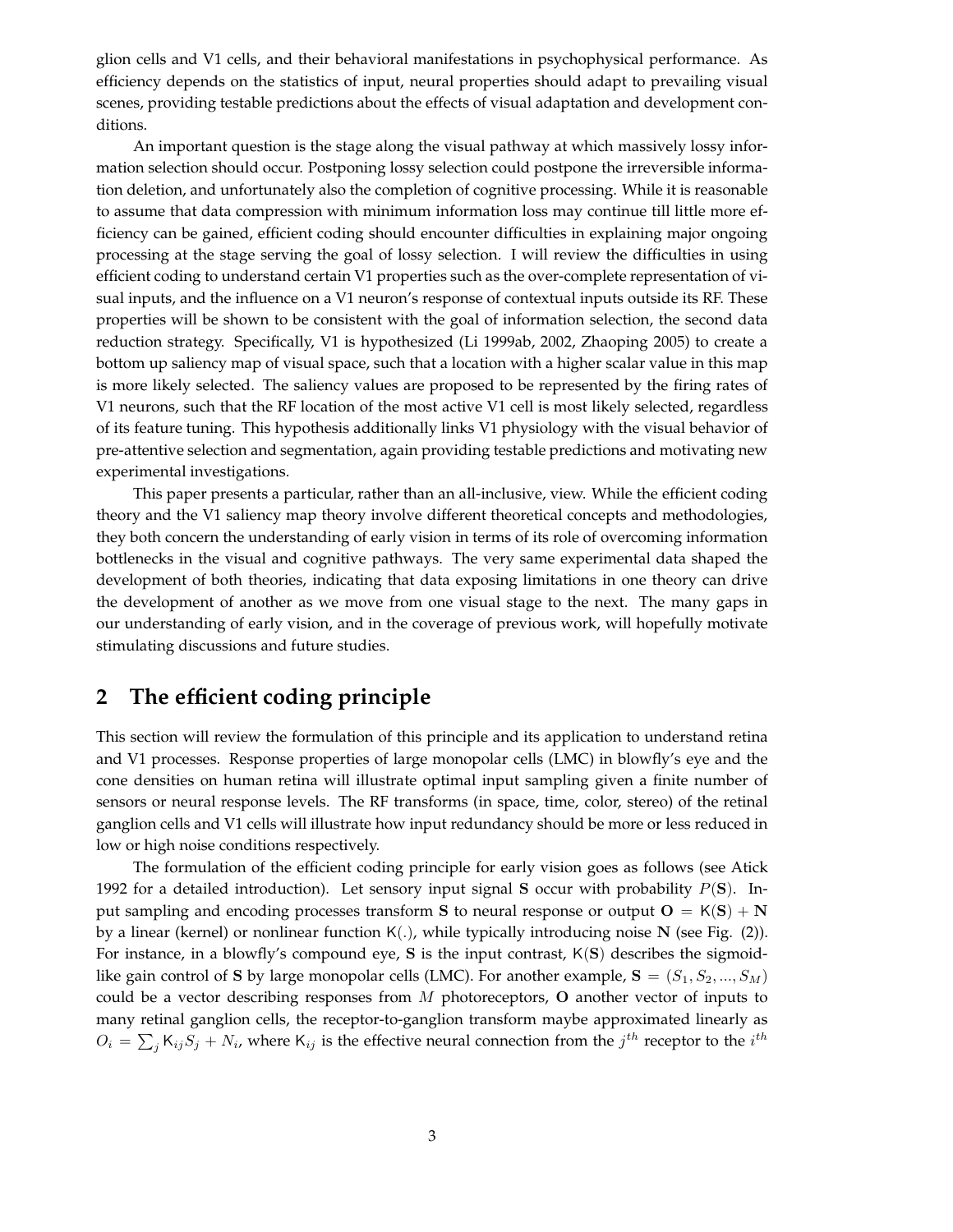

Figure 2: Efficient coding K transforms the signal S to neural responses O to extract maximum amount of information  $I(O; S)$  about signal S, given limited resources, e.g., capacity (dynamic range) or energy consumption of the output channels. Often, gain control accommodates the signal within the dynamic range. With high signal-to-noise  $(S/N)$ , removing correlations between input channels makes information transmitted by different output channels non-redundant. With low S/N, averaging between channels helps smoothing out noise and recover inputs from correlated responses.

ganglion via the retinal interneurons. Let noise N occur with probability  $P_N(\mathbf{N})$ , O has a conditional probability distribution  $P(\mathbf{O}|\mathbf{S}) = P_N(\mathbf{O} - K(\mathbf{S}))$ , typically a uni-modal function centered near  $O = K(S)$ , and a marginal distribution  $P(O) = \int dS P(O|S) P(S)$ . The entropy  $H(O) =$  $-\int d\mathbf{O}P(\mathbf{O})\log_2 P(\mathbf{O})$  characterizes the randomness or variability in O. When S is known, this randomness is reduced to conditional entropy  $H(O|S) = -\int dO dS P(O, S) \log_2 P(O|S)$ , where the joint probability  $P(\mathbf{O}, \mathbf{S}) = P(\mathbf{O}|\mathbf{S})P(\mathbf{S})$ . The information in S about O, or in O about S, is thus the reduced randomness (or ignorance) in one signal by fixing another,

Information 
$$
I(\mathbf{O}; \mathbf{S}) = H(\mathbf{O}) - H(\mathbf{O}|\mathbf{S}) = H(\mathbf{S}) - H(\mathbf{S}|\mathbf{O})
$$
 (1)

To maximize  $I(\mathbf{O}; \mathbf{S})$ , the optimal K depends on the statistics  $P(\mathbf{S})$  and  $P_N(\mathbf{N})$  of the inputs and noise, and the forms of constraints on neural resources. We call  $\sum_i I(S'_i;S_i)$  where  $S'_i = S_i +$  input noise in input channel *i*, input data rate, and  $\sum_i I(O_i; O'_i)$  (=  $\sum_i H(O_i)$ + constant) output data rate, where  $O_i' = O_i - N_{o,i}$ , and  $N_{o,i}$  is the intrinsic noise in the output channel *i* not attributable to input noise. In high (input) signal-to-noise ratio (S/N) regimes, input data rate is high, redundancy reduction or decorrelation between information channels helps to reduce output data rate. In low S/N regimes, the input data rate is low, input smoothing, which thus introduces or retains correlations, helps avoid unnecessary waste of output channel capacity in transmitting noise. These points are elaborated throughout this section.

In general, output entropy  $H(O) = I(O; S) + H(O|S)$  conveys information both about S by the amount  $I(O; S)$  and about noise by the amount  $H(O|S)$ . In the noiseless limit, maximizing  $I(\mathbf{O};\mathbf{S})$  is equivalent to maximizing  $H(\mathbf{O})$ . The well-known inequality  $H(\mathbf{O}) \le \sum_i H(O_i)$  implies that  $H(\mathbf{O})$  is maximized when the equality  $H(\mathbf{O}) = \sum_i H(O_i)$  is achieved, and when the output entropy  $H(O_i)$  is maximal in each channel *i*. Neural resources restrict the available output values or dynamic range for responses  $O$ , e.g., in terms of maximum neural firing rates, thus limiting  $H(O_i)$ . For instance, if neuron i has only two possible response values  $O_i$  (per second), it can transmit no more than  $H(O_i) = \log_2 2 = 1$  bit/second of information when each response value is utilized equally often, in this case  $P(O_i) = 1/2$  for both  $O_i$  values. Mathematically, equality  $H(\mathbf{O}) = \sum_i H(O_i)$  occurs when different output neurons convey different aspects of the information in S, so  $M$  such neurons can jointly transmit  $M$  bits/second. If one neuron always responds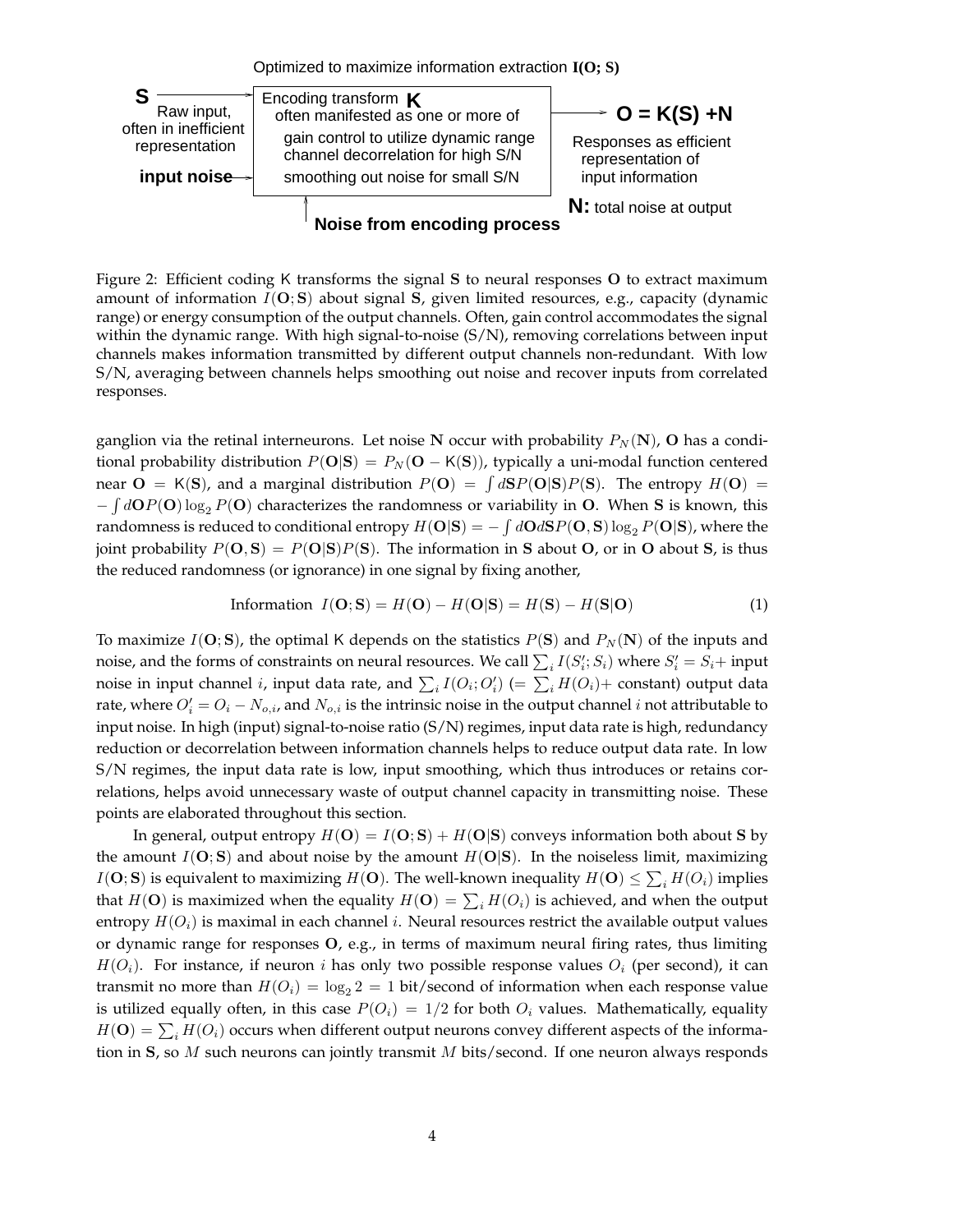exactly the same as another, information from the second neuron's response is redundant, and the total information conveyed by one neuron is the same as that by both. Thus,  $H(\mathbf{O})$  is maximized when neurons respond independently, i.e.,  $P(O_1, O_2, ... O_N) = P(O_1)P(O_2)...P(O_N)$ , the joint probability factorizes into marginal probabilities. Such a coding scheme for O is said to be an independent component code (or factorial code) of input S. This is why in the noiseless limit,  $I(\mathbf{O}; \mathbf{S})$  is maximized when responses  $O_i$  and  $O_j$  are not correlated, and, if required by the information rate, when each channel  $O_i$  utilizes different output states equally often.

Typically, natural scene signals S obey statistical regularities in  $P(S)$  with (1) different signal values not occurring equally often, and, (2) different input channels  $S_i$  and  $S_j$ , e.g., responses from neighboring photoreceptors, conveying redundant information. For instance, if two responses from two photoreceptors respectively are very correlated, once one response is known, the second response is largely predictable, and only the difference between it and the first response (or, the non-predictable residual response) conveys additional, non-redundant, information. If M such photoreceptors (input channels) contain 8 bits/second of information in each channel j,  $S/N \gg 1$ is good. If, say, 7 out of the 8 bits/second of information in each channel is redundant information already present in other channels, the total amount of joint information  $H(S)$  is only about M bits/second (for large M), much less than the apparent  $8 \times M$  bits/second. Transmitting the raw input directly to the brain using  $O = S$  would be inefficient, or even impossible if, e.g., the M output channels  $\mathbf{O} = (O_1, O_2, ..., O_M)$  have a limited capacity of only  $H(O_i) = 1$  bit/second each. The transform or coding  $S \to O \approx K(S)$  could maximize efficiency such that (1) neurons  $O_i$  and  $O_j$  respond independently, and (2) each response value of **O** is equally utilized. Then, all input information could be faithfully transmitted through responses O even though each output channel conveys only 1 bits/second. Accordingly, e.g., the connections from the photoreceptors to the retinal ganglion cells are such that, in bright illumination, ganglion cells are tuned to response differences between nearby photoreceptors, making their responses more independent from each other. These ganglion cells are called feature detectors (Barlow 1961) for responding to informative (rather than redundant) image contrast features.

However, when the input  $S/N \ll 1$  is so poor that each input channel has no more than, say, 0.5 bit/second of useful information, M such channels convey no more than  $M/2$  bits/second, or much less when considering input redundancy. The output channel capacity  $H(\mathbf{O}) = I(\mathbf{O}; \mathbf{S}) + I(\mathbf{O}; \mathbf{S})$  $H(O|S)$  wastes a fraction  $H(O|S) = H(N)$  on transmitting noise N which is typically less redundant between input channels, costing metabolic energy to fire action potentials (Levy and Baxter 1996). To minimize this waste, a different transform K is desirable to average out input noise, thereby introducing some redundancy in response O, i.e., correlation between different response channels and unequal use of different response states within a channel. In such a case, the output channel capacity (e.g., of M bits/second) is often not fully utilized, and output redundancy helps signal recovery. Hence, efficient coding is not necessarily de-correlation (or output histogram equalization), which is suitable only in the high  $S/N$  case. Finding the most efficient K given any S/N level thus results in an optimization problem of minimizing the quantity

$$
E(K) = neural cost - \lambda \times I(O; S),
$$
 (2)

where the Lagrange multiplier  $\lambda$  balances information extraction  $I(O; S)$  and cost. The optimal code K is the solution(s) to equation  $\partial E(K)/\partial K = 0$ .

The above is an analytical formulation (Srinivasan, Laughlin, Dubs 1982, Linsker 1990, Atick and Redlich 1990, van Hateren 1992) of the efficient coding principle (Barlow 1961), which proposes that early visual processing, in particularthe RF transformation, compresses the raw data with minimum loss, such that maximum information  $I(O; S)$  can be transmitted faithfully to higher visual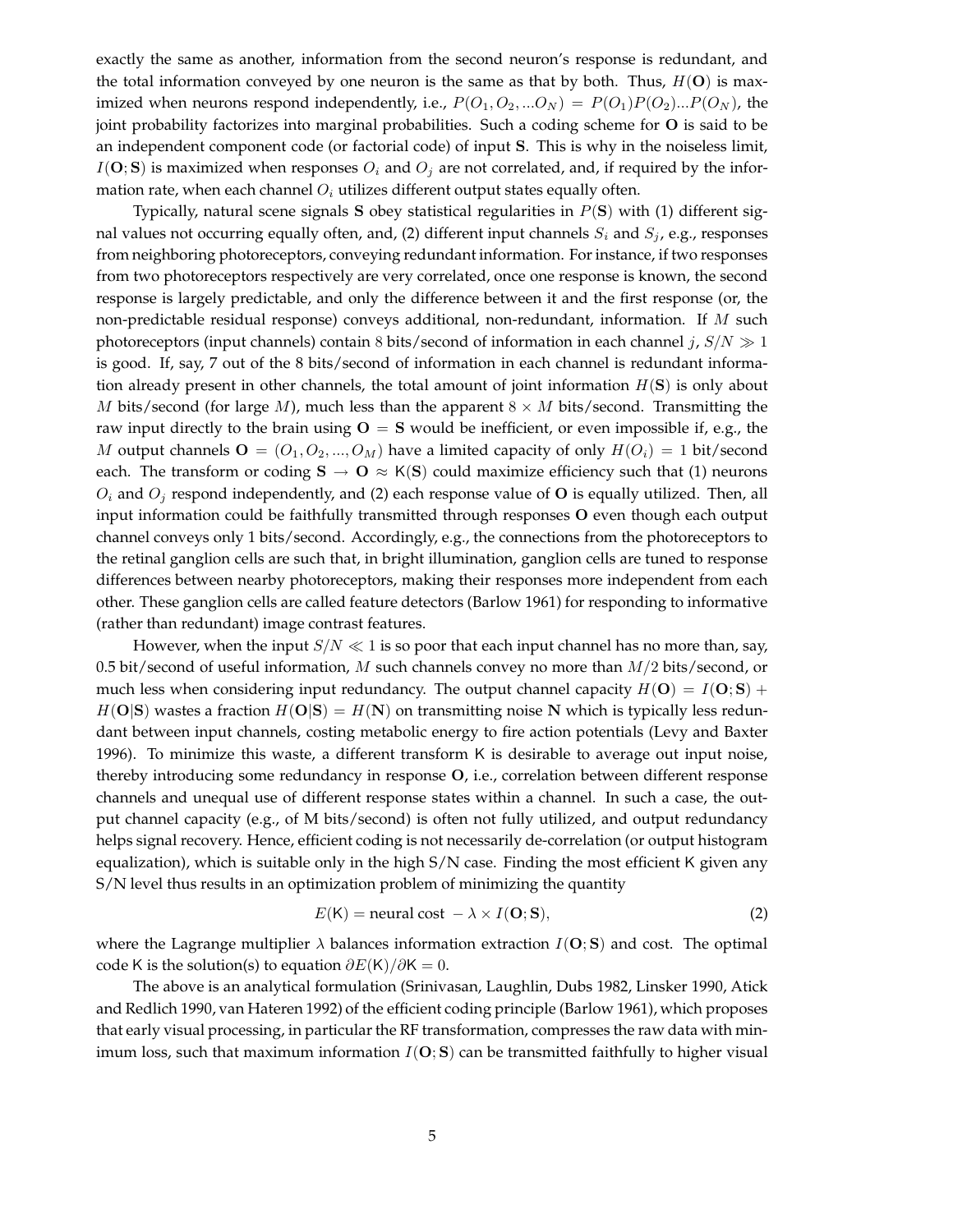areas despite information bottlenecks such as the optic nerve. The neural cost is often the required output channel capacity  $\sum_i H(O_i)$  or the required output power (cf. Levy and Baxter 1996)  $\sum_i\langle O_i^2\rangle$ where  $\langle ... \rangle$  denotes ensemble average, e.g.,  $\langle O_i^2 \rangle = \int dO_i O_i^2 P(O_i)$ . Importantly, in the noiseless limit, different output neurons of an efficient code carry different independent components in the data, promising cognitive advantages by revealing the underlying perceptual entities, e.g., even objects, responsible for the data. This efficient coding principle is sometimes also termed Infomax (i.e., maximizing  $I({\bf O};{\bf S})),$  sparse coding (i.e., minimizing  $\sum_i H(O_i)$  or  $\sum_i\langle O_i^2\rangle$ ), independent component analysis, and (in low noise cases) redundancy reduction (Nadal and Parga 1993).

We now apply this principle to understand input sampling by the retinal cells and transformations by the RFs of the retinal and V1 cells. For better illustration, most examples below are simplified to focus only on the relevant dimension(s), e.g., when focusing on input contrast levels to blowfly's eye, dimensions of space and time are ignored.

## **2.1 Efficient neural sampling in the retina**

In blowfly's compound eye, we consider S to be a scalar value S for the input contrast,  $K(S)$  is the contrast response function, giving a scalar LMC response  $O = K(S)$ . Without multiple output neurons to make independent, making different response values  $O$  equally probable is sufficient to maximize information extraction  $I(O; S)$ . Accordingly, given an output dynamic range,  $I(O; S)$ is maximized when the input sampling density  $dK(S)/dS$ , i.e., the number of response levels O allocated to each input interval, matches input density  $P(S)$ , i.e.,  $dK/dS \propto P(S)$ , so that  $P(O)$  =  $P(S)dS/dO = P(S)/(dK/dS)$  = constant, to utilize all response levels equally. Blowflies have indeed been found to be consistent with this strategy (Laughlin 1981). This also holds in noisy cases, unless S/N is too low to fully utilize the available channel capacity  $H(O)$  by constant  $P(O)$ (in which case  $P(O)$  should be more peaked at zero or low activities to save cost).

Analogously, human cones are more densely packed in the fovea, so that their density matches the distribution of the images of relevant objects on the retina (Lewis, Garcia, and Zhaoping 2003), so that the limited resource of  $10<sup>7</sup>$  cones can be best utilized. Here, input S is the location of a relevant visual object, output O is the identity or index of the cone most excited by the object, and  $I(O; S)$  is the amount of information in cone responses about the object's location. Assuming (in a gross simplification) that only the objects of interest are relevant, and that they tend to be brought to the center of vision by eye movements, the distribution  $P(S)$  of the object image locations on the retina will indeed peak at the fovea. This distribution, quantitatively derived from the characteristics of the human eye movements, indeed matches the retinal distribution of the human cones reasonably well, although this leaves open whether the eye movement characteristics is the cause or effect of the cone distribution or whether they co-adapt to each other. If the cones were uniformly distributed on the retina, the peripheral ones would be under-utilized, fewer cones would be at the fovea, on average giving less precise information about the object locations.

Equation (2) has also been applied to color sampling by cones at a single spatial location. Here, the input is the visual surface color reflectance  $S = S(l)$  as a function of light wavelength l, and the outputs  $\mathbf{O} = (O_r, O_q, O_b)$  model responses from red (r), green (g), and blue (b) cones of wavelength sensitivity  $R(l-l_i)$  for  $i = r, g, b$  with peak sensitivity occurring at optimal wavelength l<sub>i</sub>. Given sensory noise  $N_i$  and illumination  $E(l)$  from sun light,  $O_i = \int dl R(l - l_i)S(l)E(l)$  +  $N_i$ . Just as the contrast response function  $K(S)$  of blowfly's LMC can be optimized to maximize information extraction, the color sensitivities can be similarly optimized by the choice of  $l_i$ , an operation that largely explains the cones' sensitivities in humans (Lewis and Zhaoping 2006). This makes responses from different cones (particularly red and green) suitably correlated with each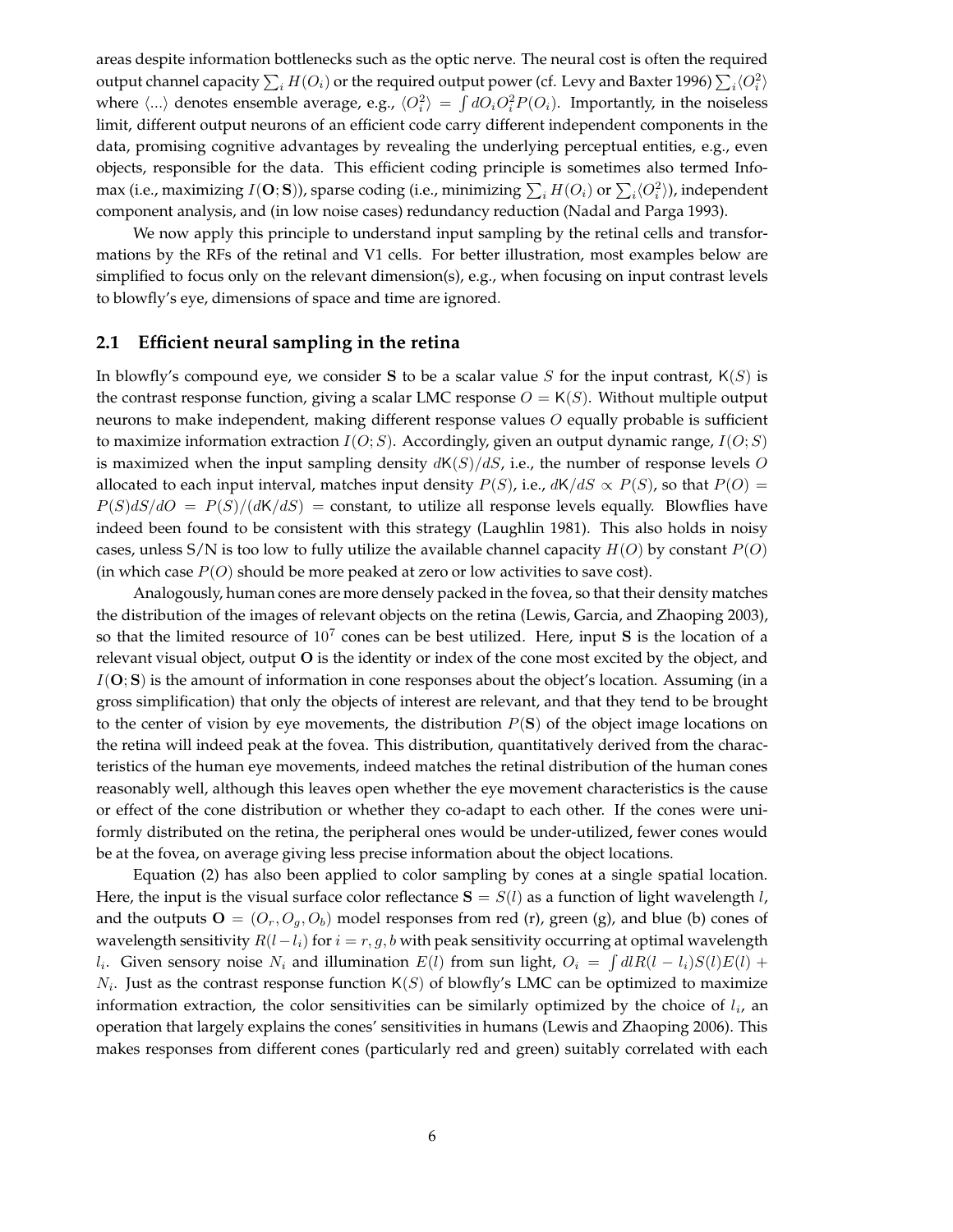other, to smooth out the often substantial noise in dim light and/or under fine spatial resolution.

#### **2.2 Efficient coding by early visual receptive fields**

The efficient coding principle has been much more extensively applied to understand the RF transforms of the receptor responses by retinal ganglion cells (or LGN cells) and V1 neurons. Now we denote the receptor outputs by  $S + N$ , including both signal S and noise N, and post-synaptic responses by O. The problem is simplified by approximating the neural transforms as linear

$$
\mathbf{O} = \mathsf{K}(\mathbf{S} + \mathbf{N}) + \mathbf{N}_o, \quad \text{or, in component form,} \quad O_i = \sum_j \mathsf{K}_{ij}(S_j + N_j) + N_{o,i} \tag{3}
$$

where  $N_o$  is the neural noise introduced by the transform, so  $KN + N_o$  is the total noise (originally denoted by symbol N). As discussed earlier, whether the optimal RF transform K decorrelates inputs or not depends on the input S/N level. To focus on such RF transforms as combining the original S channels, I omit nonlinear gain control processes such as those in the LMC of blowflies (Nadal and Parga 1994).

Optimizing K accurately requires precise information about  $P(S)$ , i.e., a joint probability distribution on M pixel values  $(S_1, S_2, ..., S_M)$ . Unfortunately, this is not available for large M. However, given the second order correlation  $R_{ij}^S \equiv \langle S_i S_j \rangle$  between inputs, a maximum entropy approximation of  $P({\bf S})$  is a Gaussian distribution  $P({\bf S}) \propto \exp[-\sum_{ij} S_i S_j (R^S)^{-1}_{ij}/2]$ , where  $(R^S)^{-1}$ is the inverse matrix of matrix  $R^S$  (with elements  $R_{ij}^S$ ) and the signals are simplified as (or pretransformed to) having zero mean. This approximation has the advantage of enabling analytical solutions of the optimal K (Linsker 1990, Atick and Redlich 1990, Atick et al 1992, Dong and Atick 1995, Li and Atick 1994ab, Li 1996), and captures well our ignorance of the higher order statistics.

Alternatively, one can sample natural scene statistics and obtain K by simulation algorithms, e.g., through gradient descent in the K space to minimize  $E(K)$ . Bell and Sejnowski (1997) did this, finding V1 RFs by maximizing  $H(O)$  (corresponding to the noiseless limit  $N \to 0$  when  $I(O; S) = H(O)$  + constant), with neural cost constrained to a fixed output dynamic range. Note that once O is obtained, S can be reconstructed by  $S = K^{-1}O$  + noise when K is invertible (i.e., when **O** is a complete or over-complete representation). While input reconstruction is not the goal of efficient coding, it is worth noting the link between efficient coding and another line of works often referred to as sparse coding, also aimed to understand early visual processing (Olshausen and Field 1997, van Hateren and Ruderman 1998, Simoncelli and Olshausen 2001). These works proposed that visual input S with input distributions  $P(S)$  can be generated as a weighted sum of a set of basis function, weighted by components  $O_1, O_2, ...$  of **O** with sparse distributions  $P(O_i)$ for all *i*. Thus, the column vectors of K<sup>-1</sup> correspond to the basis functions. Since larger  $I(\mathbf{O}; \mathbf{S})$ enables better generation of S from O, and since sparseness for O is equivalent to constraining the neural cost as entropies  $\sum_i H(O_i)$ , such sparse coding formulation is an alternative formulation of the efficient coding principle. Indeed, in practice, their typical algorithms find O and  $K^{-1}$  by minimizing an objective function  $\mathcal{E} = \langle (\mathbf{S} - \mathsf{K}^{-1}\mathbf{O})^2 \rangle + \lambda \sum_i \mathrm{Sp}(O_i)$  where  $\mathrm{Sp}(O_i)$ , e.g.,  $\mathrm{Sp}(O_i) = |O_i|$ , describes a cost of non-sparseness (which encourages a sharply peaked distribution  $P(O_i)$  and thus low  $H(O_i)$ ), while the reconstruction error  $\langle (S - K^{-1}O)^2 \rangle$  should roughly scale with  $2^{-2I(O;S)}$ . It is thus not surprising that these algorithms (e.g., Olshausen and Field 1997), which were mostly simulated for low noise cases, produce results similar to those by simulation algorithms (e.g., Bell and Sejnowski 1997) for efficient coding to minimize  $E(K)$  of equation (2), also in the noiseless limit. All these simulational algorithms have the advantage of being performed online while being exposed to individual natural images S, thus all orders of statistics in  $P(S)$  are absorbed by the al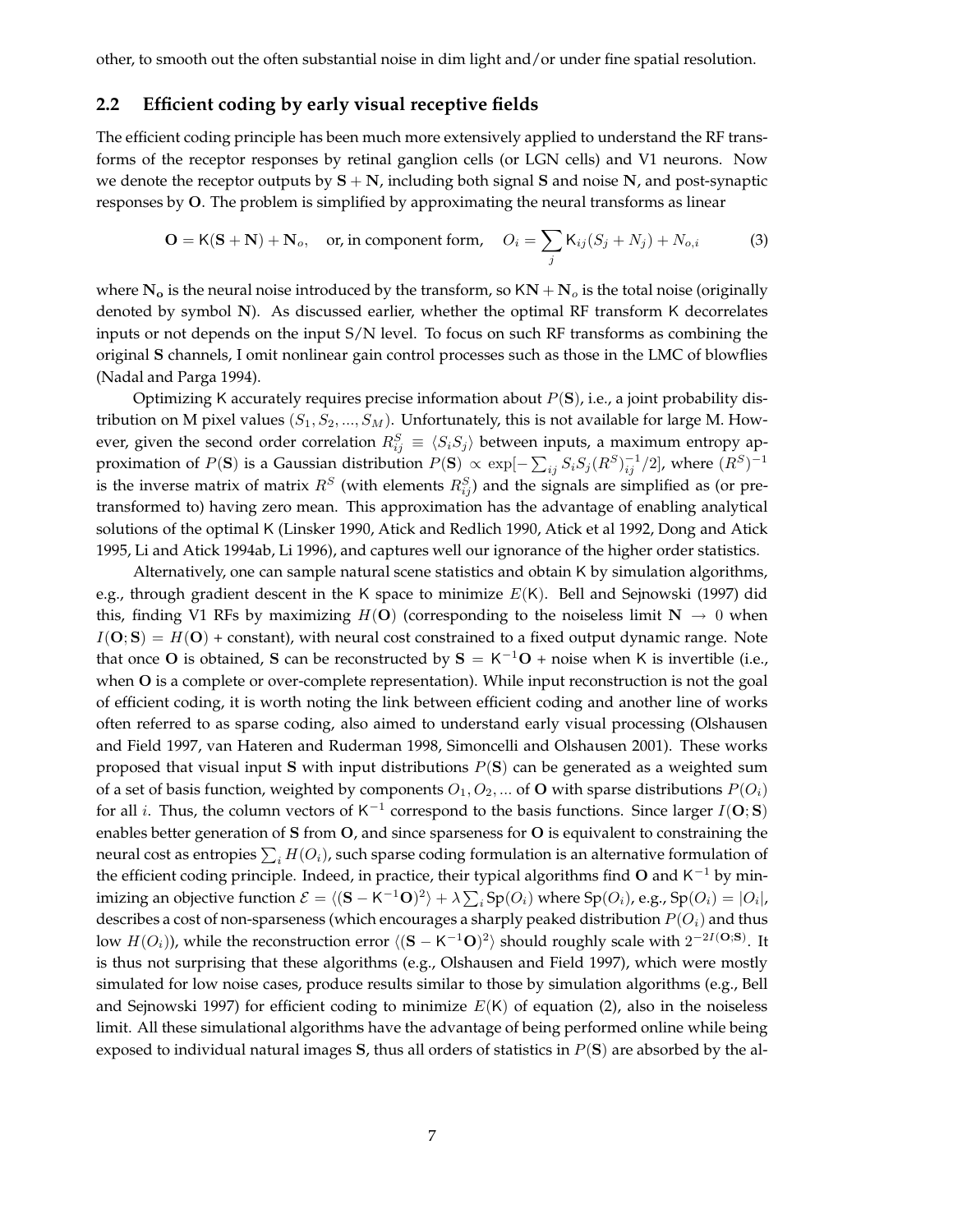gorithms without having to approximate  $P(S)$ . Importantly, their results (e.g., Bell and Sejnowski 1997, Olshausen and Field 1997, van Hateren and Ruderman 1998, Simoncelli and Olshausen 2001) confirmed the previous analytical results on K, particularly of V1 RFs (Li and Atick 1994ab, Li 1996), obtained by approximating  $P(S)$  by up to second order statistics only.

In general, inputs  $S = S(x, t, e, c)$  depend on space x, time t, eye origin e, and input cone type c. The RF transform for a V1 cell, for instance, can reflect selectivities to all these input dimensions, so that a cell can be tuned to orientation (involving only x), motion direction (involving x, t), spatial scale  $(x)$ , eye origin  $(e)$ , color  $(c)$ , and depth  $(x, e)$  or combinations of them. I will review the findings in the efficient coding formulation as in equations (2) and (3) using Gaussian approximation for  $P(S)$  (also with all noise assumed to be Gaussian and independent), to take advantage of the analytical convenience and insight, and of the flexibility to handle different signal-to-noise levels. The analytical approach also avoids tampering with translation and scale invariance in input statistics (something which is hard to avoid in simulation studies when images of, say, 12x12 pixels are used) which can bias the scales and shapes of the RFs found. It will be shown that (Fig (3)), by this approximation, the optimal K under neural cost  $\sum_i \langle O_i^2 \rangle$  can be decomposed into three conceptual components: (1) principal component decomposition of inputs, (2) gain control of each principal component according to its S/N, and (3) multiplexing the resulting components. Coding in space, stereo, time, color, at different  $S/N$  levels simply differ by input statistics  $P(S)$  and  $S/N$ , but will lead to a diversity of transforms K like the RFs observed physiologically.



Figure 3: Three conceptual components,  $K_o$ , g, and U, in the efficient coding K of Gaussian signals.

## **2.3 Illustration: stereo coding in V1**

For illustration (Fig. (4)), we focus first only on the input dimension of eye origin,  $e = L, R$ , for left and right eyes with 2-dimensional input signal  $S = (S_L, S_R)$ . The single abstract step to find an optimal coding K by solving  $\partial E/\partial K = 0$  is decomposed into several conceptual steps here for didactic convenience. The signals  $S = (S_L, S_R)$  may be the pixel values at a particular location, average image luminances, or the Fourier components (at a particular frequency) of the images. For simplicity, assume that they have zero means and equal variance (or power)  $\langle S_L^2 \rangle = \langle S_R^2 \rangle$ . Binocular input redundancy is evident in the correlation matrix:

$$
R^{S} \equiv \begin{pmatrix} \langle S_{L}^{2} \rangle & \langle S_{L} S_{R} \rangle \\ \langle S_{R} S_{L} \rangle & \langle S_{R}^{2} \rangle \end{pmatrix} \equiv \langle S_{L}^{2} \rangle \begin{pmatrix} 1 & r \\ r & 1 \end{pmatrix}
$$

where  $0 \le r \le 1$  is the correlation coefficient. The input distribution is then  $P(S) = P(S_L, S_R) \propto$  $\exp[-(S_L^2 + S_R^2 - 2rS_L S_R)/(2\sigma^2)]$  where  $\sigma^2 = \langle S_L^2 \rangle (1 - r^2)$ . With sensory noise  $\mathbf{N} = (N_L, N_R)$ , the input signals become  $O_{L,R} = S_{L,R} + N_{L,R}$ . Encoding into principal components  $O_+$  and  $O_-$  (Li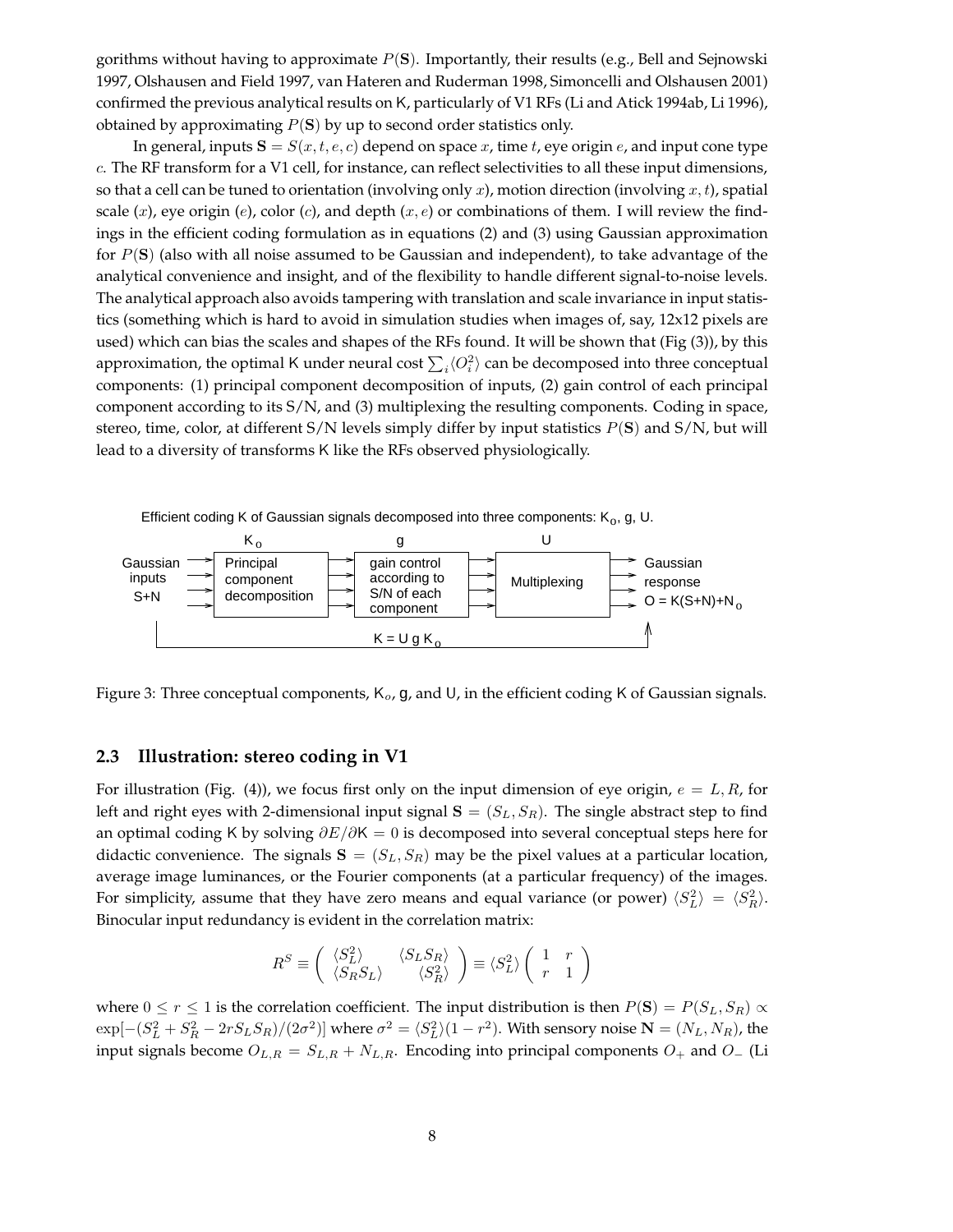

Figure 4: Efficient coding illustrated by stereo coding. Left: correlated inputs  $(S_L, S_R)$  from the two eyes are transformed to two decorrelated (by second-order) signals  $S_{\pm} \propto S_L \pm S_R$ , ocular summation and opponency, of different powers  $\langle S_+^2 \rangle > \langle S_-^2 \rangle$ . Right: schematics of data S (or  $S + N$  in noisy conditions) and their transforms to responses O by efficient coding. Each dot is a sample data from distributions  $P(S)$  or  $P(O)$  in the two dimensional space of S or O. Correlation  $\langle S_L S_R \rangle > 0$  is manifested in the elliptical shape of the data distribution (particularly in the high S/N condition). Gain control,  $S_{\pm} \rightarrow g_{\pm} S_{\pm}$ , produces, under high or low input S/N, decorrelated or correlated responses  $(O_1, O_2)$ . When S/N→  $\infty$ , the weaker signal S<sub>−</sub> is relatively amplified for (ocular) contrast or edge enhancement,  $g_-> g_+$ , leading to whitening or equal power responses  $g_+^2 \langle S_+^2 \rangle \approx g_-^2 \langle S_-^2 \rangle$ . Both  $O_1$  and  $O_2$  are excited by input from one eye (right and left respectively) and inhibited by input from another. When  $S/N \ll 1$ , the weaker signal  $S_$  is de-emphasized or abandoned to avoid transmitting too much noise. Both  $O_1$  and  $O_2$  integrate the left and right inputs to smooth out noise, while preferring right and left eyes respectively.

and Atick 1994b)

$$
O_{\pm}\equiv (O_L\pm O_R)/\sqrt{2}=S_{\pm}+N_{\pm},\ \ \, \text{where}\;\;S_{\pm}\equiv (S_L\pm S_R)/\sqrt{2}\text{ and }N_{\pm}\equiv (N_L\pm N_R)/\sqrt{2},
$$

gives zero correlation  $\langle O_+O_-\rangle$  between  $O_+$  and  $O_-$ , and leaves the output probability factorized  $P(\mathbf{O}) = P(O_+)P(O_-) \propto \exp[-\frac{1}{2}O_+^2/\langle O_+^2 \rangle - \frac{1}{2}O_-^2/\langle O_-^2 \rangle].$  Note that  $\langle O_i^2 \rangle = \langle S_i^2 \rangle + \langle N_i^2 \rangle$ , and, assuming  $\langle N^2 \rangle \equiv \langle N_R^2 \rangle = \langle N_L^2 \rangle$ , then  $\langle N_i^2 \rangle = \langle N^2 \rangle$  for all  $i = L, R, +, -$ . The ocular summation signal  $S_{+}$  is stronger and conveys information about the 2-dimensional images, whereas the weaker signal  $S_+$  conveys ocular contrast ("edge") or depth information. The signal power  $\langle S_{\pm}^2 \rangle = (1 \pm 1)$  $r$ ) $\langle S_L^2 \rangle$  are the eigenvalues of  $R^S$  for the corresponding principal components (eigenvectors). Since the transform  $(O_L, O_R) \rightarrow (O_+, O_-)$  is merely a 45<sup>o</sup> coordinate rotation in a 2-dimensional space,  $(O_+, O_-)$  and  $(O_L, O_R)$  consume the same amount of total output power  $\langle O_+^2 \rangle + \langle O_-^2 \rangle = \langle O_L^2 \rangle + \langle O_-^2 \rangle$  $\langle O_R^2 \rangle$  (as is easily verified), and contain the same amount of information  $I(\mathbf{O};\mathbf{S})$ . The transform  $(O_L, O_R) \rightarrow (O_+, O_-)$  is linear, as is approximately the case for V1 simple cells. The cell that receives  $O_+$  is a binocular cell, summing inputs from both eyes, while the cell receiving  $O_-$  is ocularly opponent or unbalanced. It is known that for Gaussian signals, the information in each channel  $O_i = S_i + N_i$  for  $i = L, R, +$ , or  $-$ 

$$
I(O_i; S_i) = \frac{1}{2} \log_2 \frac{\langle O_i^2 \rangle}{\langle N_i^2 \rangle} = \frac{1}{2} \log_2 \frac{\langle S_i^2 \rangle + \langle N_i^2 \rangle}{\langle N_i^2 \rangle} = \frac{1}{2} \log_2 \left[ 1 + \frac{\langle S_i^2 \rangle}{\langle N_i^2 \rangle} \right],\tag{4}
$$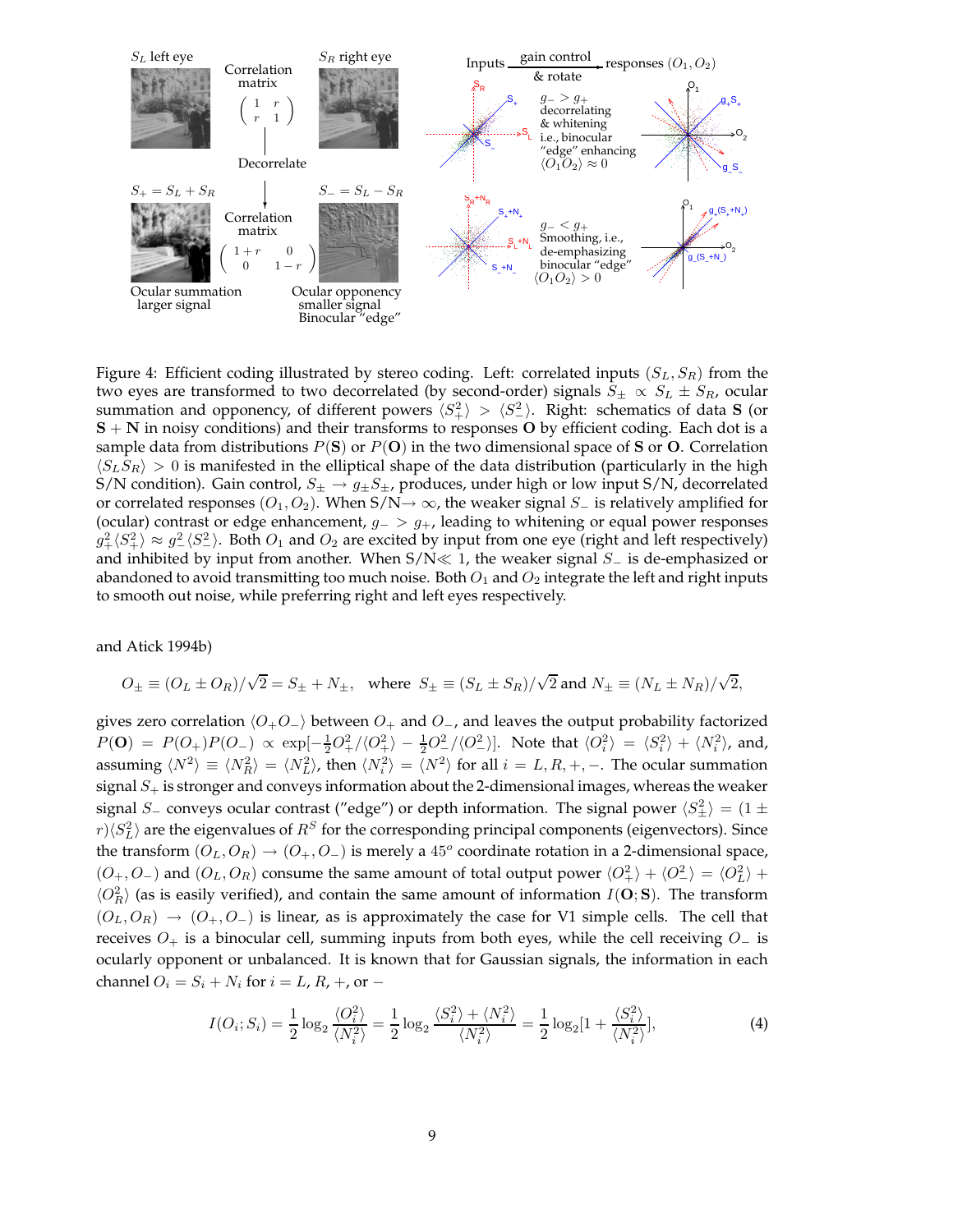depends only on the signal-to-noise  $\langle S_i^2\rangle/\langle N_i^2\rangle$ . Non-zero correlation  $\langle S_L S_R\rangle$  means that some of the information in  $O_L$  and  $O_R$  (quantified in bits by  $I(O_L; S_L)$ ) and  $I(O_R; S_R)$ ) is redundant. In contrast, information in  $O_+$  and  $O_-$  (quantified by  $I(O_+; S_+)$  and  $I(O_-; S_-)$ ) is non-redundant. Hence the total information

$$
I(\mathbf{O}; \mathbf{S}) = I(O_+; S_+) + I(O_-; S_-) < I(O_L; S_L) + I(O_R; S_R). \tag{5}
$$

and  $O_{\pm}$  is more efficient than  $O_{L,R}$ , since it requires less total information channel capacity  $I(O_+; S_+)$ +  $I(O_-\;;S_-\;).$ 

The quantity  $[\sum_{i=L,R} I(O_i;S_i)]/I(\mathbf{O};\mathbf{S})-1$  measures the degree of redundancy in the code  $\mathbf{O} = (O_L, O_R)$ . This redundancy causes unequal signal powers  $\langle O_+^2 \rangle > \langle O_-^2 \rangle$  and information rates  $I(O_+; S_+) > I(O_-; S_-)$ . If  $\langle O_{\pm}^2 \rangle$  is the coding cost, the information,  $I_{\pm} = \frac{1}{2} \log_2(\langle O_{\pm}^2 \rangle)$  + constant, increases logarithmically with the cost. Hence, spending any extra power budget gives a better return in the weaker  $O_-\$  than the stronger  $O_+$  channel. This motivates awarding different gains  $g_{\pm}$  to the two channels,  $O_{\pm} \rightarrow g_{\pm}O_{\pm}$  with  $g_{+} < g_{-}$  to amplify the ocular "edge" channel  $S_+ + N_-$  relatively, provided that this does not amplify input noise  $N_-$  too much. In reality, the coding transform  $O_{L,R} \to O_{\pm}$  brings additional noise  $\mathbf{N_o}$  (assuming  $\langle N_o^2 \rangle \equiv \langle N_{o,+}^2 \rangle = \langle N_{o,-}^2 \rangle$ , for simplicity). This gives output signal  $g_{\pm}S_{\pm}$ , output noise  $N_{\pm} = g_{\pm}(N_L \pm N_R)/\sqrt{2+N_{o,\pm}}$ , and output information

$$
I_{\pm} = \frac{1}{2} \log_2 \frac{\langle O_{\pm}^2 \rangle}{\langle N_{\pm}^2 \rangle} = \frac{1}{2} \log_2 \frac{g_{\pm}^2(\langle S_{\pm}^2 \rangle + \langle N^2 \rangle) + \langle N_o^2 \rangle}{g_{\pm}^2 \langle N^2 \rangle + \langle N_o^2 \rangle} \tag{6}
$$

The optimal encoding is thus to find the gains  $g_{\pm}$  that minimize

$$
E(g_+, g_-) = \sum_{k=+,-} E(g_k) \equiv \sum_{k=+,-} [\langle O_k^2 \rangle - \lambda I_k] = \text{cost} - \lambda \cdot I(\mathbf{O}; \mathbf{S}) \tag{7}
$$

The optimal gains depend on the signal-to-noise  $(S/N)$  ratio in different ways in the high and low S/N regions

$$
g_k^2 \propto \text{Max}\left\{ \left[ \frac{1}{2} \frac{\langle S_k^2 \rangle}{\langle S_k^2 \rangle + \langle N^2 \rangle} \left( 1 + \sqrt{1 + \frac{4\lambda}{(\ln 2) \langle N_\sigma^2 \rangle} \frac{\langle N^2 \rangle}{\langle S_k^2 \rangle}} \right) - 1 \right], 0 \right\}
$$
\n
$$
\propto \left\{ \frac{\langle S_k^2 \rangle^{-1}}{\text{Max}\{\alpha \langle S_k^2 \rangle^{1/2} - 1, 0\}}, \text{ increase with } \langle S_k^2 \rangle \text{ if } \frac{\langle S_k^2 \rangle}{\langle N^2 \rangle} \ll 1, (\alpha \text{ is a constant}) \right\}
$$
\n(8)

We first analyze the situation in the high S/N limit when  $g_k^2 \propto \langle S_k^2 \rangle^{-1}$ . As expected, this suppresses the stronger ocular summation signal  $S_+$  relative to the weaker ocular contrast signal  $S_-$ , to reduce cost. With negligible coding noise N<sub>o</sub> (i.e.,  $\frac{\langle N_o^2 \rangle}{\Delta^2 \sqrt{N_o^2}}$  $\frac{\langle N_c^2 \rangle}{g_{\pm}^2 \langle N^2 \rangle} \ll 1$ ), output **O** and the original input  $S + N$  contain about the same amount of information about the true signal S, but O consumes much less power with  $g_+ \ll g_- \leq 1$ , when input ocular correlation  $r \sim 1$ . This gain  $g_\pm \propto \langle S_\pm^2\rangle^{-1/2}$  also equalizes output power  $\langle O_+^2\rangle \approx \langle O_-^2\rangle$ , since  $\langle O_\pm^2\rangle = g_\pm^2\langle S_\pm^2\rangle$  + noise power, making the output correlation matrix  $R^o$  (with elements  $R^o_{ab} = \langle O_a O_b \rangle$ ) proportional to an identity matrix (since  $\langle O_+O_-\rangle = 0$ ). Such a transform  $S \to O$ , which leaves output channels decorrelated and with equal power, is called whitening. Now the two output channels  $O_+$  and  $O_-$  are equally and non-redundantly utilized.

Any coordinate rotation  $O \rightarrow \bigcup O$  by angle  $\theta$  in the two dimensional space O, multiplexes the channels  $O_+$  and  $O_-$  to give two alternative channels

$$
\begin{pmatrix}\nO_1 \\
O_2\n\end{pmatrix} = U \begin{pmatrix}\nO_+ \\
O_-\n\end{pmatrix} \equiv \begin{pmatrix}\n\cos(\theta) & \sin(\theta) \\
-\sin(\theta) & \cos(\theta)\n\end{pmatrix} \begin{pmatrix}\nO_+ \\
O_-\n\end{pmatrix} = \begin{pmatrix}\n\cos(\theta)O_+ + \sin(\theta)O_-\n\end{pmatrix}.
$$
\n(9)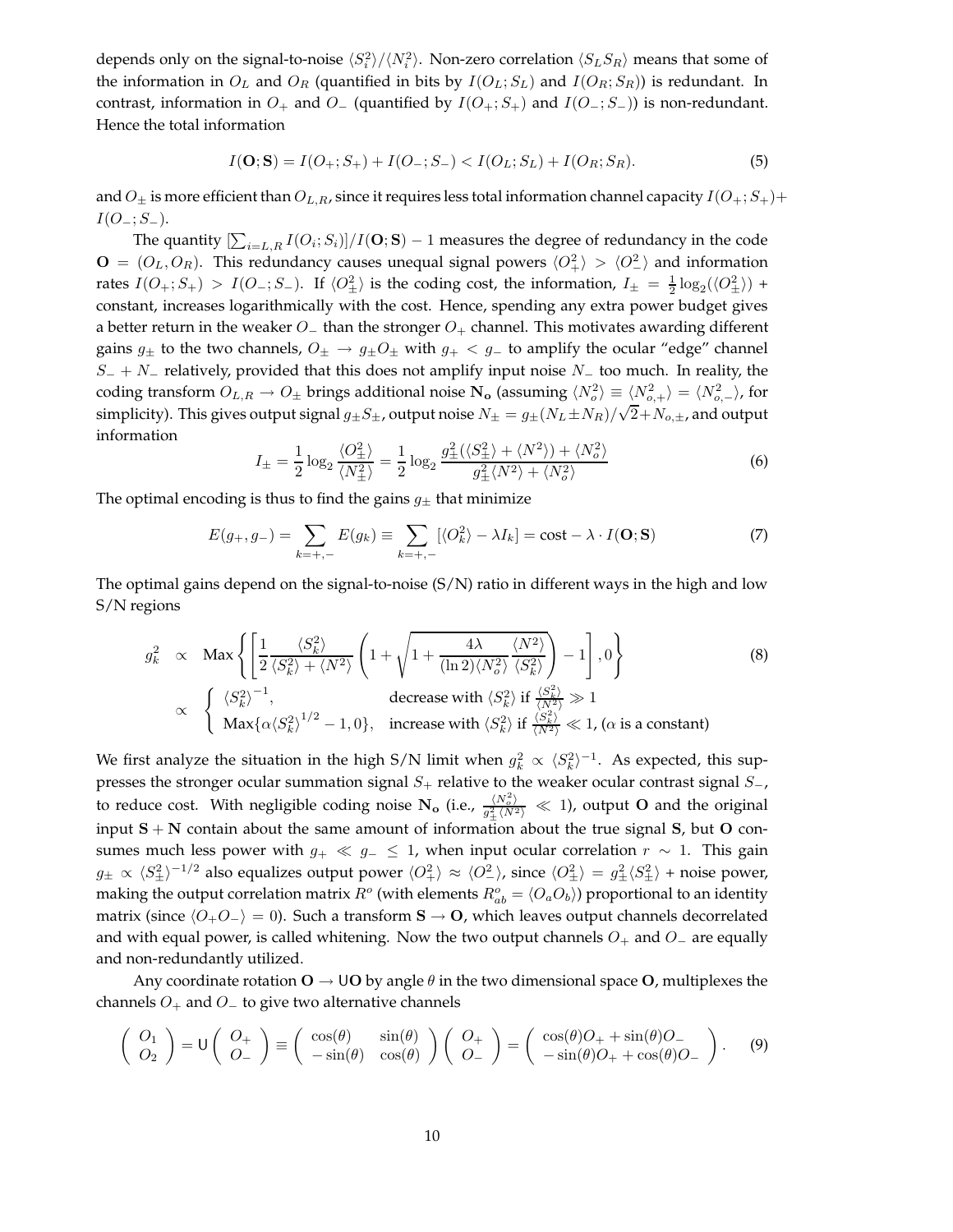It turns out that<sup>2</sup> the objective of the optimization  $E = \text{cost} \cdot \lambda I(\mathbf{O}; \mathbf{S})$  is invariant to the rotation  $O_\pm \to O_{1,2}$ . This is intuitively seen in Fig. (4), particularly in the noise-free limit, in which responses could be equivalently read out from any two orthogonal axes rotated from the two depicted ones  $(O_1, O_2)$ . Meanwhile, this rotation maintains whitening and decorrelation in the noiseless limit. Hence, both encoding schemes  $S_{L,R} \to O_{\pm}$  and  $S_{L,R} \to O_{1,2}$ , with the former a special case of the latter, are equally optimal in convey information about  $S_{L,R}$ , and in saving the coding cost  $\sum_a\langle O_a^2\rangle.$ 

Omitting noise,

$$
\begin{pmatrix}\nO_1 \\
O_2\n\end{pmatrix} = \begin{pmatrix}\nS_L(\cos(\theta)g_+ + \sin(\theta)g_-) + S_R(\cos(\theta)g_+ - \sin(\theta)g_-) \\
S_L(-\sin(\theta)g_+ + \cos(\theta)g_-) + S_R(-\sin(\theta)g_+ - \cos(\theta)g_-)\n\end{pmatrix}.
$$

Hence the two neurons coding  $O_1$  and  $O_2$  in general are differentially sensitive to inputs from different eyes. In particular,  $\theta = -45^{\circ}$  gives  $O_{1,2} \propto S_L(g_+ \mp g_-) + S_R(g_+ \pm g_-)$  shown in Fig. (4). With  $g_-> g_+$ , both  $O_1$  and  $O_2$  are excited by input from one eye (right and left respectively) and inhibited by input from another, extracting the ocular contrast signal. Varying U leads to a whole spectrum of possible neural ocularities from very binocular to very monocular, as is indeed the case in V1.

When S/N is too low, equation (8) indicates that the gain  $g_k$  should decrease with signal strength  $\langle S_k^2 \rangle$ , i.e.,  $g_- < g_+$ . This is to avoid wasting the output channel by transmitting too much noise g<sub>−</sub>N<sub>−</sub>. Then, the weaker signal channel is de-emphasized or totally abandoned, as illustrated in Fig. (4). When  $g_+ \gg g_-, O_{1,2} \propto g_+(S_L + S_R)$  + noise, thus both output channels are integrating the correlated inputs to smooth out noise, and are consequently correlated with each other. In V1, cells with smaller RF sizes receive inputs with smaller S/N since they can not integrate signal over space. These cells are thus predicted to be more likely binocular (unless the RF is so small that correlation  $r \to 0$ , leading to monocular cells (Li and Atick 1994b, Li 1995)). This coupling between spatial coding and stereo coding is an example of coupling between various other input dimensions discussed later. In dimmer environments, S/N is lowered for cells of all RF sizes. More V1 cells are then binocular, and sensitivity  $g_$  to  $S_$  or depth information suffers consequently.

Changing the input statistics, i.e., the correlation matrix  $R<sup>S</sup>$ , through adaptation (Li 1995), changes the optimal coding  $S \rightarrow O$ . For instance, depriving the inputs to one eye leads to the asymmetry  $R_{LL}^S = \langle S_L^2 \rangle \neq R_{RR}^S = \langle S_R^2 \rangle$ , while strabismus reduces the correlation coefficient r in  $R<sup>S</sup>$ . Consequently (Li 1995), the eigenvectors and eigenvalues of  $R<sup>S</sup>$  change. In strabismus, this leads to more monocular cells and thus stronger ocular dominance columns. In monocular deprivation, this makes ocular dominance columns have uneven widths, since more neurons prefer the dominant eye.

## **2.4 Applying efficient coding to understand coding in space, color, time, and scale in retina and V1**

Stereo coding illustrates a general recipe, as in Fig (3), for optimally efficient linear coding transformation  $O = K(S + N) + N_o$  of Gaussian signals S with correlation matrix  $R<sup>S</sup>$ , given independent Gaussian input noise N and additional coding noise  $N<sub>o</sub>$ . The recipe contains three conceptual (though not neural) components:  $K_o$ , g, and U, as follows:

 $^2$ For correlation matrix  $R^o$  of output  ${\bf O}$  and correlation matrix  $R^N$  of the output noise  ${\sf KN+N}_o$ , the transform U changes the correlation matrix  $R^o \to \mathsf{U} R^o \mathsf{U}^T$  and  $R^N \to \mathsf{U} R^N \mathsf{U}^T$ . However, note from equations (7) and (6) that cost =  $\sum_i \langle O_i^2 \rangle$  = Tr  $(R^o)$ , where Tr(.) denotes the trace of a matrix, and  $I(\mathbf{O}; \mathbf{S}) = \frac{1}{2} \sum_{i=+,-} \log \frac{\langle O_i^2 \rangle}{\langle N_i^2 \rangle} = \frac{1}{2} \log \frac{\det R^o}{\det R^N}$ , where  $\det(.)$  denotes the determinant of a matrix. Since for any matrix M,  $Tr(M)=Tr(UMU^T)$  and  $det(M) = det(UMU^T)$  for any rotation or unitary matrix U (with  $UU^T = 1$ ),  $E = \text{cost} \cdot \lambda I(\mathbf{O}; \mathbf{S})$  is invariant to U.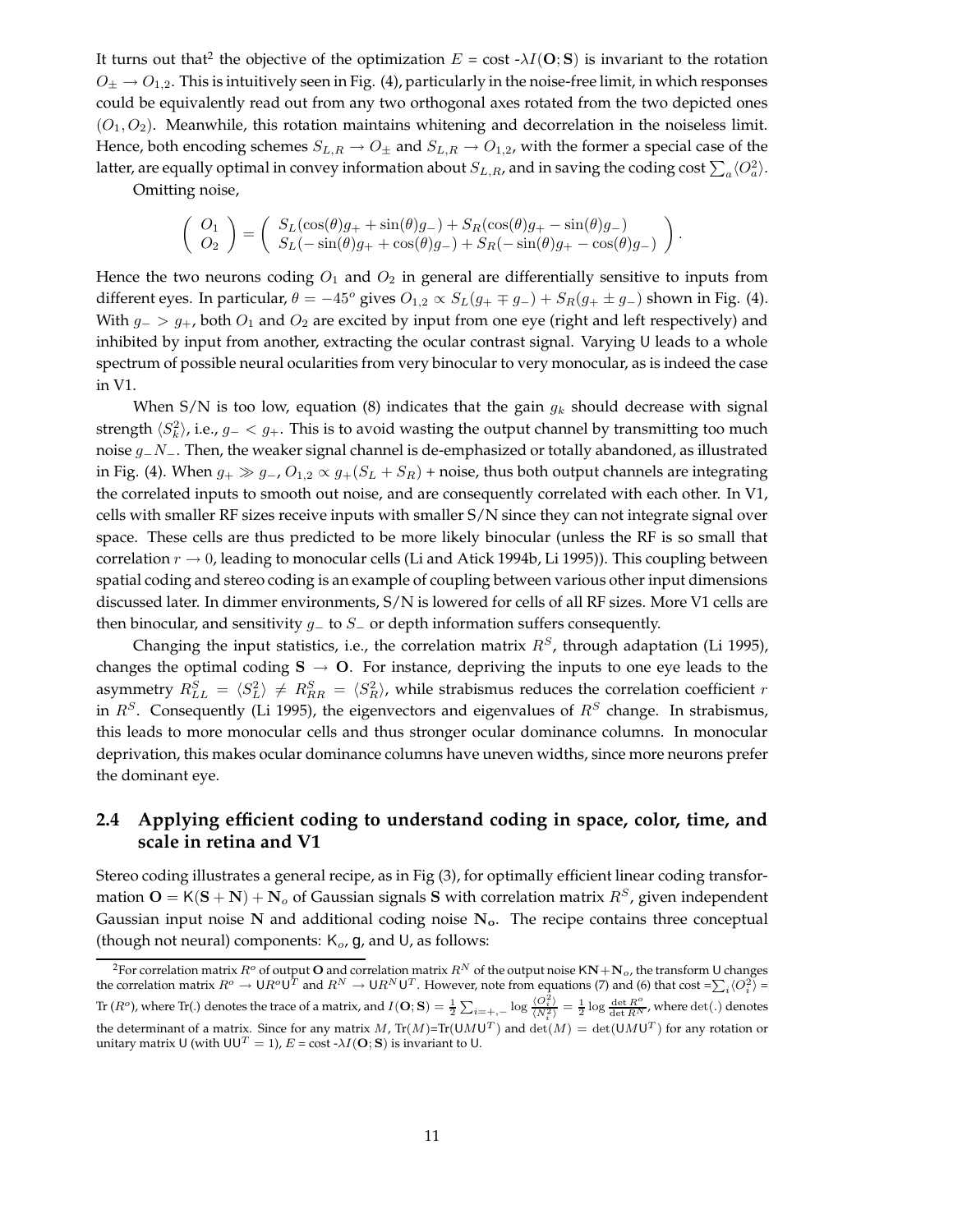$\mathbf{S} \to \mathcal{S} = \mathsf{K}_{o} \mathbf{S}$  — find principal components (PCA)  $\mathcal{S} = (\mathcal{S}_1, \mathcal{S}_2, ... \mathcal{S}_k...)$  by transform  $\mathsf{K}_{o}$  $S_k \to O_k = g_k S_k$  — gain control  $g_k$  (a function of  $S_k/N_k$ ) to each PCA  $S_k$  by equation (8)  $\mathbf{O} \to \mathsf{U}\mathbf{O}$  — freedom by any unitary transform U to suit any additional purpose<sup>3</sup>.

The overall effective transform is  $K = \bigcup gK_o$ , where g is a diagonal matrix with elements  $\mathbf{g}_{kk} = g_k$ . When  $\mathsf{U} = 1$ , the optimal coding transform is  $\mathsf{K} = \mathsf{g}\mathsf{K}_o$ . The resulting  $\mathsf{O} = (O_1, O_2, ...)$ has decorrelated components and retains the maximum information about S for a given output cost  $\sum_{k} \langle O_k^2 \rangle$ . Using any other unitary transform U gives equally optimal coding , since it leaves the outputs O with the same information  $I(O; S)$  and cost, and, in the zero noise limit, the same decorrelation. The three conceptual steps above are equivalent to the single mathematical operation of finding the solution K of  $\partial E/\partial K = 0$  where  $E(K) = \text{cost} \cdot \lambda I(\mathbf{O}; \mathbf{S})$ . The solution is degenerate, i.e., there are many equally good solutions corresponding to arbitrary choices of unitary transforms (or rotations) U. The input statistics, manifested in the correlation matrix  $R<sup>S</sup>$ , determine the optimal coding K through at least the first two conceptual steps. In particular, S/N levels control  $g_k$ , giving contrast enhancement and decorrelation in high S/N, and input smoothing and response correlation in low S/N.



Figure 5: Efficient coding of visual input in space. Left: image S with white noise N. Right: response  $O = K(S + N)$  after optimal filtering K. Middle: amplitude spectrums  $S(k)$  (dashed) and  $\mathcal{N}(k)$  (dotted) for signal and noise, and filter gain  $g(k)$  as function of frequency k. (The vertical axis has an arbitrary scale). Inverse Fourier transform of  $g(k)$  gives the neural RF as K. An image without noise typically has Fourier amplitudes  $S(k) \sim 1/k$ . White noise  $\mathcal{N}(k) \sim$  constant leads to high and low S/N at small and large frequency regions respectively. Thus, image contrast (edge) is enhanced at low k where  $g(k)$  increases with k but smoothed at high k where  $g(k)$  decreases with k to avoid transmitting too much noise.

We can now apply this recipe to visual coding in space, time, and color, always approximating signals as Gaussian. In spatial coding (Srinivasan et al 1982; Linsker 1990; Atick and Redlich 1990), a signal at visual location x is  $S_x$ . The correlation  $\langle S_xS_{x'}\rangle$  is translation invariant, depending only on  $x - x'$ . Thus the principal components of  $R<sup>S</sup>$  can be shown to be Fourier components, and K<sub>o</sub> is the Fourier transform such that  $S_k = \sum_x \mathsf{K}^{kx}_o S_x \sim \sum_x e^{-ikx} S_x$  for Fourier frequency k. Field (1987) measured the power spectrum as  $\langle S_k^2 \rangle \sim 1/k^2$ . Assuming white noise power  $\langle \mathcal{N}_k^2 \rangle$  = con-

<sup>&</sup>lt;sup>3</sup>The U symmetry holds when the cost is  $\sum_i \langle O_i^2 \rangle$  or  $H(\mathbf{O})$ , but not  $\sum_i H(O_i)$  except in the noiseless case. Given finite noise, the cost of  $\sum_i H(O_i)$  would break the U symmetry to a preferred U as the identity ma correlation between output channels . The fact that early vision does not usually have the identity U suggests that the cost is more likely output power  $\sum_i \langle O_i^2 \rangle$  than  $\sum_i H(O_i)$ . For instance, the retinal coding maximizes second order output correlation given  $\sum_i \langle O_i^2 \rangle$  and  $I(\overline{O};S)$  in Gaussian approximation, perhaps aiding signal recovery.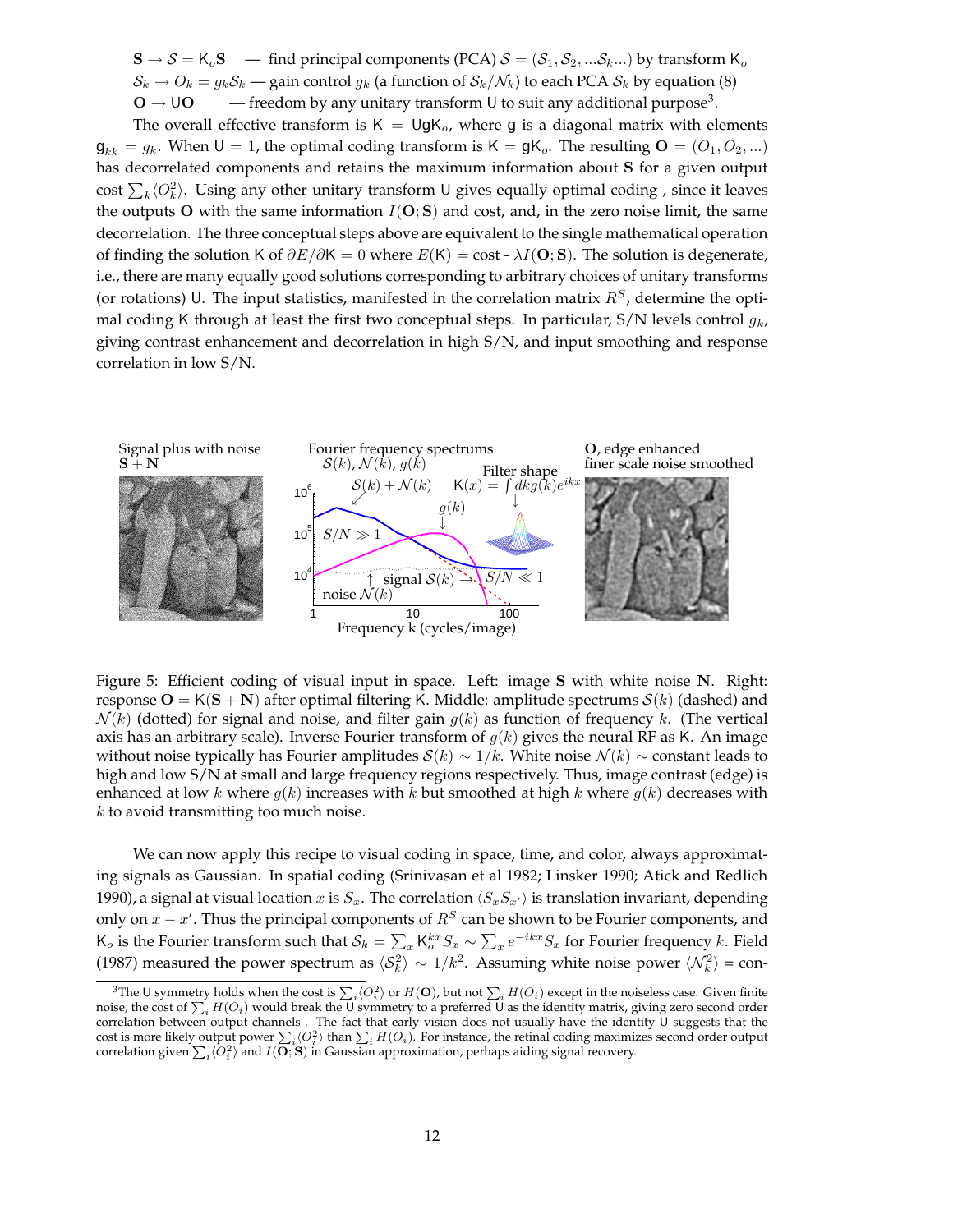stant, the low  $k$  region has high signal-to-noise  $S^2/\mathcal{N}^2$  and thus the gain  $g_k$  or  $g(k)\propto \langle S_k^2\rangle^{-1/2}\sim k$ approximates whitening. This coding region thus emphasizes higher spatial frequencies and extracts image contrast. However, when frequency k is too high,  $S^2/N^2 \ll 1$  is low,  $g(k)$  quickly decays with increasing  $k$  according to equation  $(8)$  in order not to amplify image contrast noise. Hence,  $g(k)$  as a function of k peaks at k where  $S^2(k)/N^2(k) \sim 1$  (Fig. (5)). If U is the inverse Fourier transform  $U_{x'k} \sim e^{ikx^T}$ , the whole transform  $K_{x'x} = (UgK_o)_{x'x}$  gives band-pass filters  $K(x'-x) \equiv K_{x'x} \sim \sum_k g(k)e^{ik(x'-x)}$  with frequency sensitivities  $g(k)$ . This filter gives response  $O_{x'} = \sum_{x} K(x'-x)S_x$  + noise, for an output neuron with RF centered at  $x'$ . This is what retinal output (ganglion) cells do, achieving a center-surround transform on the input and emphasizing the intermediate frequency band for which S/N is of order 1. That is, they enhance image contrasts up to an appropriate spatial detail without amplifying contrast noise. The filter  $K(x'-x)$  is radially symmetric since the statistics  $\langle S^2(k) \rangle$ , and thus  $g(k)$ , depends only on the magnitude  $|k|$ . The contrast sensitivity function to image gratings is the behavioral manifestation of  $g(k)$ . In a dimmer environment, inputs are weakened, say from  $\frac{\langle S_k^2\rangle}{\langle N^2\rangle} \sim 100/k^2$  to  $\frac{\langle S_k^2\rangle}{\langle N^2\rangle} \sim 1/k^2$ , the peak sensitivity occurs at a lower frequency  $k\to k/10$  where  $\frac{\langle S_k^2\rangle}{\langle N^2\rangle}\sim 1$ , effectively making  $g(k)$  a low pass, i.e.,  $K(x)$ integrates over space for image smoothing rather than contrast enhancing, to boost signal-to-noise while sacrificing spatial resolution. This explains the dark adaptation of the retinal ganglion cells' RFs, from center-surround contrast enhancing (band-pass) filter to Gaussian-like smoothing (lowpass) filter, to integrate signals and smooth out contrast noise. The smoothing filters naturally lead to highly correlated responses between output neurons, especially when the filter diameters are larger than the distances between the RFs. Large output correlations indeed occur physiologically (Puchalla et al 2005).

Coding in time is analogous to coding in space. Image statistics in time (Dong and Atick 1995) determine the temporal frequency sensitivities  $g(\omega)$  (of frequency  $\omega$ ) of the temporal filter. Given a sustained input  $S(t)$  over time t, the output  $O(t)$  may be more sustained or transient depending on whether the filter is more low pass (performing temporal smoothing) or band pass (enhancing temporal contrast) (Srinivasan et al 1982, Li, 1992, Dong and Atick 1995, Li 1996, van Hateren and Ruderman 1998). The filter responses should have a white power spectrum  $\langle O^2(\omega)\rangle =$  constant up to an  $\omega$ , as confirmed experimentally for (LGN) neurons which receive inputs from retinal ganglion cells (Dan et al 1996). The transform U (Dong and Atick 1995; Li 1996) can be chosen to make the temporal filter causal, so the output O depends only on past input S.



Figure 6: Coupling coding in space and color (only red (R) and green (G) for simplicity). Multiplexing the center-surround, contrast enhancing, achromatic (R+G) filter with the input smoothing chromatic (R-G) filter gives, e.g., a red-center-green-surround double (in space and in color) opponency RF observed in retina.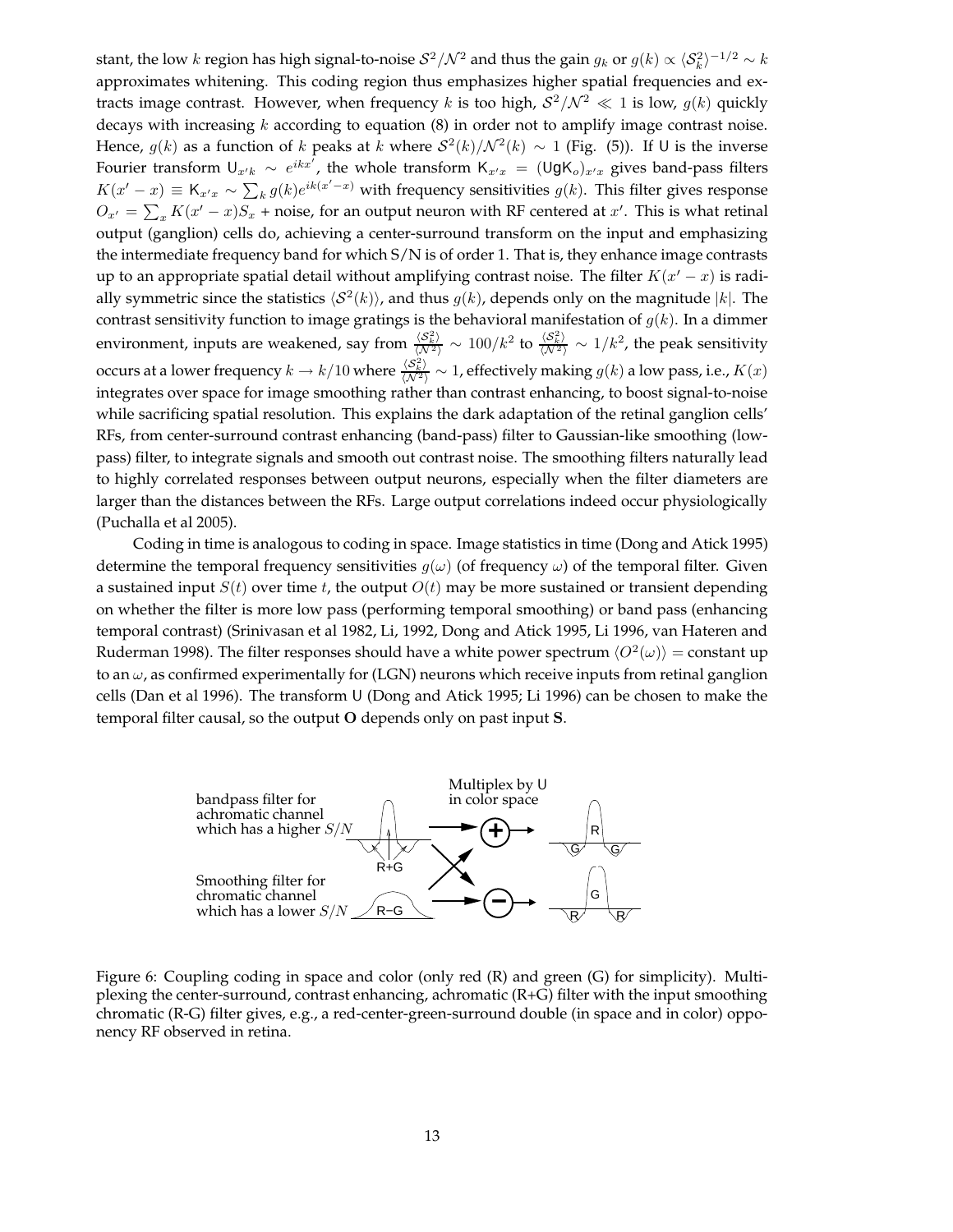Visual color coding (Buchsbaum and Gottschalk 1983, Atick et al 1992) is analogous to stereo coding, especially if we simplify by assuming only two cone types, red and green, of comparable input power  $\langle S_r^2\rangle\approx \langle S_g^2\rangle$  and correlation coefficient  $r\propto \langle S_rS_g\rangle$ . Then, the luminance channel,  $S_+\sim$  $S_r + S_g$ , like the ocular summation channel, has a higher S/N than the chromatic channel  $S_-\sim$  $S_r - S_q$  which is like the ocular opponent channel. Optimal coding awards appropriate gains to them. In dim light, the diminished gain g<sup>−</sup> to the cone opponent channel is manifested behaviorally as loss of color vision, with the luminance channel  $S<sub>+</sub>$  dominating perception. Perceptual color distortions after color adaptation can also be understood from the coding changes, in both the compositions and gains  $g_{\pm}$  of the luminance and chromatic channels, induced by changes in input statistics (specifically in correlations, e.g.,  $\langle S_rS_g \rangle$ , Atick et al 1993).

Physiologically, color and space codings are coupled in, e.g., the red-center-green-surround double opponent RFs (Fig. (6)) of the retinal ganglion cells. This can be understood as follows (Atick et al 1992). Both the luminance and chromatic channels require spatial efficient coding transforms. From what we learned for the case of spatial coding, the stronger luminance channel  $S_+$ requires a center-surround or band pass spatial filter to enhance image contrast, while the weaker chromatic channel S<sup>−</sup> requires a spatial smoothing filter to average out noise (thus color vision has a lower spatial resolution). Multiplexing the two channels by rotation U in the 2-dimensional color space, as in eq. (9) for stereo vision, leads to addition or subtraction of these two filters as illustrated in Fig. (6), giving the red-center-green-surround or green-center-red-surround RFs.

Primary visual cortex receives the retinal outputs via LGN. V1 RFs are orientation selective and shaped like small (Gabor) bars or edges. Different RFs have different orientations and sizes (or are tuned to different spatial frequencies), in a multiscale fashion (also called wavelet coding (Daubechies 1992)) such that RFs of different sizes are roughly scaled versions of each other. These RFs can again be seen as components of an optimal code using a particular form of rotation (unitary) matrix U in the coding transform  $K = UgK_o$ . Before we show that, first note that the retinal RFs arise when  $\mathsf{U} = \mathsf{K}_o^{-1}$  that multiplexes all Fourier components. The RFs,  $\mathsf{K}_{x^r x} \sim \sum_k g(k) e^{ik(x^r - x)}$ , are theoretically the same for all cells  $x'$  except for spatial translations of  $x'$ . Another optimal code, apparently not adopted anywhere in our visual system, is when  $U = 1$ , which does no multiplexing. In this case, each RF,  $\mathsf{K}_{kx} \sim g(k)e^{-ikx}$ , would be an infinitely large Fourier wave for a unique frequency k. The U transform for the multiscale coding is somewhere in-between the two extremes  $U = K_o^{-1}$  and  $U = 1$ . For a cortical RF, U multiplexes the principal components (Fourier waves) within a finite frequency range  $\mathbf{k} \in (\mathbf{k}_1^s, \mathbf{k}_2^s)$ , so the RF  $K^s(x'-x) \sim \sum_{k \in (\mathbf{k}_1^s, \mathbf{k}_2^s)} g(k) e^{ik(x'-x)}$  is responsive only to a restricted range of orientations and the magnitudes of k. Different cortical cells have different RF center locations  $x'$  and frequency/orientation ranges  $(\mathbf{k}_1^s, \mathbf{k}_2^s)$  to give a complete sampling (Li and Atick 1994a). The code can be viewed as an intermediate between the Fourier wave code, in which each RF is infinitely large and responds to only one frequency and orientation, and the retinal code, in which each RF is small and responsive to all frequencies  $k$  and all orientations.

In the same way that coupling color coding with spatial coding gives the red-center-greensurround retinal ganglion cells, coupling coding in space with coding in stereo, color, and time gives the varieties of V1 cells, such as double opponent color-tuned cells (Li and Atick 1994a), direction selective cells (Li 1996, van Hateren and Ruderman 1998), and disparity selective cells (Li and Atick 1994b). It leads also to correlations between selectivities to different feature dimensions within a cell, e.g., cells tuned to color are tuned to lower spatial frequencies. Many of these correlations, analyzed in detail in (Li and Atick 1994ab, Li 1995, 1996), are interesting and illustrative (not elaborated here because of space) and provide many testable predictions. For instance, Li and Atick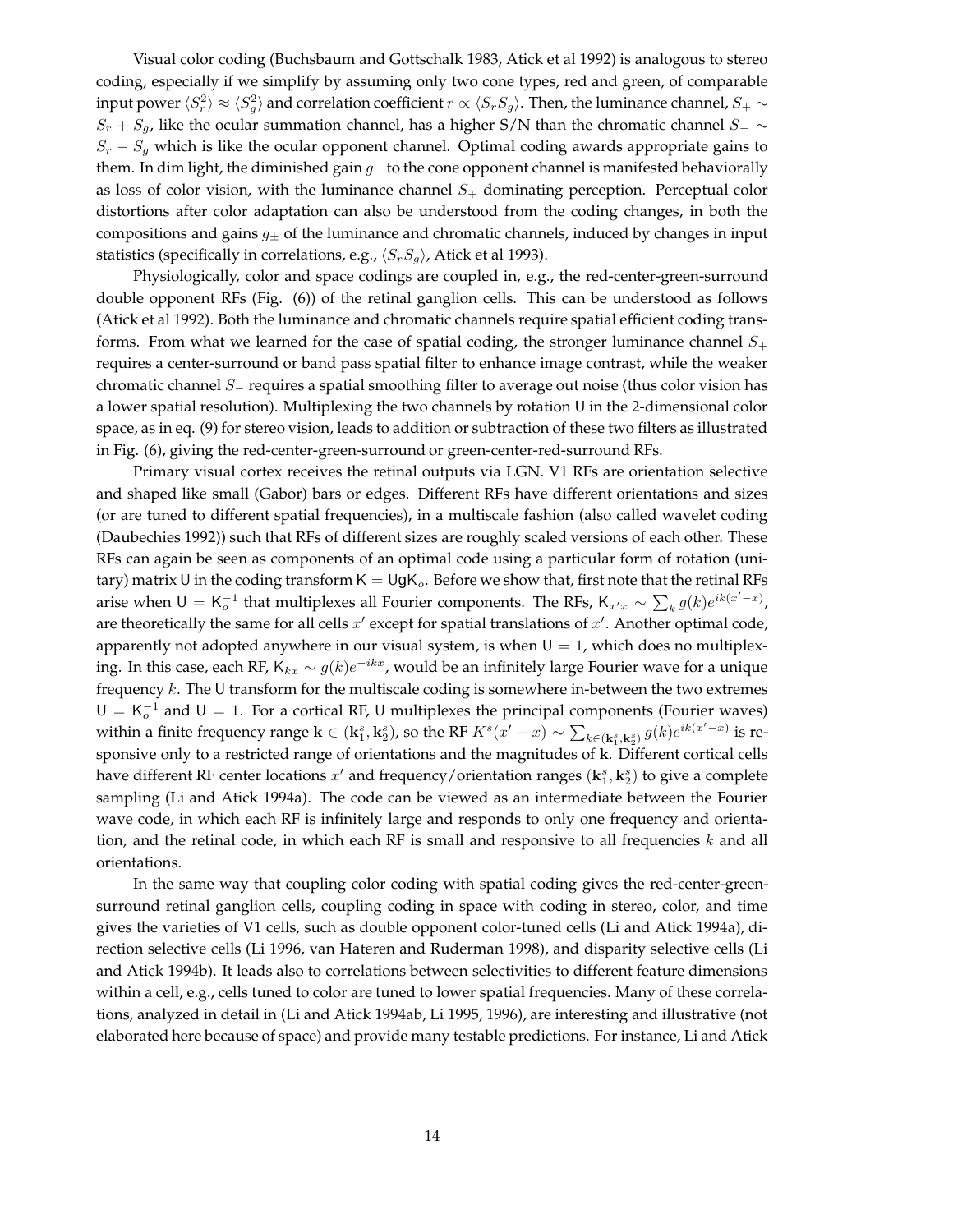(1994b) predicted that cells tuned to horizontal (than vertical) orientation are more likely binocular when they are tuned to medium-high spatial frequencies, as subsequently confirmed in single cell and optimal imaging data (Zhaoping et al 2006). Similarly, the predicted poor sensitivity to color and motion combination (Li 1996) has also been observed (Horwitz and Albright 2005).

# **3 V1 and information coding**

So far, the efficient coding principle seems to account for not only RF properties for retinal cells, but also for the vast diversity of RF properties in V1: tuning to orientation, color, ocularity, disparity, motion direction, scale, and the correlations between these tunings in individual cells. This suggests that the principle of data compression by efficient coding, with minimal information loss, may progress from retina to V1. However, this section discusses two large problems with this argument: (1) there is no quantitative demonstration that V1 significantly improves coding efficiency over retina; and no apparent bit rate bottleneck after the optic nerve; and (2) efficient coding has difficulty in explaining some major aspects of V1 processing.

If one approximates all signals as Gaussian, the V1 cortical code is no more efficient than the retinal code, in terms of information bits transmitted and the cost of neural power, since they both belong to the set of degenerate optimal solutions of  $\partial E/\partial K = 0$ . Is the cortical code more efficient due to the higher order input statistics beyond the Gaussian approximation of  $P(S)$  (that breaks the degeneracy of the optimal codes)? If so, bar stereo, why isn't it adopted by the retina? In fact, it has been shown that the dominant form of visual input redundancy (in terms of entropy bits) arises from second order rather than higher order input statistics, e.g., correlation between three pixels beyond that predicted from second order statistics (Schreiber 1956, Li and Atick 1994a, Petrov and Zhaoping 2003). This motivated a hypothesis that the V1's multiscale coding serves the additional goal of translation and scale invariance (Li and Atick 1994a) to facilitate object recognition presumably occurring only beyond retina. However, this does not explain the even more puzzling fact of a 100 fold expansion from retina to V1 in the number of neurons (Barlow 1981) to give a hugely overcomplete representation of inputs. For instance, to represent input orientation completely at a particular spatial location and scale, only three neurons tuned to three different orientations would be sufficient (Freeman and Adelson 1991). However, many more V1 cells tuned to many different orientations are actually used. It is thus highly unlikely that the neighboring V1 neurons have decorrelated outputs, even considering the nonlinearity in the actual receptor-to-V1 transform. This contradicts the goal of efficient coding of reducing redundancy and revealing the independent entities in high S/N. Nor does such an expansion improve signal recovery at low S/N ratios since no retina-to-V1 transform could generate new information beyond that available at retina. It has been argued that such an expansion can make the code even sparser (Olshausen and Field 1997, Simoncelli and Olshausen 2001), making each neuron silent for most inputs except for very specific input features. Indeed,  $M = 10^6$  bits/second of information, transmitted by M retina ganglions at 1 bits/second by each neuron, could be transmitted by 100M V1 neurons at 0.01 bits/second each (Nadal and Parga 1993), if, e.g., each V1 neuron is much less active with a higher neural firing threshold. Such a sparser V1 representation however gains no coding efficiency. There is yet no reliable quantitative measure of the change in efficiency or data rate by the V1 representation. It would be helpful to have quantitative analysis regarding how this representation sufficiently exposes the underlying cognitive (putatively independent) components to justify the cost of vastly more neurons. Minimizing energy consumption in neural signaling has also been proposed to account for sparser coding (Levy and Baxter 1996, Lennie 2003), possibly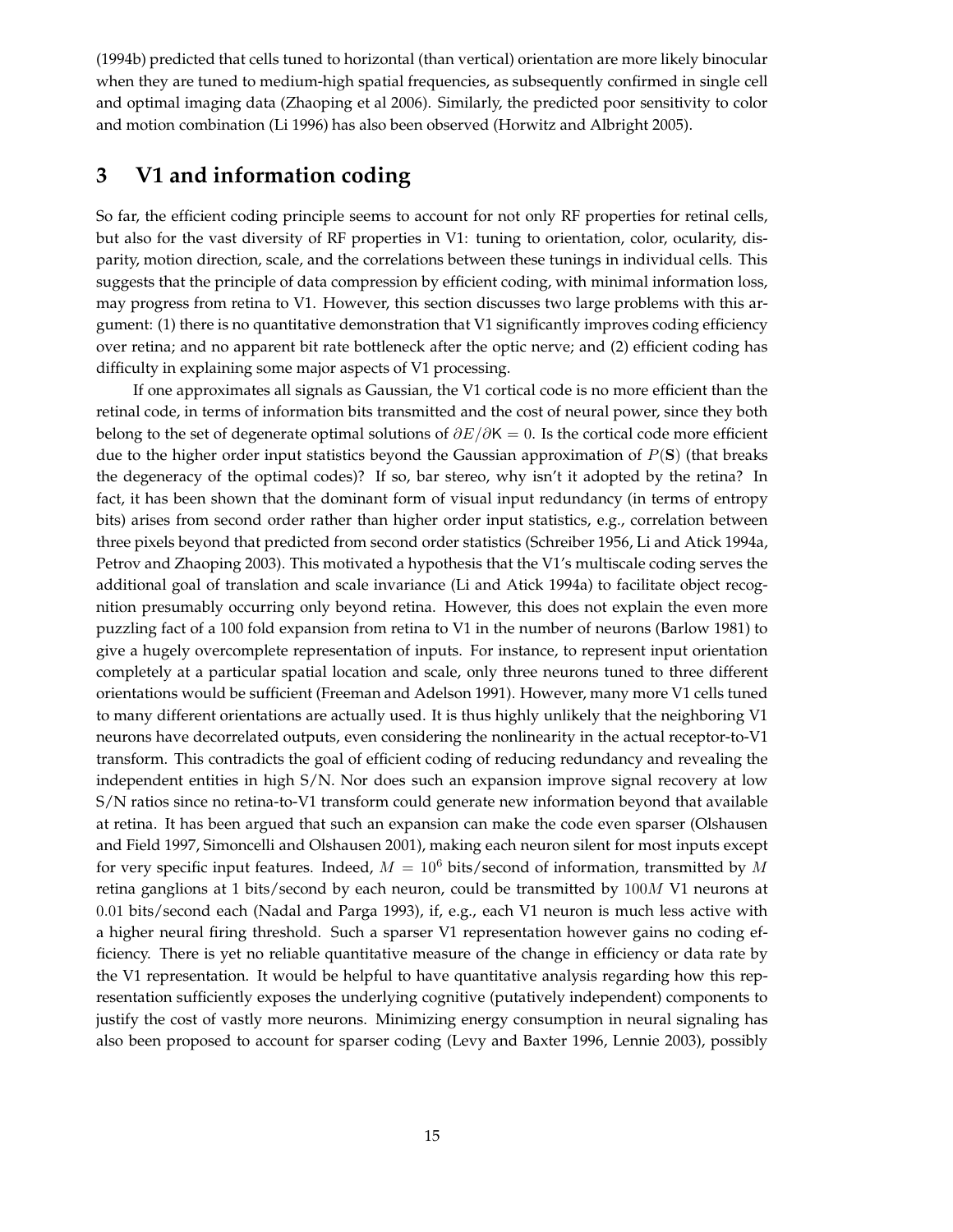favoring overcompleteness.

As argued in section (2.2), the sparse coding formulation (Olshausen and Field 1997) is an alternative formulation of the same efficient coding principle. Hence, those V1 facts puzzling for efficient coding are equally so for the sparse coding formulation, whose simulations typically generate representations much less overcomplete than that in V1 (Simoncelli and Olshausen 2001). Often (e.g., Bell and Sejnowski 1997), kurtosis (defined as  $\langle x^4 \rangle / \langle x^2 \rangle^2 - 3$  for any probability distribution  $P(x)$  of a random variable x) of response probabilities  $P(\mathbf{O})$  is used to demonstrate that visual input is highly non-Gaussian, and that the responses from a filter resembling a V1 RF have higher kurtosis (and are thus sparser) than those from a center-surround filter resembling a retinal RF. However, one needs to caution that a large difference in kurtosis is only a small difference in entropy bits. For instance, two probability distributions  $P_1(x) \propto e^{-x^2/2}$  and  $P_2(x) \propto e^{-|x/0.1939|^{0.6}}$ of equal variance  $\langle x^2 \rangle$  have differential entropies 2 and 1.63 bits, respectively, but kurtosis values of 0 and 12.6, respectively. While Fig. (7) demonstrates that higher order statistics (redundancy) causes much or most of the relevant visual perception of object forms, this perception is after the massively lossy visual selection (beyond efficient coding) through the attentional bottleneck.



Figure 7: An original image in A becomes meaningless when the phases of its Fourier transform are replaced by random numbers, shown in B (After Field 1989). Hence, A and B have the same first and second order statistics characterized by their common Fourier powers  $S_k^2 \sim 1/k^2$ , but B has no higher order statistics. Whitening A eliminates the second order correlation in C, but preserves the meaningful form information in the higher order statistics.

For discussion, we divert in this paragraph from the processing goal of data reduction. First, from the perspective of form perception, the redundancy in the higher order statistics (Fig. (7)) should be kept, while that in the lower order statistics (which is useless for form perception) should be removed. Second, the sparse coding formulation (Olshausen and Field 1997) also motivated a generative model of visual inputs S by causes K<sup>-1</sup> with amplitudes O (see section (2.2)). It was argued that overcomplete representations allow more and even non-independent causes, so that some causes can explain away others given any inputs. For instance, a bar oriented at  $0^o$  could be best generated by a cause (basis function) of  $0^o$  but not of  $5^o$ , thus the response amplitude  $O_i$  for  $0^o$  should explain away another  $O_{i'}$  for  $5^o$ , i.e.,  $O_i \gg O_{i'}$  (Olshausen and Field 1997). This would however require a severe nonlinearity in responses that, e.g., orientation tuning curves would be much narrower than those of V1 RFs. While generative models for vision are expected to be very helpful to understand top-down effects in higher level vision and their top-down feedbacks to V1, they are beyond our scope here and our current knowledge about V1.

Additional difficulties for the coding theories arise from observations made since the 1970's that stimuli in the context outside a neuron's RF significantly modulate its response in a complex manner (Allman et al 1985). For instance, a neuron's response to an optimally oriented bar within its RF can be suppressed by up to 80% when there are surrounding bars of similar orientations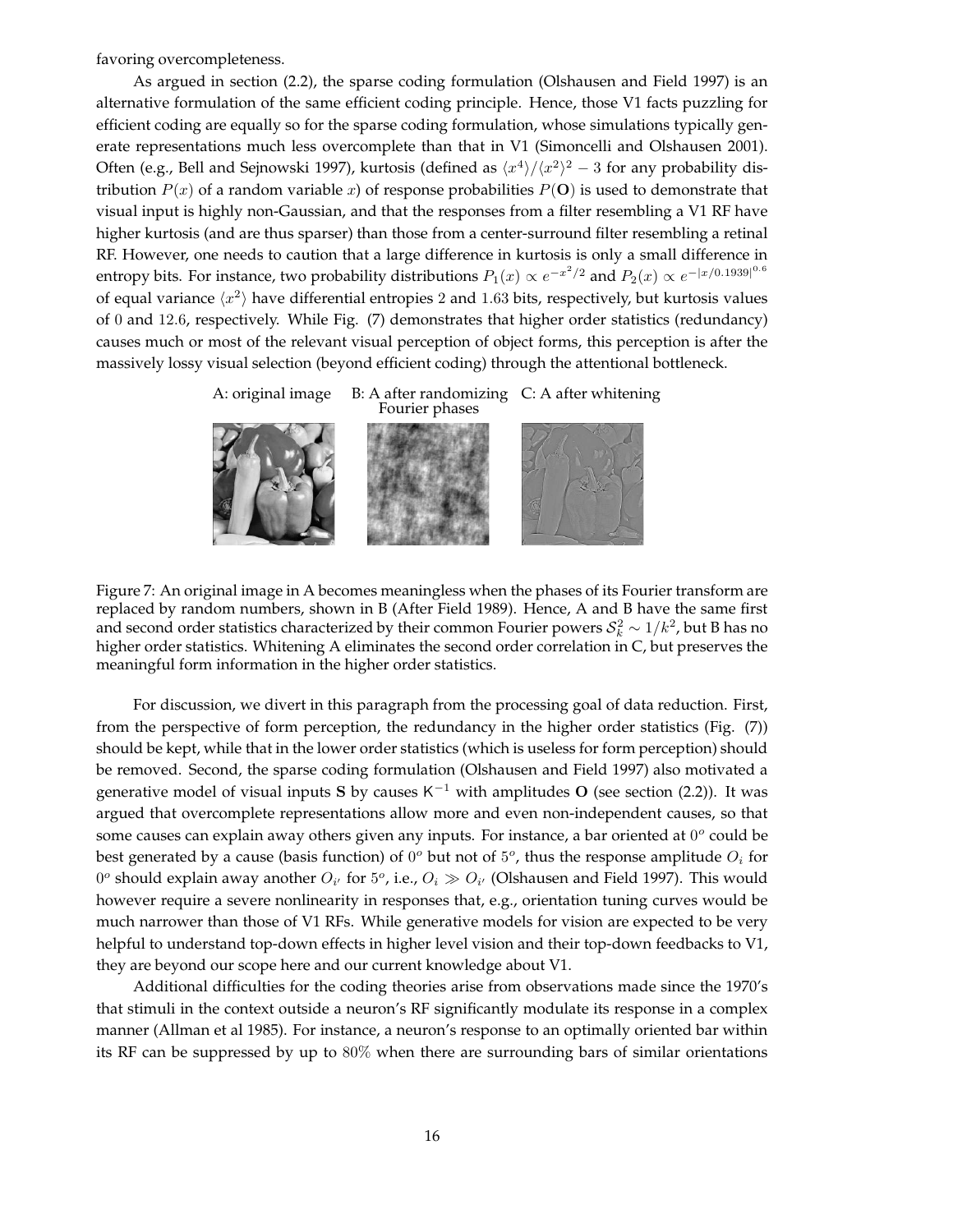outside the RF (Knierim and Van Essen 1992, Sillito et al 1995, Nothdurft et al 1999). This is called iso-orientation suppression. The contextual suppression is weaker when the surrounding bars are randomly oriented, and weakest when they are oriented orthogonally to the bar within the RF. Meanwhile, the response to a weak contrast bar within the RF can be enhanced by up to 3-4 fold when contextual bars are aligned with this bar, as if they are segments of a smooth contour i.e., colinear facilitation (Kapadia et al 1995). The horizontal intra-cortical connections (Gilbert and Wiesel 1983, Rockland and Lund 1983), linking nearby cells with overlapping or non-overlapping classical receptive fields (CRFs), are plausible neural substrates mediating the contextual influences. These observations seem like nuisances to the classical view of local feature detectors, or CRFs, and were not taken very seriously immediately, partly due to a lack of theoretical frameworks to understand them. Contextual suppressions maybe viewed as additional mechanisms for redundancy reduction (Rao and Ballard 1999, Schwartz and Simoncelli 2001), leaving contextual facilitation and the neural proliferation still unaccounted for.

To an animal, one bit of information about visual object identity typically has a very different relevance from another bit of information on light luminance. Information Theory can quantify the *amount* of information, and thereby help the design of optimal codes for information *transmission*, a likely goal for the retina. However, it does not assess the *meaning* of information to design optimal representations for information *discrimination or selection (or discarding)*. Information selection and distortion is a critical concern of the cortex that requires losing rather than preserving Shannon Information. Rather than being a nuisance for a classical coding view, intra-cortical interactions can be a wonderful means of implementing other goals. V1, the largest visual area in the brain, equipped with additional neural mechanisms unavailable to retina, ought to be doing important cognitive tasks beyond information transmission. One of the most important and challenging visual task is segmentation, much of it involves selection. To understand V1, we thus turn to the second data reduction strategy for early vision (see section (1)), namely to build a representation that facilitate bottom up visual selection.

# **4 The V1 hypothesis — creating a bottom up saliency map for pre-attentive selection and segmentation**

At its heart, vision is a problem of object recognition and localization for (eventually) motor responses. However, before this end comes the critical task of input selection of a limited aspects of input for detailed processing by the attentional bottleneck. As discussed in section 1, it is computationally efficient to carry out much of this selection quickly and by bottom up mechanisms by directing attention to restricted visual space. Towards this goal, it has been recently proposed that (Li 1999ab, 2002, Zhaoping 2005) V1 creates a bottom up saliency map of visual space, such that a location with a higher scalar value in this map is more likely to be selected for further visual processing, i.e., to be salient and attract attention. The saliency values are represented by the firing rates  $\mathbf{O} = (O_1, O_2, ..., O_M)$  of the V1 neurons, such that the RF location of the most active V1 cell is most likely to be selected, regardless of the input feature tunings of the V1 neurons. Let  $(x_1, x_2, ..., x_M)$  denote the RF locations of the V1 cells, the most salient location is then  $\hat{x} = x_i$  where  $\hat{i}$  = argmax<sub>i</sub> $O_i$ . This means  $\hat{x}$  = argmax<sub>x</sub>(max<sub>xi=x</sub> $O_i$ ), where  $x_i = x$  means that the RF of the  $i^{th}$ cell covers location  $x$ , and the saliency map,  $SMAP(x)$ , is

$$
SMAP(x) \propto \max_{x_i = x} O_i,
$$
\n(10)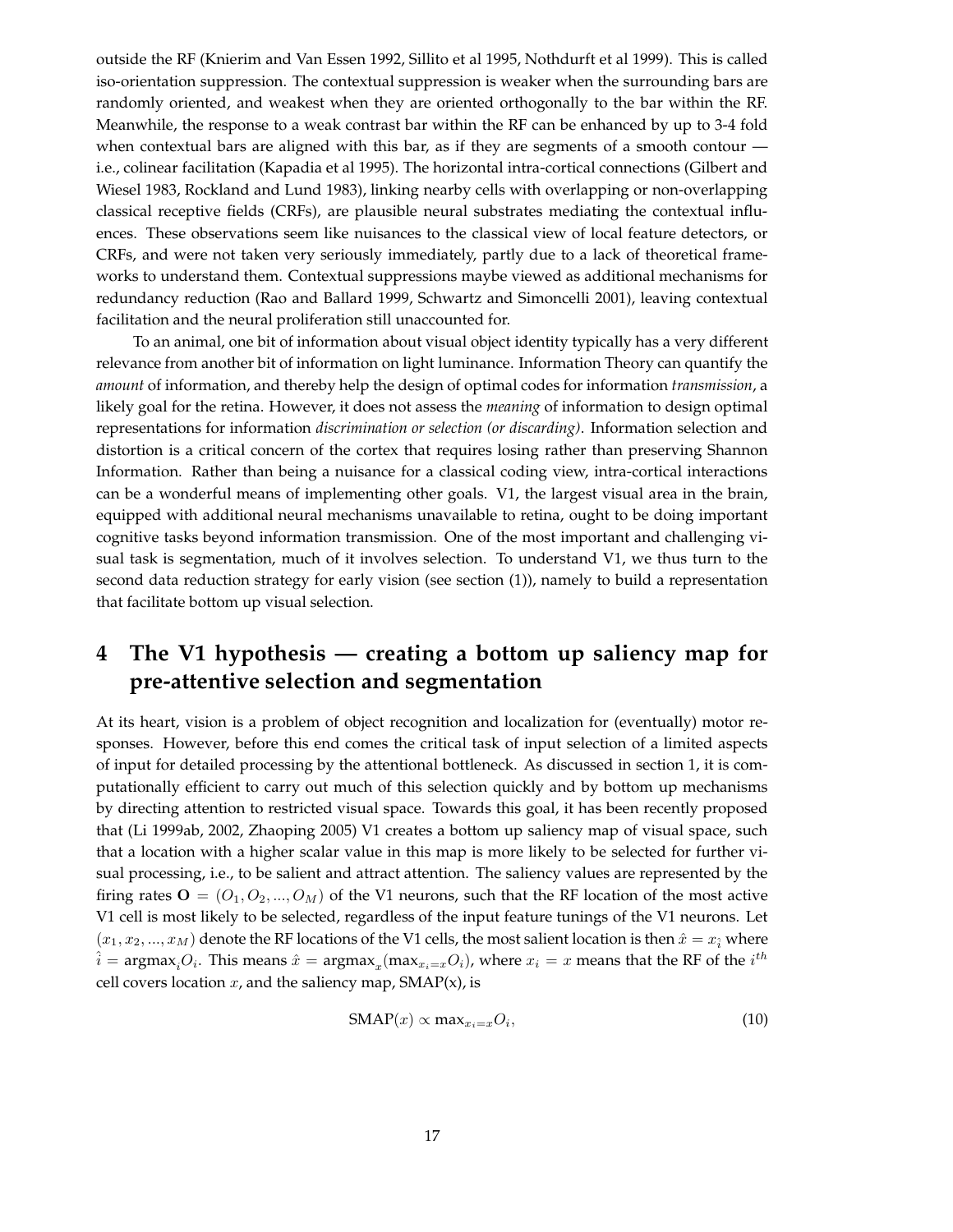Hence, the saliency value at each location  $x$  is determined by the maximum response to that location. So for instance, a red-vertical bar excites a cell tuned to red color, another cell to vertical orientation, and other cells to various features. Its saliency may be signaled by the response of the red tuned cell alone if this is the maximum response from all cells at that location. Algorithmically, selection of  $\hat{x} = x_i$  does not require this maximum operation at each location, but only a single maximum operation  $\hat{i} = \text{argmax}_{i} O_i$  over all neurons i regardless of their RF locations or preferred input features. This is algorithmically perhaps the simplest possible operation to read a saliency map, and can thus be performed very quickly — essential for bottom up selection. An alternative rule SMAP $(x) \propto \sum_{x_i=x} O_i$  for saliency would be more complex to execute. It would require an additional, non-trivial, processing to group responses  $O_i$ , from neurons with overlapping but most likely non-identical RF spans, according to whether they are evoked by the same or different input items around the same location, in order to sum them up. V1's saliency output is perhaps read by (at least) the superior colliculus (Tehovnik et al 2003) which receive inputs from V1 and directs gaze (and thus attention). The maximum operation is thus likely performed within the read out area.

The overcomplete representation of inputs in V1, puzzling in the efficient coding framework, greatly facilitates fast bottom up selection by V1 outputs (Zhaoping 2006). For instance, having many different cells tuned to many different orientations (or features in general) near the same location, the V1 representation O helps to ensure that there is always a cell  $O_i$  at each location to *explicitly* signal the saliency value of this location if the saliency is due to an input orientation (feature) close to any of these orientations (or features), rather than having it signalled *implicitly* by activities of a group of neurons (and thus disabling the simple maximum operation  $i = \text{argmax}_{i} O_i$ to locate it)<sup>4</sup>. It is apparent that V1's overcomplete representation should also be useful for other computational goals which could also be served by V1. Indeed, V1 also sends its outputs to higher visual areas for operations, e.g., recognition and learning, beyond selection. Within the scope of this paper, I do not elaborate further our poor understanding of what constitutes the best V1 representation for computing saliency as well as serving other goals.

Meanwhile, contextual influences, a nuisance under the classical view of feature detectors, enable the response of a V1 neuron to be context or global input dependent. This is necessary for saliency computations, since, e.g., a vertical bar is salient in a context of horizontal but not vertical bars. The dominant contextual influence in V1 is iso-feature suppression, i.e., nearby neurons tuned to similar features such as orientation and color are linked by (di-synaptic) inhibitory connections (Knierim and Van Essen 1992, Wachtler et al, 2003 Jones et al 2001), and, in particular, iso-orientation suppression. Consider an image containing a vertical bar surrounded by many horizontal bars, and the responses of cells preferring the locations and orientations of the bars. The response to the vertical bar (in a vertical preferring cell) escapes the iso-orientation suppression, while those to the horizontal bars do not since each horizontal bar has iso-orientation neighbors. Hence, the highest V1 response is from the cell responding to the vertical bar, whose location is thus most salient by the V1 hypothesis, and pops out perceptually. By this mechanism, even though the RFs and the intra-cortical connections mediating contextual influences are *local* (i.e., small sized or of a finite range), V1 performs a *global* computation to enable cell responses to reflect context be-

<sup>&</sup>lt;sup>4</sup>As discussed in Li (1996), V1 could have many different copies  $O^1, O^2, ...O^p, ...$  (where superscript p identifies the particular copy) of complete representation of S, such that each copy  $O^p = U^p g K_o S$  has as many cells (or dimensions) as the input  $\hat{S}$ , and is associated with a particular choice of unitary matrix  $\mathsf{U}^p$ . Each choice  $\mathsf{U}^p$  specifies a particular set of preferred orientations, colors, motion directions, etc. of the resulting RFs whose responses constitute  $O^p$ , such that the whole representation  $(O^1, O^2, ... O^p, ...)$  covers a whole spectrum of feature selectivities to span these feature dimensions (although the gain matrix g assigns different sensitivities, some very small, to different feature values and their combinations). In reality, the V1 representation is more like a tight frame of high redundant ratio (Daubechies 1992, Lee 1996, Salinas and Abbott 2000) than a collection of complete representations (from the degenerate class), which would require (Li and Atick 1994a), in addition to the oriented RFs, checker shaped RFs not typically observed physiologically.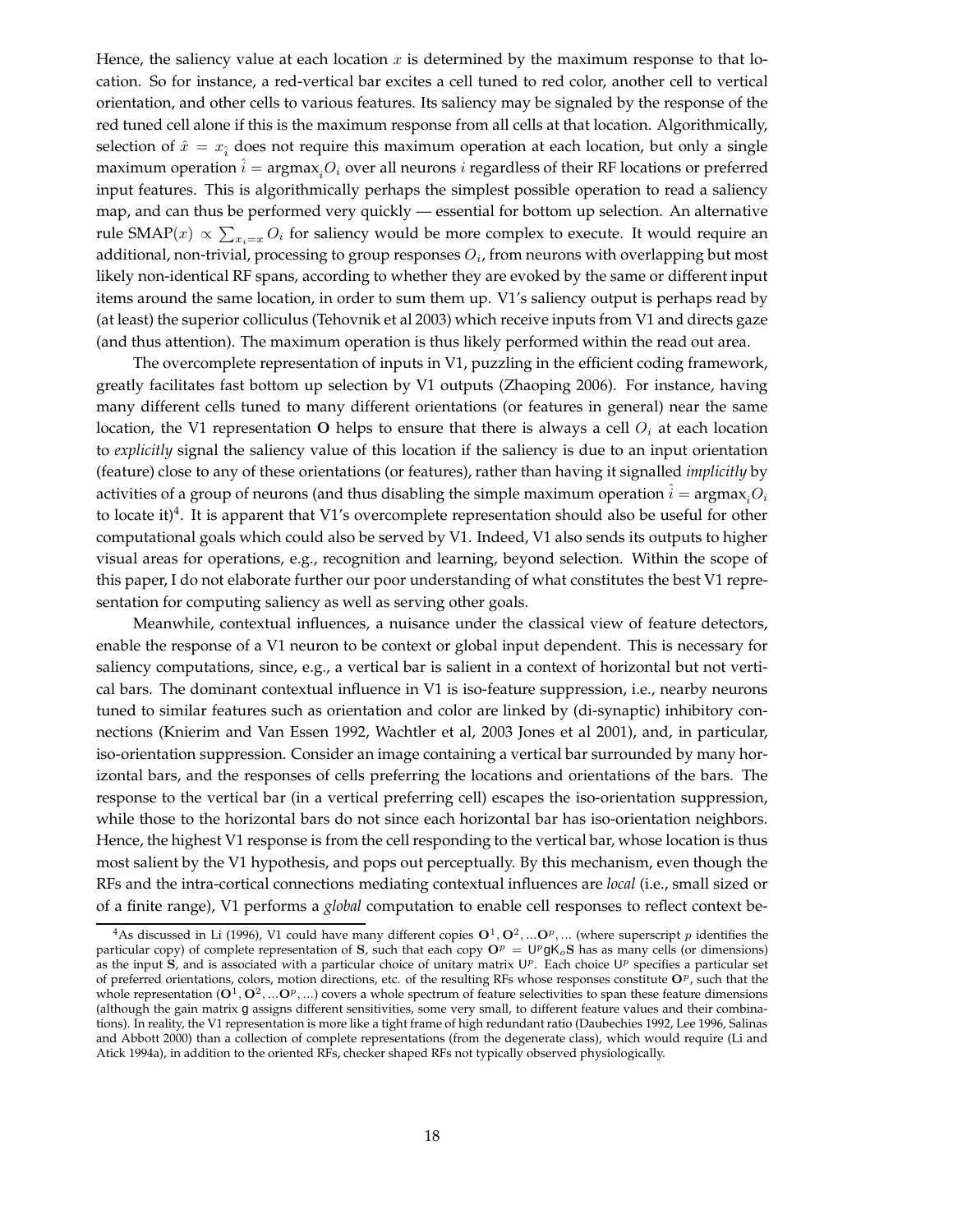yond the range of the intra-cortical connections (Li 1998a, 1999a, 2000). Retinal neurons, in contrast, respond in a largely context independent manner, and would not be adequate except perhaps for signalling context independent saliency such as at a bright image spot.

Ignoring eccentricity dependence for simplicity (or consider only a sufficiently small range of eccentricities), we assume that the properties of V1 RFs and intra-cortical interactions are translation invariant, such that, neural response properties to stimulus within its RF are regardless of the RF location, and interaction between two neurons depends on (in addition to their preferred features) the relative rather than absolute RF locations. Then, the V1 responses should be translation invariant when the input is translation invariant, e.g., an image of a regular texture of horizontal bars, or of more general input symmetry such as in an image of a slanted surface of homogeneous texture. However, when the input is not translation invariant, V1 should produce corresponding variabilities in its responses. The contextual influences, in particular iso-feature suppression, are particularly suited to amplify such variances, which are often at salient locations, e.g., at the unique vertical bar among the horizontal bars, or the border between a texture of horizontal bars and another of vertical bars (Li 2000). Therefore, V1 detects and highlights the locations where input symmetry breaks, and saliency could be computationally defined by the degree of such input variance or spatial/temporal symmetry breaking (Li 1998ac, 1999a, 2000). The salient locations of input symmetry breaking typically correspond to boundaries of object surfaces. Since the selection of these locations proposed for V1 is executed before object recognition or classification, it has also been termed as pre-attentive segmentation without classification (Li 1998c, 1999a).

Conditional on the context of background homogeneity, input variance at a texture border or a pop out location is a rare or low probability event. Hence, the saliency definition by the degree of input symmetry breaking is related to the definition of saliency by surprise or novelty (Itti and Baldi 2006, Lewis and Zhaoping 2005). Other definitions of saliency include: a salient location is where an "interest point" detector (for a particular geometric image feature like a corner) signals a hit, or where local (pixel or feature) entropy (i.e., information content) is high (Kadir and Brady 2001). While it can be shown that saliency by novelty and saliency by high local entropy are related, computational definitions of bottom up or general purpose saliency have not yet reached a converging answer.

Given the above limitations, we take the behavioral definition of saliency, and the known V1 mechanisms from physiological and anatomical data, to test the V1 saliency hypothesis by comparing V1 predicted saliencies with the behaviorally measured ones. Saliency has been extensively studied psychophysically using visual search tasks or segmentation tasks ( Treisman and Gelade 1980, Wolfe 1998). The saliency of the target in a visual search task, or the border between regions in a segmentation task, is a measure of the target or border location to attract attention, i.e., be selected, in order to be processed. Thus it can be measured in terms of the reaction time to perform the task. For instance, searching for a vertical bar among horizontal ones, or a red dot among green ones, is fast, with reaction times that are almost independent of the number of distractors (Treisman and Gelade 1980, Julesz 1981). These are called feature search tasks since the target is defined by a unique basic feature, e.g., vertical or red, which is absent in the distractors. In contrast, conjunction search is difficult, for a target defined by a unique conjunction of features, e.g., a red-vertical bar among red-horizonal bars and green-vertical bars (Treisman and Gelade 1980).

In the rest of the section, we will test the V1 hypothesis, through a physiologically based V1 model, to see if saliencies predicted by V1 responses agree with existing behavioral data. This section will then end with analysis to show that the V1 saliency theory, motivated by understanding early vision in terms of information bottlenecks, better agrees with new experimental data than the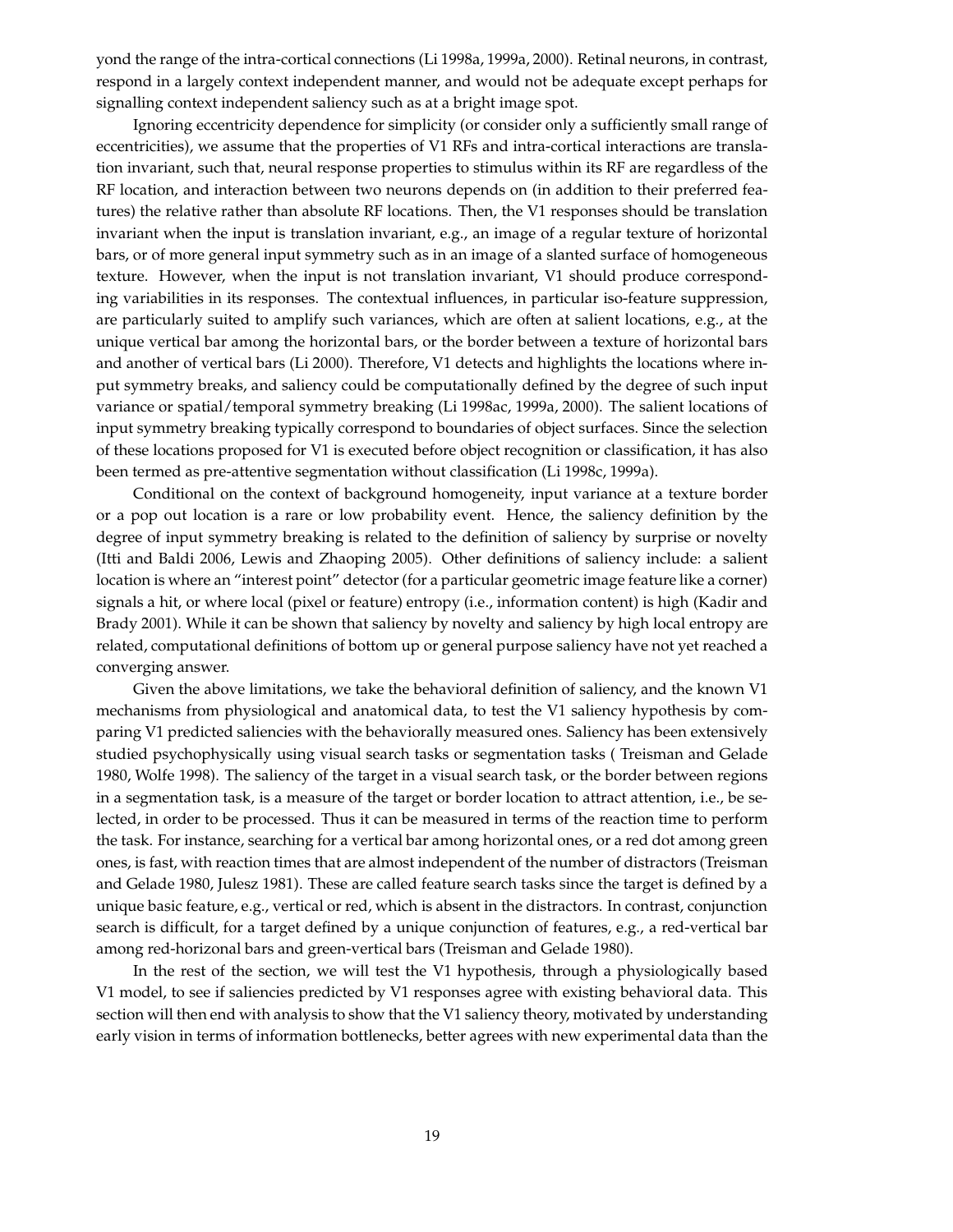traditional frameworks of saliency (Treisman and Gelade 1980, Julesz 1981, Wolfe, Case, Franzel 1989, Koch and Ullman 1985, Itti and Koch 2000), which were developed mostly from behavioral data.

## **4.1 Testing the V1 saliency map in a V1 model**

We should ideally examine if higher V1 responses predict higher saliencies, namely, behaviorally faster visual selections. Many behavioral data on saliency in terms of the reaction times in visual search and segmentation tasks are available in the literature (Wolfe, 1998). However, physiological data based on stimuli like those in the behavioral experiments are few and far between. Furthermore, to determine the saliency of, say, the location of a visual target, we need to compare its evoked V1 responses to responses to other locations in the scene, since, as hypothesized, the selection process should pick the classical RF of the most active neuron responding to the scene. This would require the simultaneous recordings of many V1 units responding to many locations, a very daunting task with current technology.

We thus resort to the simpler (though incomplete) alternative of simultaneously recording from all neurons in a simulated V1 model (Li, 1999a, Fig. (8)). (Such a simplification is, in spirit, not unlike recording under anesthesia *in vivo* or using *in vitro* slices, with many physiological mechanisms and parameters being altered or deleted.) Our model includes only the most relevant parts of V1, namely simplified models of pyramidal cells, interneurons, and intra-cortical connections, in layer 2-3 of V1 (which mediate contextual influences). As a first demonstration of principle, a further simplification was made by omitting input variations in color, time (except to model stimulus onset), stereo, and scale without loss of generality. The neurons are modelled by membrane potentials, e.g.,  $x_{i\theta}$  and  $y_{i,\theta}$  denote the membrane potentials of the pyramidal and interneurons, whose RFs are centered at  $i$  (here  $i$  denotes location within this V1 model rather than an index for a cell elsewhere in this paper) and oriented at angle  $\theta$ . Their outputs are modelled by firing rates  $g_x(x_{i\theta})$  and  $g_y(y_{i\theta})$  which are sigmoid-like functions of the membrane potentials. The equations of motion are

$$
\dot{x}_{i\theta} = -\alpha_{x}x_{i\theta} - g_{y}(y_{i,\theta}) - \sum_{\Delta\theta \neq 0} \psi(\Delta\theta)g_{y}(y_{i,\theta + \Delta\theta}) \n+ J_{o}g_{x}(x_{i\theta}) + \sum_{\Delta\theta, j\theta, j\theta, g_{x}(x_{j\theta'})} I_{i\theta} + I_{o}
$$
\n(11)

$$
\dot{y}_{i\theta} = -\alpha_y y_{i\theta} + g_x(x_{i\theta}) + \sum_{j \neq i, \theta'} W_{i\theta, j\theta'} g_x(x_{j\theta'}) + I_c \tag{12}
$$

where  $\alpha_x x_{i\theta}$  and  $\alpha_y y_{i\theta}$  model the decay to resting potentials,  $I_{i\theta}$  model external visual inputs,  $I_c$ and  $I<sub>o</sub>$  model background inputs, including noise and feature unspecific surround suppressions, and the rest of the terms on the right hand side model interactions between neurons for feature specific contextual influences with finite range neural connections like  $J_{i\theta,j\theta'}$  and  $W_{i\theta,j\theta'}$  for example. The pyramidal outputs  $g_x(x_{i\theta})$  (or their temporal averages) represent the V1 responses. Equations (11) and (12) specify how the activities are initialized by external inputs and then modified by the contextual influences via the neural connections.

 $j\neq i,\theta'$ 

This model (Li 1999a) has a translation invariant structure, such that all neurons of the same type have the same properties, and the neural connections  $J_{i\theta,j\theta'}$  (or  $W_{i\theta,j\theta'}$ ) have the same structure from all the pre-synaptic neuron  $j\theta'$  except for a translation and rotation to suit  $j\theta'$  (Bressloff et al 2002). The dynamics of this model are such that (1) model response does not spontaneously break input translation symmetry when  $I_{i\theta}$  is independent of i (otherwise, the model would hal-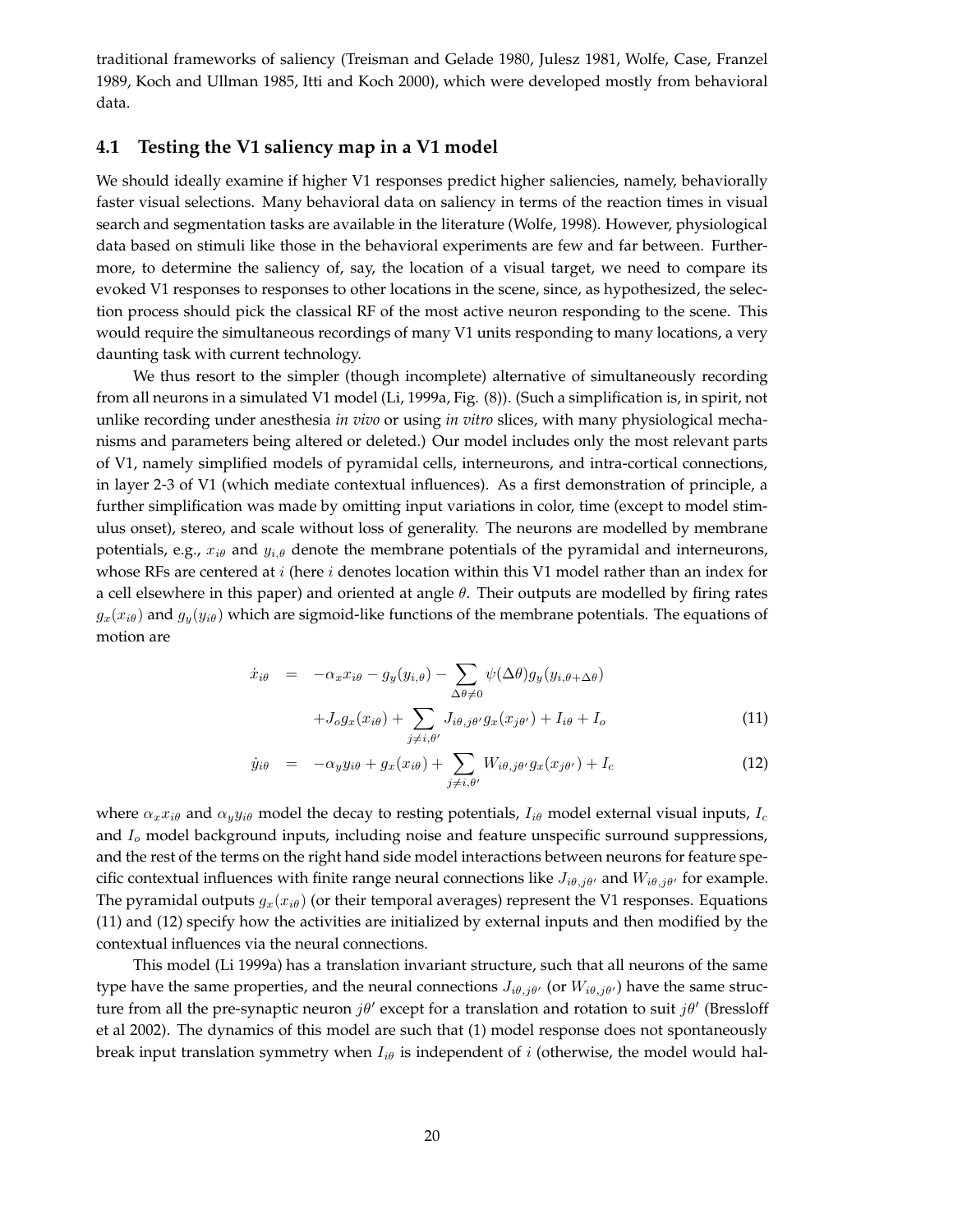

Figure 8: The V1 model and its function. The model (E) focuses on the part of V1 responsible for contextual influences: layer 2-3 pyramidal cells, interneurons, and intra-cortical connections. Pyramidal cells and interneurons interact with each other locally and reciprocally. A pyramidal cell can excite other pyramidal cells monosynaptically, or inhibit them disynaptically, by projecting to the relevant inhibitory interneurons. General and local normalization of activities are also included in the model. Shown are also two input images (F, G) to the model, and their output response maps (C,D). The input strengths are determined by the bar's contrast. Each input bar in each example image has the same contrast in these examples. A principal (pyramidal) cell can only receive direct visual input from an input bar in its CRF. The output responses depend on both the input contrasts and the contextual stimuli of each bar due to contextual influences. Each input/output image plotted is only a small part of a large extended input/output image. In many figures in the rest of this paper, the thicknesses of the stimulus or response bars are plotted as proportional to their input/output strengthes for visualization. At top (A, B) are saliency maps where the size of the circle at each location represents the firing rate of the most active cell responding to that visual location. A location is highly salient if its saliency map value has a high z score compared to the values in the background.

lucinate salient locations when there is none); (2) when the inputs are not translation invariant, the model manifests these variant locations by response highlights whose magnitudes reflect, with sufficient sensitivity, the degrees of input variances; and (3) the model reproduces the most relevant physiological observations of neural responses with and without the contextual influences,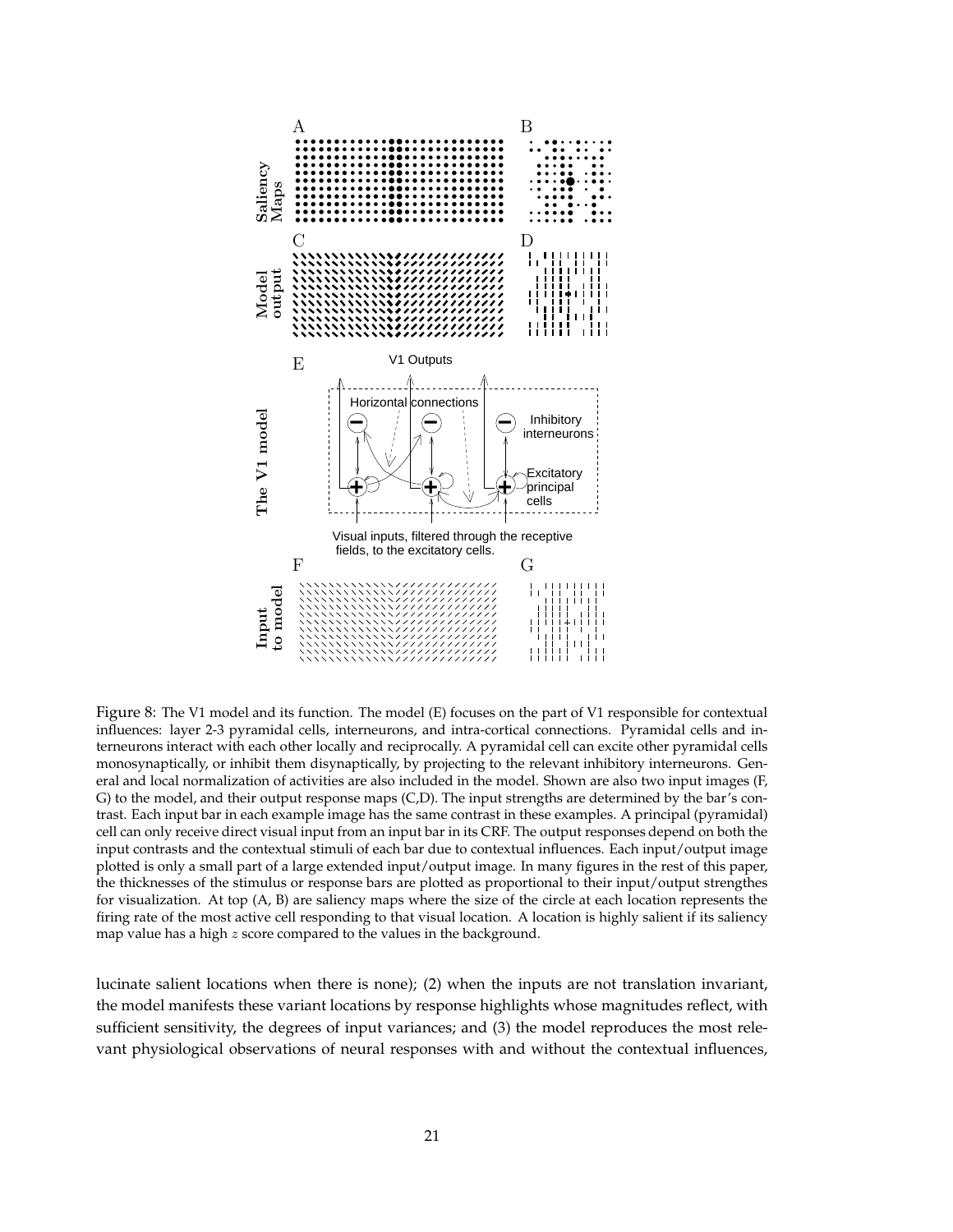|        | A Target lacking a feature                                                                                                                                                                     | <b>B</b> Conjunctive target feature<br>Bar among crosses $\rightarrow$ among $\swarrow$ 's & $\searrow$ 's                                                                                                                                                                                                                    | C Dissimilar<br>distractors                                                                                                                                                                                     | D Homogeneous<br>background                                                                                                                                                                           |
|--------|------------------------------------------------------------------------------------------------------------------------------------------------------------------------------------------------|-------------------------------------------------------------------------------------------------------------------------------------------------------------------------------------------------------------------------------------------------------------------------------------------------------------------------------|-----------------------------------------------------------------------------------------------------------------------------------------------------------------------------------------------------------------|-------------------------------------------------------------------------------------------------------------------------------------------------------------------------------------------------------|
| Input  | + +++++++++<br>++ ++ ++ ++<br>++++++++<br>$+ + + + +$ $+ +$<br>$+ + + + +$ $+ + + +$<br>+++++   +++++<br>$++$ $++$ $+$ $+$<br>$++++++++$<br>$++$ $++$ $++$<br>$+ + + + + +$ +++<br>++++++ ++++ | ナナ ナナナトト トナ<br>ノキ キ キキメイ<br>$x \rightarrow +$<br>$\rightarrow$ $\prime$ $\prime$ $\prime$ $\prime$ $\prime$ $\prime$<br>キチナオオオナ オオ<br>***********<br>メキ キキキメメ<br>$\leftarrow$ $\leftarrow$ $\leftarrow$ $\leftarrow$ $\leftarrow$ $\leftarrow$ $\leftarrow$ $\leftarrow$ $\leftarrow$ $\leftarrow$ $\leftarrow$<br>キナメメメメ メチナ | $7 + 1 + 7 + 7 +$<br>$1 - 1 - 1 - 1 - 1 - 1 - 1$<br>$1 + 1 + 1 + 1 + 1$<br>$1 - 1 - 2 - 1 - 1 - 1$<br>$1$ $1$ $2$ $2$ $1$ $1$<br>$1 \quad 1 \quad 2 \quad 1 \quad 1 \quad 1 \quad 1$<br>$1$ $1$ $1$ $2$ $1$ $1$ | $1$ $1$ $1$ $1$ $1$ $1$<br>$I = I - I - I - I - I - I$<br>$I = I - I - I - I - I - I$<br>$1$ $1$ $1$ $2$ $1$ $1$ $1$<br>$1$ $1$ $1$ $1$ $1$ $1$<br>$1$ $1$ $1$ $1$ $1$ $1$<br>$1$ $1$ $1$ $1$ $1$ $1$ |
| Output | + +++++++++<br>$++$ $++$ $++$ $++$<br>++++++++<br>$++++$ ++<br>+++++ + + + + + +<br>$++$ $++$ $++$ $+$<br>+++++ +++<br>$++ + + + + +$<br>++++++ +++<br>$+ + + + + +$ ++++                      | $\star\star$ $\star\star\star$ / $\star\star$<br>∤ <del>ヽ</del> ヽ/ / ヽ/  ★<br>トイン オンオンオンオフト オンオフト オンマイ おおし おおし おおし かいしゃ<br><del>ヽヽヽ</del> ∤∤∤ <del>ヽ</del> ∤ ∤∤<br><b>`````````</b> ``<br>∦ <del>⋋</del> ★★★∤∤∤<br><del>ヽ</del> ∤∤ <del>ヽ</del> ∤∤★∤<br><b>メートメインメイント</b><br>★★**/#* *★★                                      | 1 1 1 1 1 1 1 1<br>1 1 1 1 1 1 1<br>1 1 1 1 1 1 1<br>1 1 7 7 1 1 1<br>$1$ / / / 1 / 1<br>1 1 2 1 1 1 1<br>$1$ <i>1 1 1 1</i> 1 1                                                                                | 1 1 1 1 1 1 1<br>1 1 1 1 1 1 1<br>1 1 1 1 1 1 1<br>1117111<br>1 1 1 1 1 1 1<br>1 1 1 1 1 1 1<br>1 1 1 1 1 1 1                                                                                         |
|        | $z=0.8$                                                                                                                                                                                        | $z=-0.9$                                                                                                                                                                                                                                                                                                                      | $z=0.25$                                                                                                                                                                                                        | $z=3.4$                                                                                                                                                                                               |

Figure 9: Stimulus (top), model responses (bottom), and the z scores for the target (in the center of each pattern), for four examples. A: A difficult search for a target bar lacking a horizontal bar present in distractors. It forms a trivial pair of search asymmetry with Fig. (8DG). B: Difficult search for a unique conjunction of orientation features. Searching for a target of a  $45^{\circ}$  bar among distractors of different orientations  $0^{\circ}$ ,  $15^{\circ}$ , or  $30^{\circ}$  from vertical in C is more difficult than among identical distractor of  $15^{\circ}$  from vertical in D.

particularly the phenomena of iso-orientation suppression and colinear facilitation, etc outlined in section (3). Condition (3) ensures that model sufficiently resembles reality to offer reasonable basis for hypothesis testing. Conditions (1) and (2) are computational requirements for saliency computation. The fact that a single set of model parameters can be found to satisfy all three conditions supports the hypothesis that V1 creates a saliency map.

Nonlinear dynamic analysis ensures that this recurrent network of interacting neurons is well behaved in terms of stability and robustness (Li 1999a, 2001, Li and Dayan 1999). It can be shown that equations (11) and (12) describe a minimal model, which has to include the inhibitory interneurons but not necessarily neural spikes, for the required computation, particularly to satisfy conditions (1) and (2) above simultaneously. The model design and analysis are mathematically challenging and I omit the details (Li 1999a, 2001, Li and Dayan 1999). However, they are not as formidable as simultaneous *in vivo* recordings from hundreds of V1 neurons using visual search stimuli. Following the design and calibration, all model parameters are fixed (as published in Li 1998b, 1999a) for all input stimuli. The saliency of a visual location  $i$  is assessed by a z score,  $z_i = (S_i - S)/\sigma$ , where  $S_i = \max_{\theta}(g_x(x_{i\theta}))$  (here S links to word "saliency" rather than "signal") is the highest model response to that location, while  $\bar{S}$  and  $\sigma$  are the mean and standard deviations of the population responses from the active neurons. Obviously, the z score is only used for hypothesis testing and is not calculated by V1.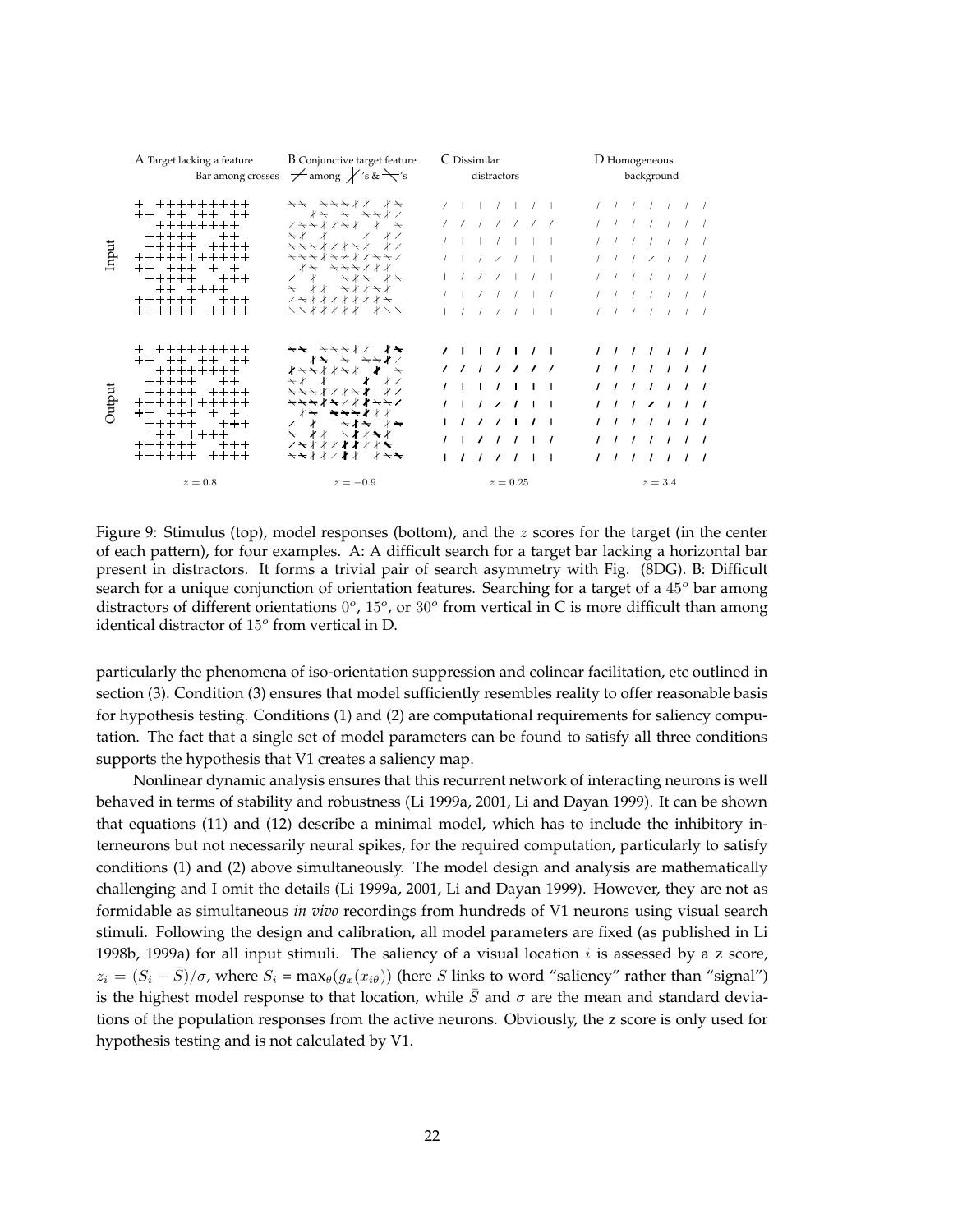

Figure 10: Five subtle pairs of the visual search asymmetry studied by Treisman and Gormican (1988) and directionally accounted for by the model. Stimulus patterns are shown with the targets' z scores (of the most salient bar in each target) from the model marked under them.

The model responses to stimuli of visual search agree with human behavior. In orientation feature search in Fig. (8 BDG), the target possessing a uniquely oriented bar pops out from distractors of uniformly oriented bars since a neuron responding to the uniquely oriented target bar escapes the strong iso-orientation suppression experienced by neurons responding to the distractor bars. In orientation conjunction search in Fig. (9B), the target does not pop out since neurons responding to each of its component bars experience iso-orientation suppression from the contextual input just as neurons responding to a typical distractor bar. A vertical target bar among distractor crosses in Fig. (9A) does not pop out since its evoked response is suppressed by the contextual vertical bars in the crosses. This is the basis of typical observations that a target lacking a feature present in distractors does not pop out (Treisman and Gelade 1980). The model shows that visual searches become more difficult when the distractors are less similar as in Fig. (9CD), or are less regularly placed in space (Li 2002), as is also known psychophysically (Duncan and Humphreys 1989). This is because (see a related argument (Rubenstein and Sagi 1990)) such stimulus changes increase the variance of surround influences experienced by neurons responding to individual distractors, thereby increasing  $\sigma$  and decreasing the target z score.

A more stringent test comes from applying the V1 model to the subtle examples of visual search asymmetry, when the ease of visual search tasks changes slightly upon swapping the target and the distractor. The direction of these slight changes would be difficult to predict much beyond a chance level by an incorrect model or hypothesis without any parameter tuning. Nevertheless, the model predicted (Li 1999b) these directions correctly in all of the five best known examples of asymmetry (Treisman and Gormican 1988) shown in Fig. (10).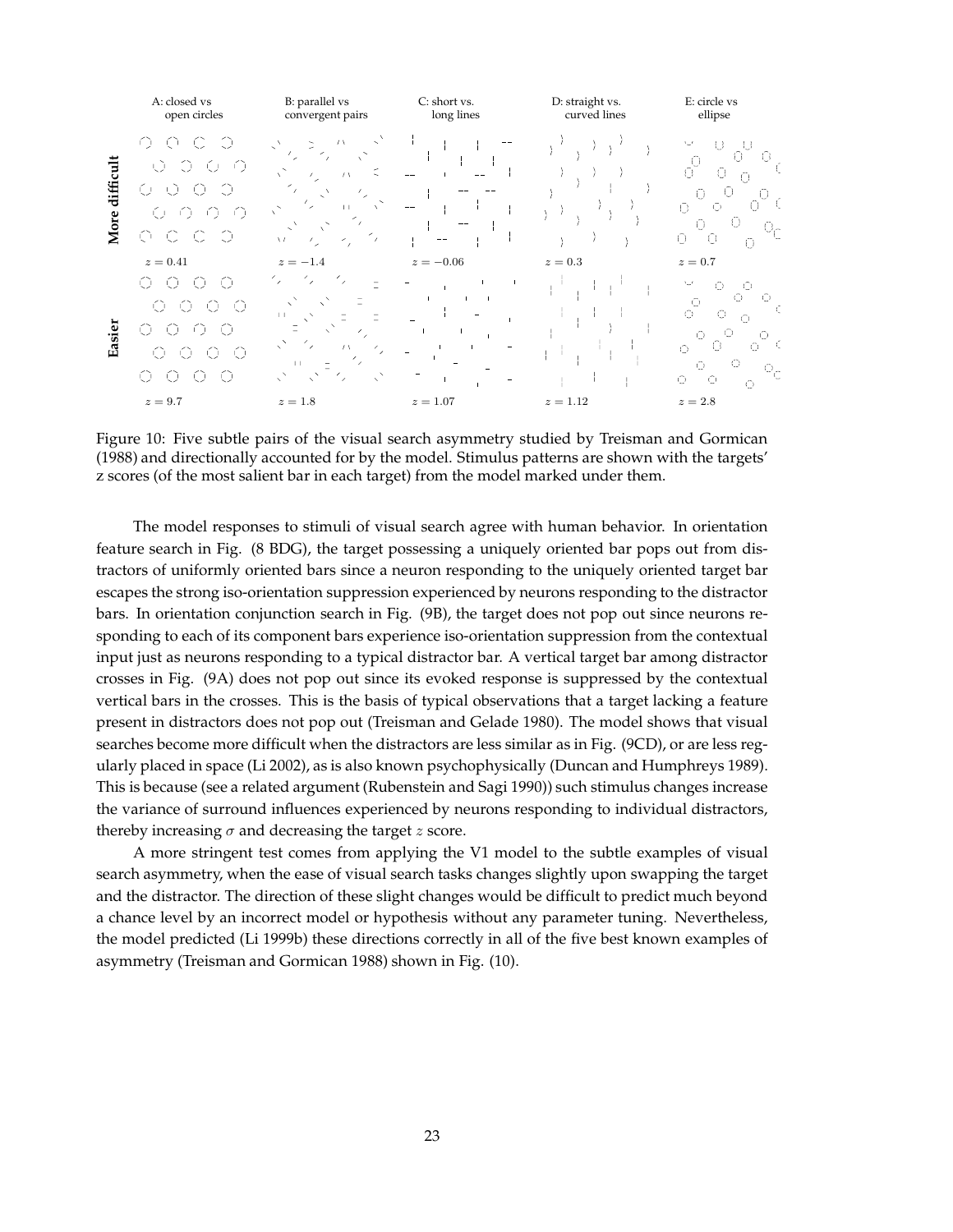## **4.2 Psychophysical test of the V1 theory of bottom up saliency**

Motivated by understanding early vision in terms of information bottlenecks, the V1 saliency hypothesis has some algorithmically simple but conceptually unusual or unexpected properties which should be experimentally verified. In particular, the saliency of a location is signalled by the most active neuron responding to it regardless of its feature tuning. For instance, the cross among bars in Fig. (8G) is salient due to the more responsive neuron to the horizontal bar, and the weaker response of another neuron to the vertical bar is ignored. This means the "less salient features" at any location are invisible to bottom up saliency or selection, even though they are visible to attention attracted to the location by the response to another feature at the same location. While this algorithmically simple selection can be easily executed even by a feature blind reader of the saliency map, it seems a waste not to consider the contributions of the "less salient features" to obtain a "better" saliency measure of a location  $x$  as the summation  $\sum_{x_i=x} O_i$ , rather than the maximum max $_{x_i=x}O_i$ , of all responses to this location (see Lewis and Zhaoping (2005) for comparing the two measures based on input statistics). If there is a task in which task relevant features are less salient and "invisible" to bottom up selection by the V1 hypothesis (the maximum rule), the task will be predicted as difficult if saliency plays a significant role, such as in reaction time conditions.



Figure 11: Psychophysical test of the V1 saliency hypothesis. **a, b, c**: schematics of texture stimuli (extending continuously in all directions beyond the portions shown), each followed by schematic illustrations of V1's responses and saliency maps, formulated as in Fig. (8). Every bar in **b**, or every texture border bar in **a**, has fewer iso-orientation neighbours to induce iso-orientation suppression, thus evoking less suppressed responses. The composite stimulus **c**, made by superposing **a** and **b**, is predicted to be difficult to segment, since the task irrelevant features from **b** interfere with the task relevant features from **a**, giving no saliency highlights to the texture border.

Fig. (11) shows texture patterns **a, b, c** that illustrate and test the prediction. Pattern **a** has two iso-orientation textures, activating two populations of neurons, one for left tilt and another for right tilt orientation. Pattern **b** is a uniform texture of a checkerboard of horizontal and vertical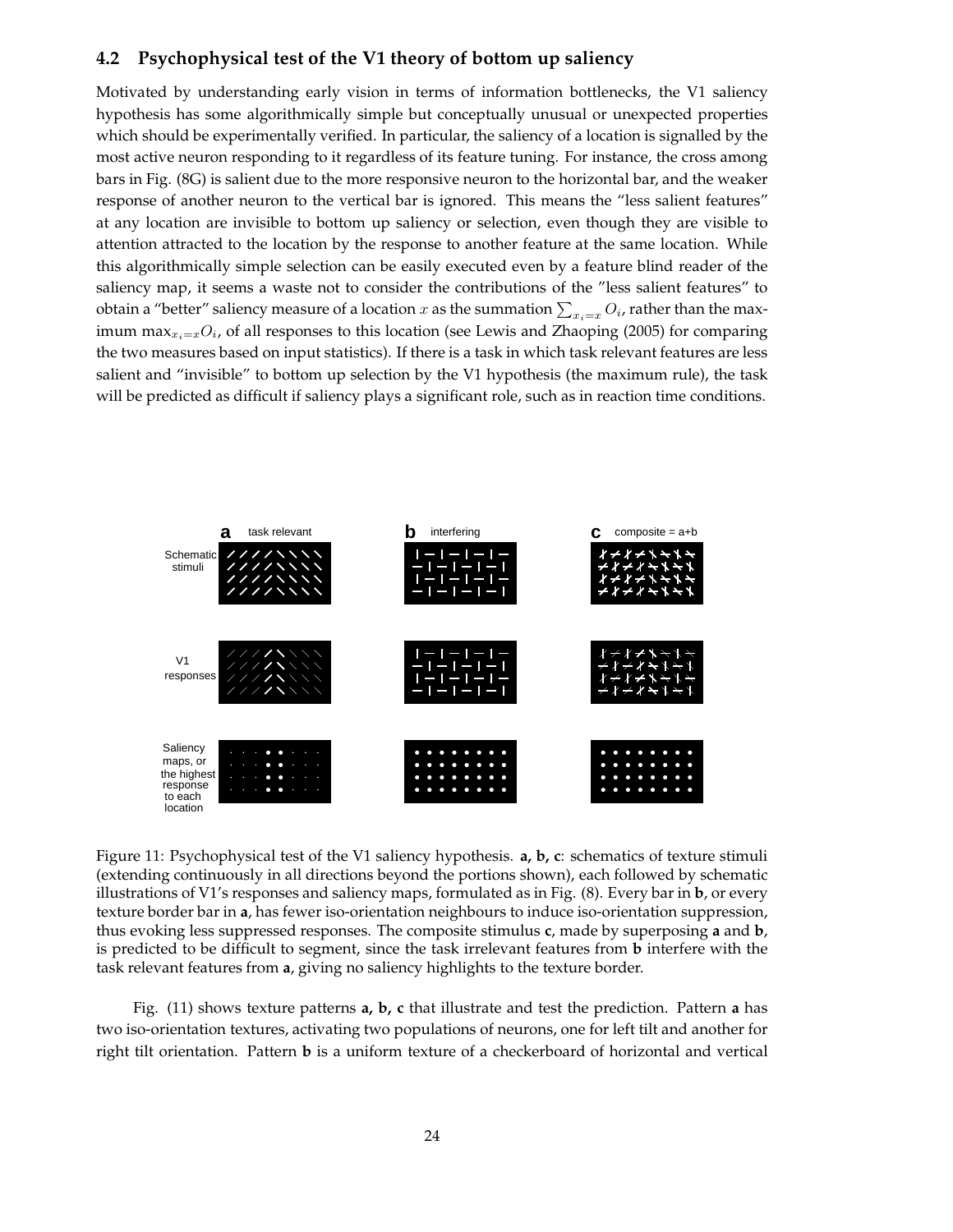bars, evoking responses from another two groups of neurons for horizontal and vertical orientations respectively. With iso-orientation suppression, neurons responding to the texture border bars in pattern **a** are more active than those responding to the background bars; since each border bar has fewer iso-orientation neighbors to exert contextual iso-orientation suppression on the evoked response. For ease of explanation, let us say, the responses from the most active neurons to a border bar and a background bar are 10 and 5 spikes/second respectively. This response pattern makes the border location more salient, making texture segmentation easy. Each bar in pattern **b** has as many iso-orientation neighbors as a texture border bar in pattern **a**, hence evokes also a response of 10 spikes/second. The composite pattern **c**, made by superposing patterns **a** and **b**, activates all neurons responding to patterns **a** and **b**, each neuron responding roughly as it does to **a** or **b** alone (omitting for simplicity any interactions between neurons tuned to different orientations, without changing the conclusion). Now each texture element location evokes the same maximum response of 10 spikes/second, and, by the V1 hypothesis, is as salient (or non-salient) as another location. Hence the V1 theory predicts no saliency highlight at the border, thus texture segmentation is predicted to be much more difficult in **c** than **a**, as is apparent by viewing Fig. (11). The task relevant tilted bars are "invisible" to V1 saliency to guide segmentation, while the task irrelevant horizontal and vertical bars interfere with the task.

Note that if saliency of location  $x$  were determined by the summation rule  $\sum_{x_i=x} O_i$ , responses to various orientations at each texture element in pattern **c** could sum to preserve the border highlight as 20 spikes/second against a background of 15 spikes/second, thus predicting easy texture segmentation. The V1 theory prediction (by the maximum rule) is confirmed by psychophysically measuring the reaction times of subjects to locate the texture border (Zhaoping and May 2004). Additional data (Zhaoping and May 2004) confirmed other unique predictions from the V1 theory, such as predictions of interference by irrelevant color on orientation based tasks, and predictions of some phenomena of visual grouping due to the anisotropic nature of the contextual influences involving orientation features (arising from combining colinear facilitation with iso-orientation suppression).

The V1 saliency theory bears an interesting relationship with previous, traditional, theories of bottom up saliency (Treisman and Gelade 1980, Julesz 1981, Wolfe, Case, Franzel 1989, most of which also include top-down components). These theories were based mainly on behavioral data, and could be seen as excellent phenomenological models of behavioral saliency. They can be paraphrased as follows (Fig. (12A)). Visual inputs are analyzed by separate feature maps, e.g., red feature map, green feature map, vertical, horizontal, left tilt, and right tilt feature maps, etc., in several basic feature dimensions like orientation, color, and motion direction. The activation of each input feature in its feature map decreases roughly with the number of the neighboring input items sharing the same feature. Hence, in an image of a vertical bar among horizontal bars, the vertical bar evokes a higher activation in the vertical feature map than those of each of the many horizontal bars in the horizontal map. The activations in separate feature maps are summed to produce a master saliency map. Accordingly, the vertical bar produces the highest activation at its location in this master map and attracts visual selection. In contrast, a unique red-vertical bar, among red-horizontal and green-vertical bars, does not evoke a higher activation in any one feature map, red, green, vertical, or horizontal, and thus not in the master map either. The traditional theories have been subsequently made more explicit (Koch and Ullman 1985) and implemented by computer algorithms (Itti and Koch 2000). When applied to the stimuli in Fig. (11), it becomes clear that the traditional theories correspond to the summation rule  $\sum_{x_i=x} O_i$  for saliency determination when different response  $O_i$  to different orientations at the same location x represent responses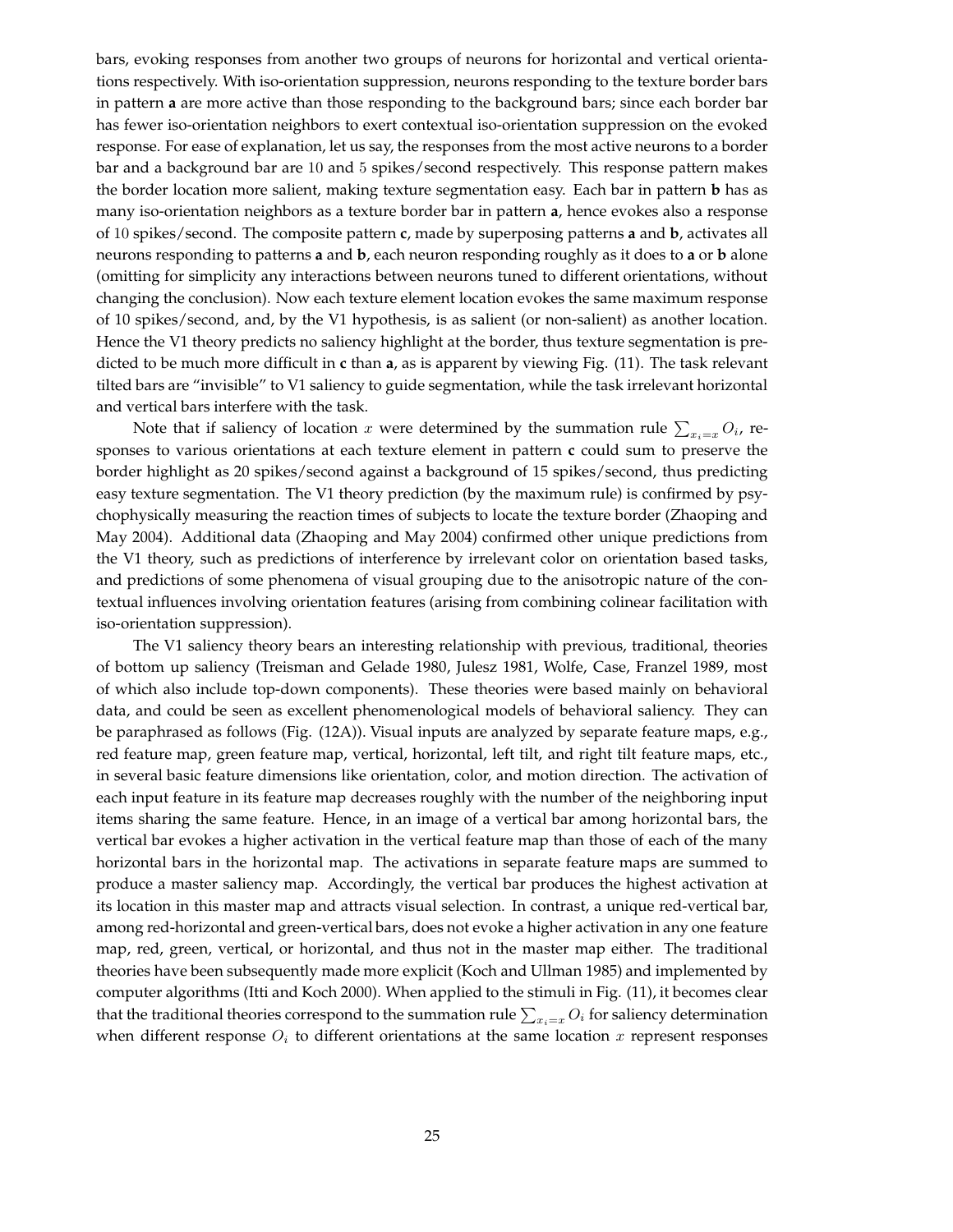A: Previous theories of bottom up visual saliency map



B: The theory of bottom up saliency map from V1, and its cartoon interpretation



Figure 12: Schematic summaries of the previous and the V1 theories of the bottom up visual saliency map. No separate feature maps, nor any summation of them, are needed in the V1 theory, in contrast to previous theories. The V1 cells signal saliency despite their feature tuning, whereas the previous theories explicitly or implicitly assumes a saliency map in a brain area where cells are untuned to features.

from different feature maps. Thus, the traditional theory would predict easy segmentation for the composite pattern of Fig. (11c), contrary to data.

The V1 saliency theory differs from the traditional theories mainly because it was motivated by understanding V1. It aims for fast computation, thus requires no separate feature maps or any combinations of them, nor any decoding of the input features to obtain saliency. Indeed, many V1 neurons, e.g., an orientation and motion direction tuned neuron, are tuned to more than one feature dimension (Livingstone and Hubel 1984), making it impossible to have separate groups of V1 cells for separate feature dimensions. Furthermore, V1 neurons signal saliency by their responses *despite* their feature tunings, hence their firing rates are the universal currency for saliency (to bid for selection) regardless of the feature selectivity of the cells, just like the purchasing power of Euro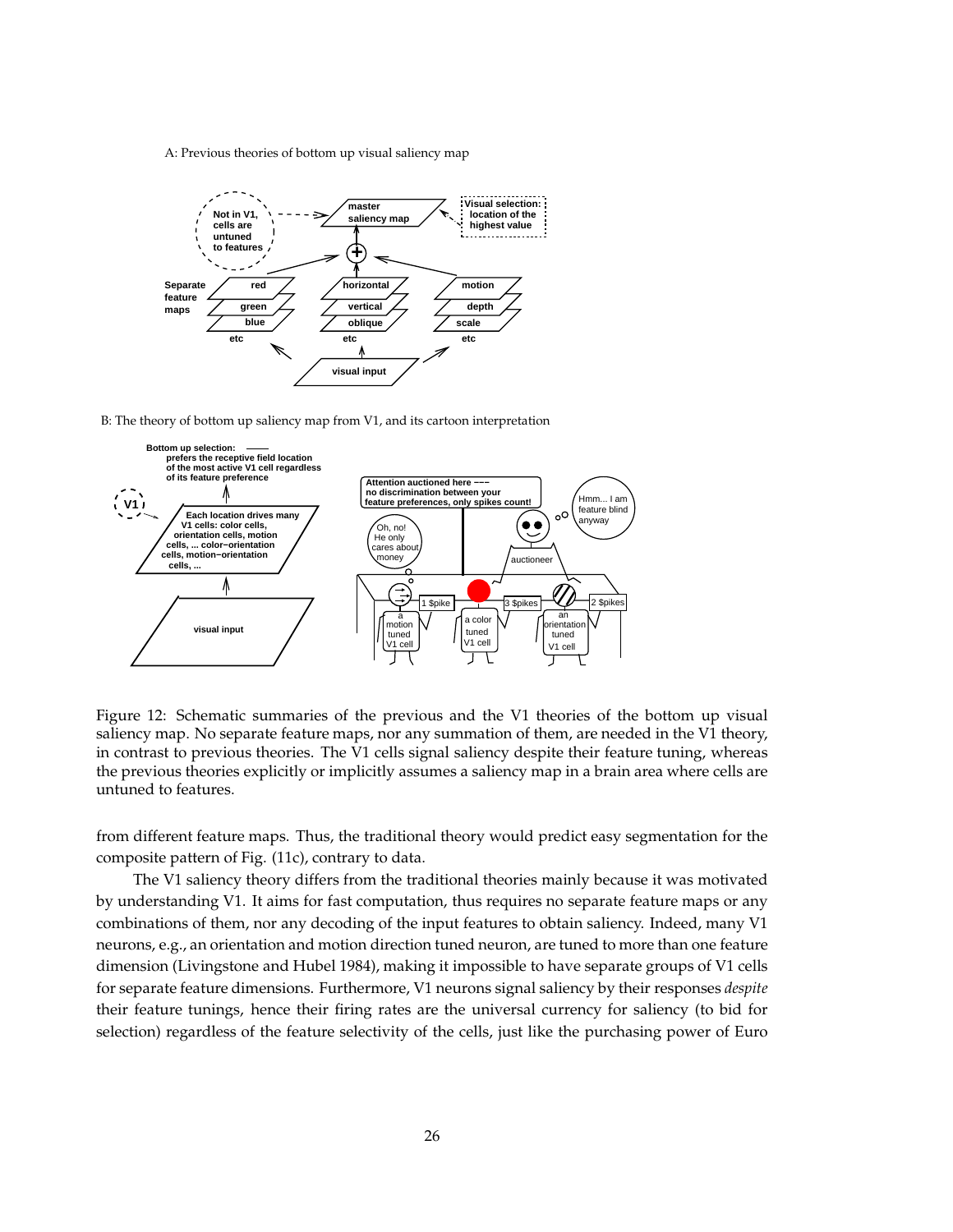is independent of the nationality or gender of the currency holders (Fig. (12B)). In contrast, the traditional theories were motivated by explaining the behavioral data by a natural framework, without specifying the cortical location of the feature maps or the master saliency map, or a drive for algorithmic simplicity. This in particular leads to the feature map summation rule for saliency determination, and implies that the master saliency map should be in a higher level visual area (such as lateral intraparietal area (LIP), Gottlieb et al 1998) where cells are untuned to features.

## **5 Summary**

This paper reviews two lines of works to understand early vision by its role of data reduction in the face of information bottlenecks. The efficient coding principle views the properties of input sampling and input transformations by the early visual RFs as serving the goal of encoding visual inputs efficiently, so that as much input information as possible can be transmitted to higher visual areas through information channel bottlenecks. It not only accounts for these neural properties, but also, by linking these properties with visual sensitivity in behavior, provides an understanding of sensitivity or perceptual changes caused by adaptation to different environment (Atick et al 1993), and of effects of developmental deprivation (Li 1995). Non-trivial and easily testable predictions have also been made (Dong and Atick 1995, Li 1994b, 1996), some of which have subsequently been confirmed experimentally, for example on the correlation between the preferred orientation and ocularity of the V1 cells (Zhaoping et al 2006). The V1 saliency map hypothesis views V1 as creating a bottom up saliency map to facilitate information selection or discarding, so that data rate can be further reduced for detailed processing through the visual attentional bottleneck. This hypothesis not only explains the V1 properties not accounted for by the efficient coding principle, but also links V1's physiology to complex visual search and segmentation behavior previously thought of as not associated with V1. It also makes testable predictions, some of which have also subsequently been confirmed as shown here and previously (e.g., Li 2002, Zhaoping and Snowden 2006). Furthermore, its computational considerations and physiological basis raised fundamental questions about the traditional, behaviorally based, framework of visual selection mechanisms.

The goal of theoretical understanding is not only to give insights to the known facts, thus linking seemingly unrelated data, e.g., from physiology and from behavior, but also to make testable predictions and motivate new experiments and research directions. This strategy should be the most fruitful also for answering many more unanswered questions regarding early visual processes, most particularly the mysterious functional role of LGN, which receives retinal outputs, sends outputs to V1, and receives massive feedback fibers from V1 (Casagrande et al 2005). This paper also exposed a lack of full understanding of the overcomplete representation in V1, despite our recognition of its usefulness in the saliency map and its contradiction to efficient coding. The understanding is likely to arise from a better understanding of bottom up saliency computation, and the study of possible roles of V1 (Lennie 2003, Lee 2003, Salinas and Abbott 2000, Olshausen and Field 2005), such as learning and recognition, beyond input selection or even bottom up visual processes. Furthermore, such pursuit can hopefully expose gaps in our current understanding and prepare the way to investigate behavioral and physiological phenomena beyond early vision.

**Acknowledgement** Work supported by the Gatsby Charitable Foundation. I thank Peter Dayan, Richard Turner, and two anonymous reviewers for very helpful comments on the drafts.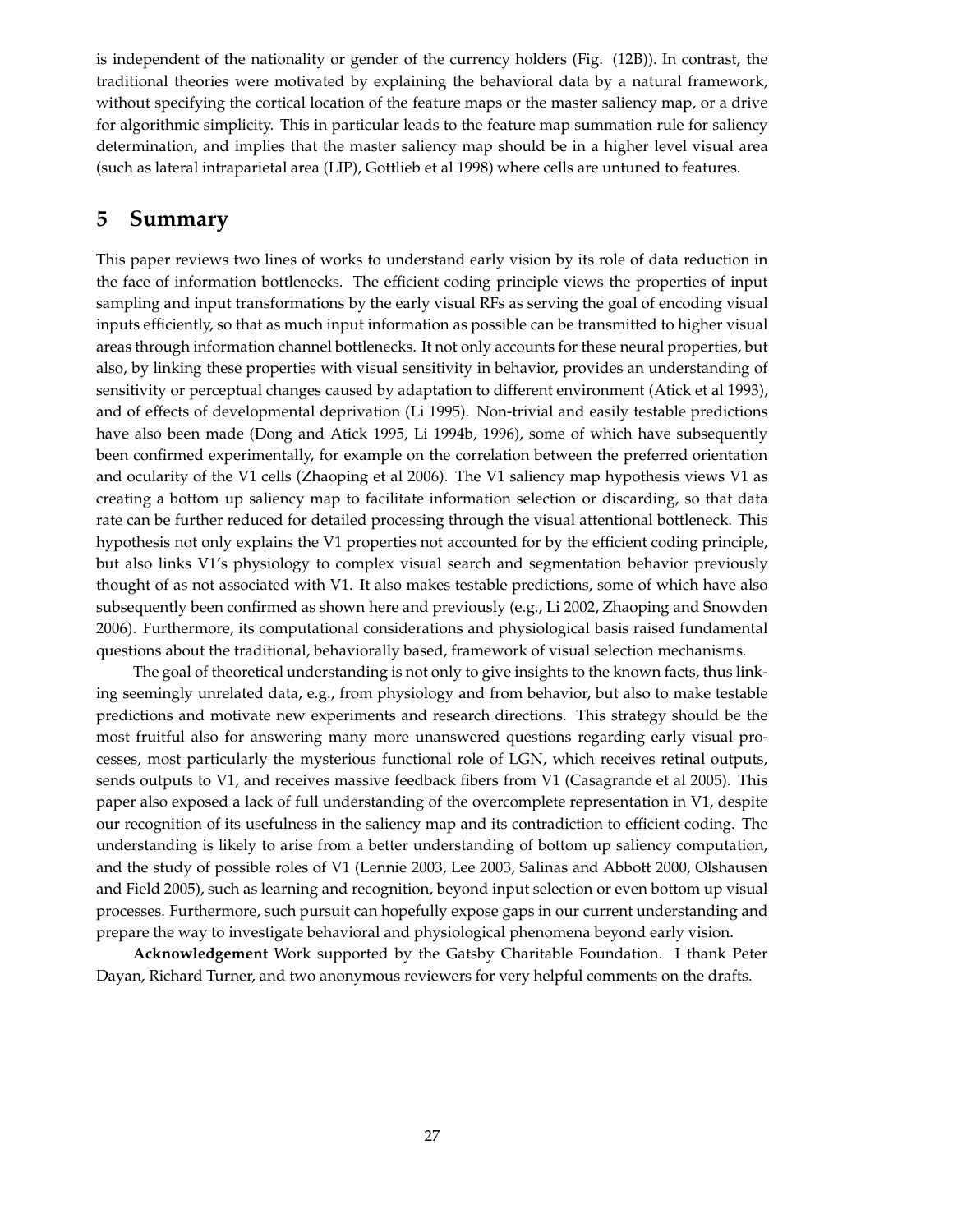# **References**

- [1] Allman J, Miezin F, McGuinness E. Stimulus specific responses from beyond the classical receptive field: neurophysiological mechanisms for local-global comparisons in visual neurons. *Annu Rev. Neurosci.* 8:407-30 (1985).
- [2] Atick JJ and Redlich AN Towards a theory of early visual processing (1990) *Neural Computation* 2:308-320.
- [3] Atick JJ. Could information theory provide an ecological theory of sensory processing. *Network:Computation and Neural Systems* 3: 213-251. (1992)
- [4] Atick J.J. Li, Z., and Redlich A. N. Understanding retinal color coding from first principles *Neural Computation* 4(4):559-572 (1992).
- [5] Atick J. J., Li, Z., and Redlich A. N. What does post-adaptation color appearance reveal about cortical color representation? (1993) *Vision Res.* 33(1):123-9.
- [6] Barlow HB, 1961, "Possible principles underlying the transformations of sensory messages." In: Sensory Communication W.A. Rosenblith, ed., Cambridge MA, MIT Press, pp. 217-234.
- [7] Barlow H.B. (1981) The Ferrier Lecture, 1980: Critical limiting factors in the design of the eye and visual cortex. *Proc. R. Soc. London B* 212, 1-34.
- [8] Buchsbaum G, Gottschalk A. (1983) Trichromacy, opponent colours coding and optimum colour information transmission in the retina. *Proc R Soc Lond B Biol Sci.* 220(1218):89-113.
- [9] Bell AJ Sejnowski TJ (1997) The 'independent components' of natural scenes are edge filters. *Vision Res.* 23: 3327-38.
- [10] Bressloff PC, Cowan JD, Golubitsky M, Thomas PJ, Wiener MC. (2002) What geometric visual hallucinations tell us about the visual cortex. *Neural Comput.* 14(3):473-91.
- [11] Casagrande VA, Guillery RW, and Sherman SM (2005) Eds. *Cortical function: a view from the thalamus*, volumn 149. of *Progress in Brain Research*, Elsevier 2005.
- [12] Dan Y, Atick JJ, Reid RC. (1996) Efficient coding of natural scenes in the lateral geniculate nucleus: experimental test of a computational theory *J Neurosci.* 16(10):3351-62.
- [13] Daubechies I. *The lectures on wavelets*, SIAM 1992.
- [14] Dong DW, Atick JJ 1995 "Temporal decorrelation: a theory of lagged and non-lagged responses in the lateral geniculate nucleus," Network: Computation in Neural Systems, 6:159-178.
- [15] Duncan J., Humphreys G.W. 1989 Visual search and stimulus similarity, *Psychological Rev.* 96(3): 433-58.
- [16] Field DJ 1987 Relations between the statistics of natural images and the response properties of cortical cells. Journal of Optical Society of America, A 4(12):2379-94. 1987
- [17] Field DJ 1989 What the statistics of natural images tell us about visual coding. *SPIE* vol. 1077 Human vision, visual processing, and digital display, 269-276
- [18] Freeman WT and Adelson EH 1991 The design and use of steerable filters. *IEEE Transactions on Pattern Analysis and Machine Intelligence* 13(9):891-906.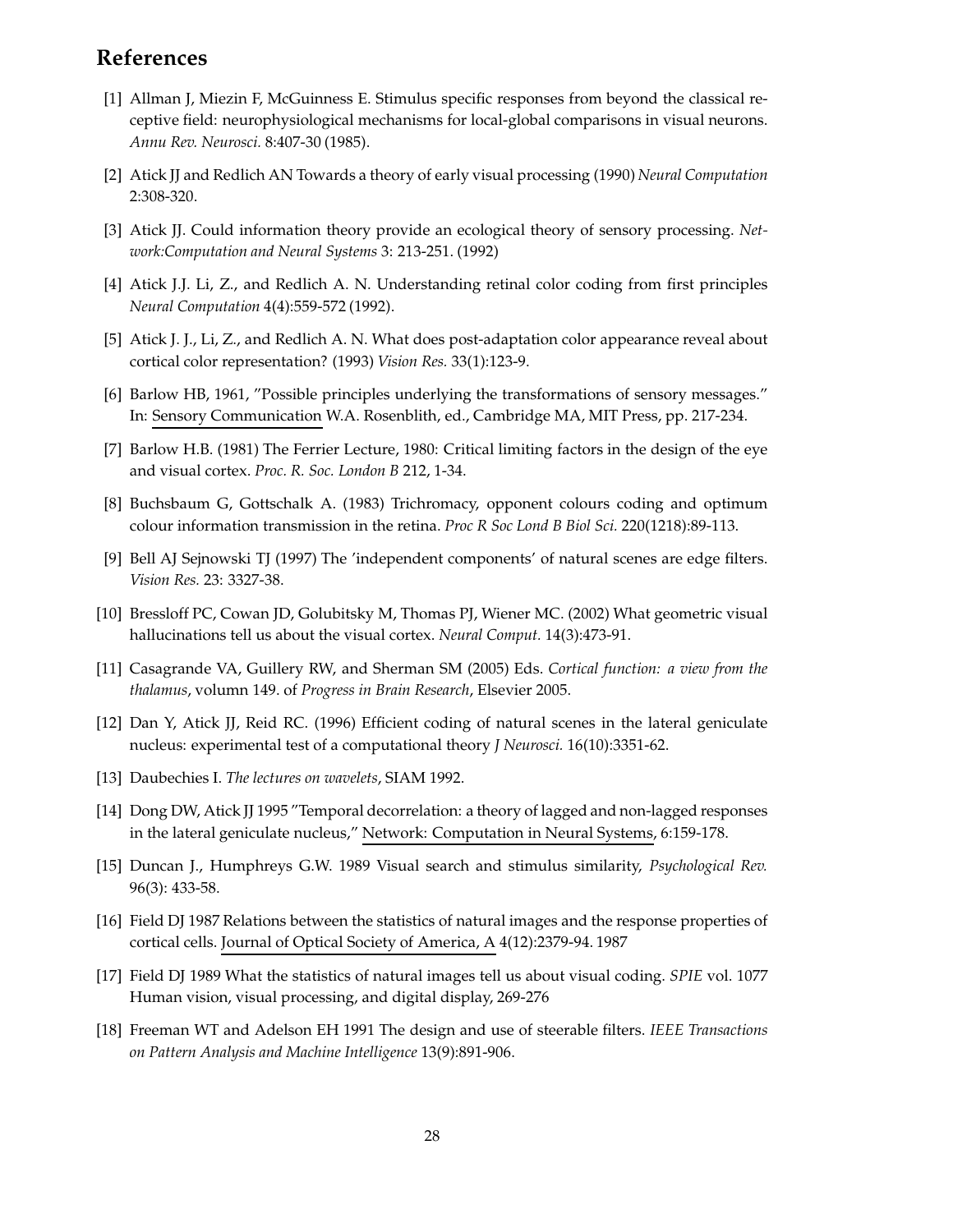- [19] Gilbert C.D., Wiesel T.N., Clustered intrinsic connections in cat visual cortex. *J. Neurosci.* 3(5):1116-33 (1983)
- [20] Gottlieb JP, Kusunoki M, Goldberg ME. 1998 The representation of visual salience in monkey parietal cortex. *Nature* 391(6666):481-4.
- [21] Horwitz GD, Albright TD. (2005) Paucity of chromatic linear motion detectors in macaque V1. *J Vis.* 5(6):525-33.
- [22] Itti L. and Baldi P. (2006) "Bayesian surprise attracts human attention." In *Advances in Neural Information Processing Systems*, Vol. 19 (NIPS2005), pp. 1-8, Cambridge, MA:MIT Press.
- [23] Itti L., Koch C. A saliency-based search mechanism for overt and covert shifts of visual attention. *Vision Res.* 40(10-12):1489-506, (2000).
- [24] Jones HE, Grieve KL, Wang W, Sillito AM. (2001 Surround suppression in primate V1. *J Neurophysiol.* 86(4):2011-28.
- [25] Jonides J. (1981) Voluntary versus automatic control over the mind's eye's movement. In J. B. Long & A. D. Baddeley (Eds.) *Attention and Performance IX* (pp. 187-203). Hillsdale, NJ. Lawrence Erlbaum Associates Inc.
- [26] Julesz B. (1981) Textons, the elements of texture perception, and their interactions. *Nature* 290(5802):91-7.
- [27] Kadir T. Brady M. (2001) Saliency, scale, and image description. *International J. of Computer Vision* 45(2):83-105.
- [28] Kapadia MK, Ito M, Gilbert CD, Westheimer G. Improvement in visual sensitivity by changes in local context: parallel studies in human observers and in V1 of alert monkeys. *Neuron* 15(4):843-56 (1995).
- [29] Kelly D. H. Information capacity of a single retinal channel. *IEEE Trans. Information Theory* 8:221-226, 1962.
- [30] Knierim JJ., Van Essen DC, Neuronal responses to static texture patterns in area V1 of the alert macaque monkey. *J. Neurophysiol.* 67(4): 961-80 (1992)
- [31] Koch C., Ullman S. Shifts in selective visual attention: towards the underlying neural circuitry. *Hum. Neurobiol.* 4(4): 219-27 (1985).
- [32] Lennie P. (2003) The cost of cortical computation. *Curr Biol.* 13(6):493-7.
- [33] Lewis A, Garcia R, Zhaoping L. (2003) The distribution of visual objects on the retina: connecting eye movements and cone distributions. *Journal of vision* 3(11):893-905.
- [34] Lewis AS and Zhaoping L. (2005) Saliency from natural scene statistics. Program No. 821.11. *2005 Abstract Viewer/Itinerary Planner.* Washington, DC: Society for Neuroscience, 2005. Online.
- [35] Lewis AS and Zhaoping L. (2006) Are cone sensitivities determined by natural color statistics? *Journal of Vision*. 6(3):285-302. http://www.journalofvision.org/6/3/8/.
- [36] Levy WB and Baxter RA 1996 Energy efficient neural codes. Neural Computation, 8(3) 531-43.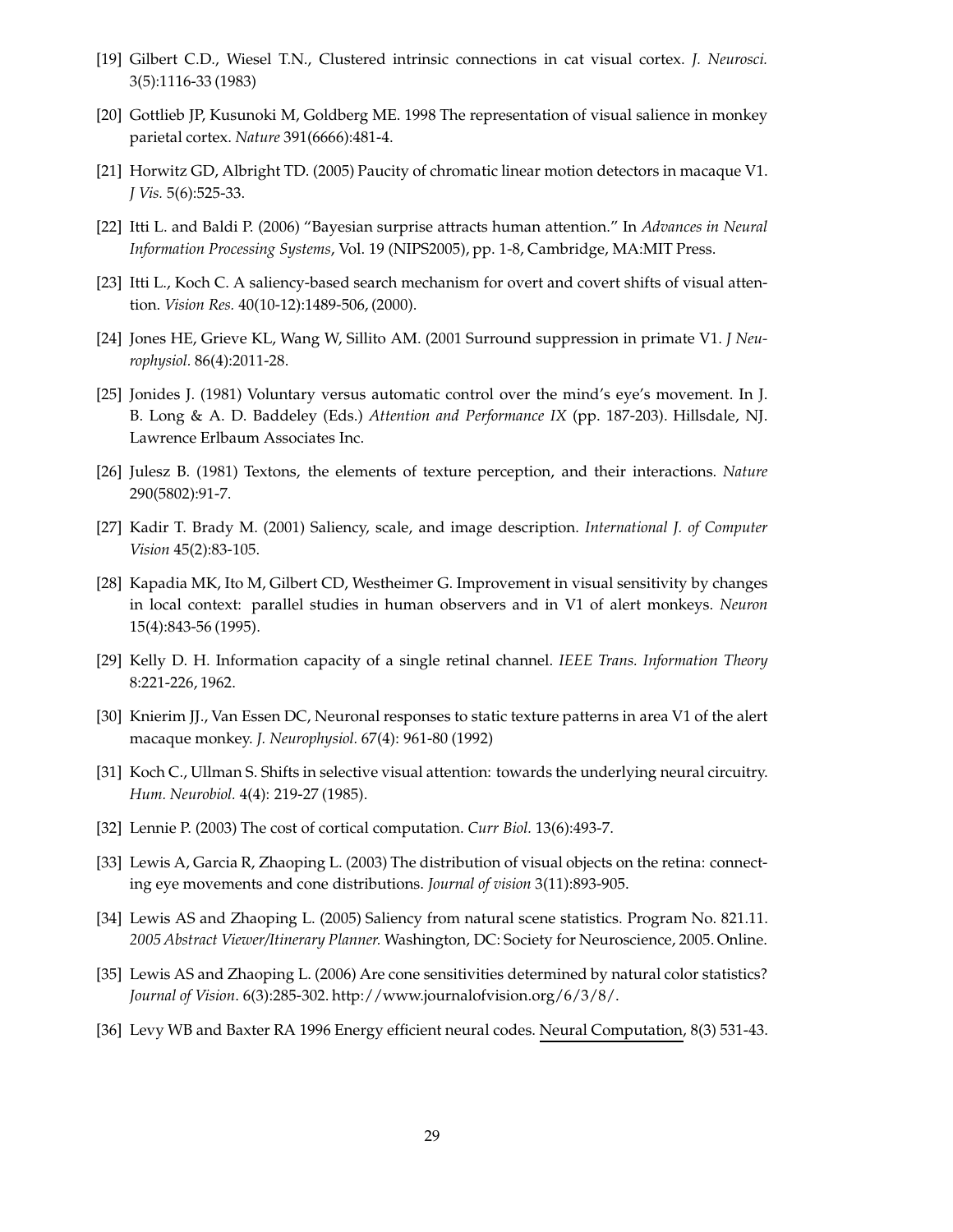- [37] Lee TS (1996) Image representation using 2D Gabor wavelets. *IEEE Trans. Pattern Analysis and Machine Intelligence* 18, 959-971.
- [38] Lee TS (2003) Computations in the early visual cortex. *J. Physiology, Paris* 97(2-3):121-39.
- [39] Li Zhaoping (1992) Differentretinal ganglion cells have different functional goals. *International Journal of Neural Systems*, 3(3):237-248.
- [40] Li Zhaoping and Atick J. J. 1994a, "Towards a theory of striate cortex" Neural Computation **6, 127-146**
- [41] Li Zhaoping and Atick J. J. 1994b, "Efficient stereo coding in the multiscale representation" Network: computation in neural systems 5(2):157-174.
- [42] Li, Zhaoping Understanding ocular dominance development from binocular input statistics. in *The neurobiology of computation* (Proceeding of Computational Neuroscience Conference, July 21-23, 1994, Monterey, California), p. 397-402. Ed. J. Bower, Kluwer Academic Publishers, 1995.
- [43] Li Zhaoping 1996 "A theory of the visual motion coding in the primary visual cortex" Neural Computation vol. 8, no.4, p705-30.
- [44] Li Z. (1998a) Primary cortical dynamics for visual grouping. *Theoretical aspects of neural computation* Eds. Wong KM, King I, Yeung D-Y. pages 155-164. Springer-verlag, Singapore, January 1998.
- [45] Li Z. (1998b) A neural model of contour integration in the primary visual cortex. *Neural Comput.* 10(4):903-40.
- [46] Li Z. (1998c) Visual segmentation without classification: A proposed function for primary visual cortex. *Perception* Vol. 27, supplement, p 45. (Proceedings of ECVP, 1998, Oxford, England).
- [47] Li Z. Visual segmentation by contextual influences via intra-cortical interactions in primary visual cortex. *Network: Computation and neural systems* 10(2):187-212, (1999a).
- [48] Li Z. Contextual influences in V1 as a basis for pop out and asymmetry in visual search. *Proc. Natl Acad. Sci USA,* 96(18):10530-5. (1999b)
- [49] Li, Zhaoping and Dayan P. (1999) "Computational differences between asymmetrical and symmetrical networks" *Network: Computation in Neural Systems* Vol. 10, 1, 59-77.
- [50] Li Z, Pre-attentive segmentation in the primary visual cortex. *Spatial Vision,* 13(1) 25-50. (2000)
- [51] Li Z. (2001) Computational design and nonlinear dynamics of a recurrent network model of the primary visual cortex. *Neural Computation* 13(8):1749-1780.
- [52] Li Zhaoping 2002, "A saliency map in primary visual cortex " Trends in Cognitive Sciences Vol 6. No.1. Jan. 2002, page 9-16
- [53] Linsker R. 1990 Perceptual neural organization: some approaches based on network models and information theory. Annu Rev Neurosci. 13:257-81.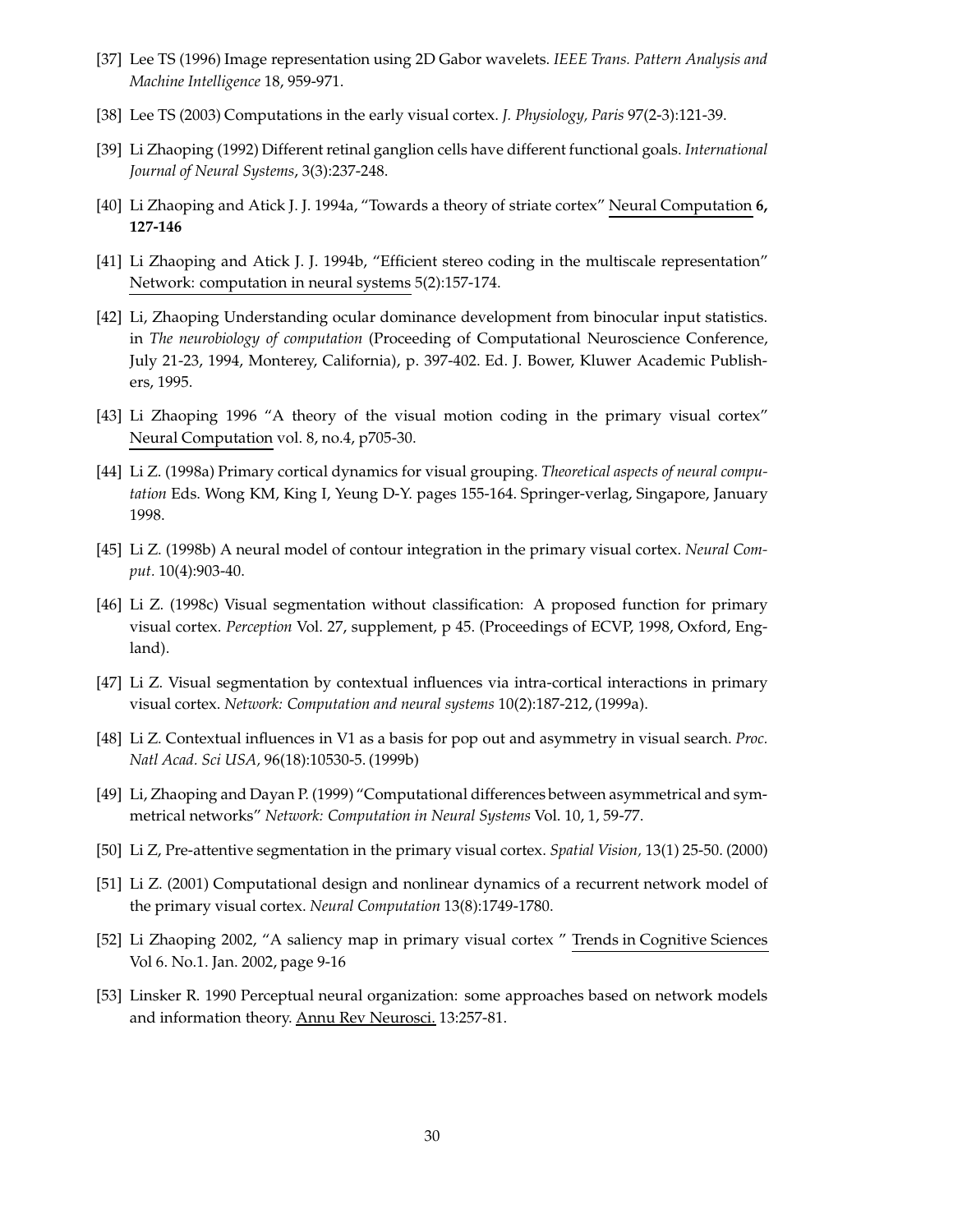- [54] Livingstone MS, Hubel DH.Anatomy and physiology of a color system in the primate visual cortex. *J. Neurosci.* 4(1):309-56 (1984).
- [55] Laughlin S B (1981) A simple coding procedure enhances a neuron's information capacity. *Z. Naturforsch [C]* 36: 910-2.
- [56] Meister M, Berry MJ (1999) The neural code of the retina *NEURON* 22(3):435-450.
- [57] Nadal J.P. and Parga N. 1993. Information processing by a perceptron in an unsupervised learning task. *Network:Computation and Neural Systems* 4(3), 295-312.
- [58] Nadal J.P. and Parga N. 1994. Nonlinear neurons in the low-noise limit: a factorial code maximizes information transfer. *Network:Computation and Neural Systems* 5:565-581.
- [59] Nakayama K, Mackeben M. (1989) Sustained and transient components of focal visual attention. *Vision Res*. 29(11):1631-47.
- [60] Nirenberg, S. Carcieri, S. M. Jacobs A. L. and Latham P. E. (2001) Retinal ganglion cells act largely as independent encoders *Nature* 411:698-701.
- [61] Nothdurft HC, Gallant JL, Van Essen DC. Response modulation by texture surround in primate area V1: correlates of "popout" under anesthesia. *Vis. Neurosci.* 16, 15-34 (1999).
- [62] Olshausen BA and Field DJ (1997) Sparse coding with an overcomplete basis set: a strategy employed by V1? *Vision Research* 37:3311-3325.
- [63] Olshausen BA and Field DJ (2005) How Close Are We to Understanding V1? *Neural Computation* 17:1665-1699
- [64] Pashler H. (1998) *Attention* Editor. East Sussex, UK. Psychology Press Ltd.
- [65] Petrov Y. Zhaopimg L. Local correlations, information redundancy, and sufficient pixel depth in natural images. *J. Opt Soc. Am. A Opt Image Sci. Vis.* 20(1):56-66. (2003).
- [66] Puchalla JL, Schneidman E, Harris RA, Berry MJ. 2005 Redundancy in the population code of the retina. *Neuron* 46(3):493-504.
- [67] Rao RPN and Ballard DH Predictive coding in the visual cortex: a functional interpretation of some extra-classical receptive field effects. *Nature Neuroscience* 2: 79-87 (1999).
- [68] Rockland KS., Lund JS., Intrinsic laminar lattice connections in primate visual cortex. *J. Comp. Neurol.* 216(3):303-18 (1983).
- [69] Rubenstein B.S., Sagi D., Spatial variability as a limiting factor in texture-discrimination tasks: implications for performance asymmetries. *J Opt Soc Am A.*;7(9):1632-43, (1990)
- [70] Salinas E, Abbott LF. (2000) Do simple cells in primary visual cortex form a tight frame? *Neural Comput.* 12(2):313-35.
- [71] Schreiber W. 1956 The measurement of third order probability distributions of television signals *IEEE Trans. Information Theory* 2(3):94-105.
- [72] Schwartz O, Simoncelli EP. (2001) Natural signal statistics and sensory gain control. *Nat Neurosci* 4(8): 819-25.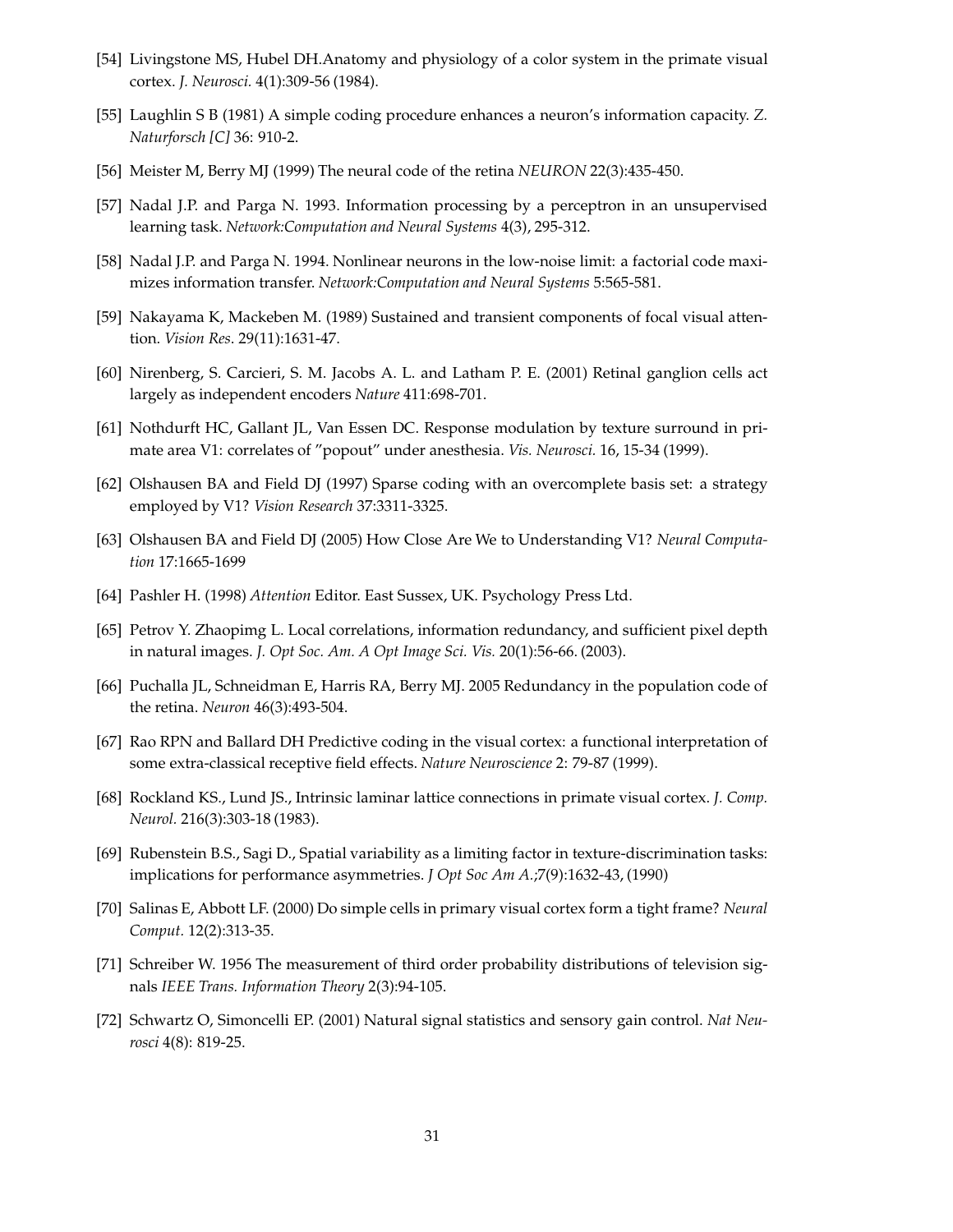- [73] Sillito AM, Grieve KL, Jones HE, Cudeiro J, Davis J. Visual cortical mechanisms detecting focal orientation discontinuities. *Nature* 378, 492-496 (1995).
- [74] Simons D.J. & Chabris C.F. (1999) Gorillas in our midst: sustained inattentional blindness for dynamic events. *Perception* 28: 1059-1074
- [75] Simoncelli E and Olshausen B. 2001 "Natural image statistics and neural representation" Annual Review of Neuroscience, 24, 1193-216.
- [76] Srinivasan MV, Laughlin SB, Dubs A. (1982) Predictive coding: a fresh view of inhibition in the retina. *Proc R Soc Lond B Biol Sci.* 216(1205):427-59.
- [77] Sziklai G (1956) Some studies in the speed of visual perception *IEEE Transactions on Information Theory* 2(3):125-8
- [78] Tehovnik EJ, Slocum WM, Schiller PH. Saccadic eye movements evoked by microstimulation of striate cortex. *Eur J. Neurosci.* 17(4):870-8 (2003).
- [79] Treisman A. M., Gelade G. A feature-integration theory of attention. *Cognit Psychol.* 12(1), 97- 136, (1980).
- [80] Treisman A, Gormican S. (1988) Feature analysis in early vision: evidence from search asymmetries. *Psychol Rev.* 95(1):15-48.
- [81] van Hateren J. (1992) A theory of maximizing sensory information. *Biol Cybern* 68(1):23-9.
- [82] van Hateren J. Ruderman D.L. (1998) Independent component analysis of natural image sequences yields spatio-temporal filters similar to simple cells in primary visual cortex *Proc. Biol. Sciences.* 265(1412):2315-20
- [83] Wachtler T, Sejnowski TJ, Albright TD. (2003) Representation of color stimuli in awake macaque primary visual cortex. *Neuron* 37(4):681-91.
- [84] Wolfe J.M., Cave K.R., Franzel S. L. Guided search: an alternative to the feature integration model for visual search. *J. Experimental Psychol.* 15, 419-433, (1989).
- [85] Wolfe J. M. 1998 "Visual Search, a review" In H. Pashler (ed.) *Attention* p, 13-74. Hove, East Sussex, UK. Psychology Press Ltd.
- [86] Zhaoping L. (2005) The primary visual cortex creates a bottom-up saliency map. In *Neurobiology of Attention* Eds L. Itti, G. Rees and J.K. Tsotsos, Elsevier, 2005, Chapter 93, page 570-575
- [87] Zhaoping L. Hubner M., and Anzai A. (2006) Efficient stereo coding in the primary visual cortex and its experimental tests based on optical imaging and single cell data. Presented at Annual Meeting of Computational Neuroscience, Edinburgh, summer, 2006.
- [88] Zhaoping L. and May K.A. (2004) Irrelevance of feature maps for bottom up visual saliency in segmentation and search tasks. Program No. 20.1 *2004 Abstract Viewer/Itinerary Planner*, Washington D. C., Society for Neurocience, 2004. Online.
- [89] Zhaoping L. and Snowden RJ (2006) A theory of a saliency map in primary visual cortex (V1) tested by psychophysics of color-orientation interference in texture segmentation. *Visual Cognition* 14(4-8):911-933.